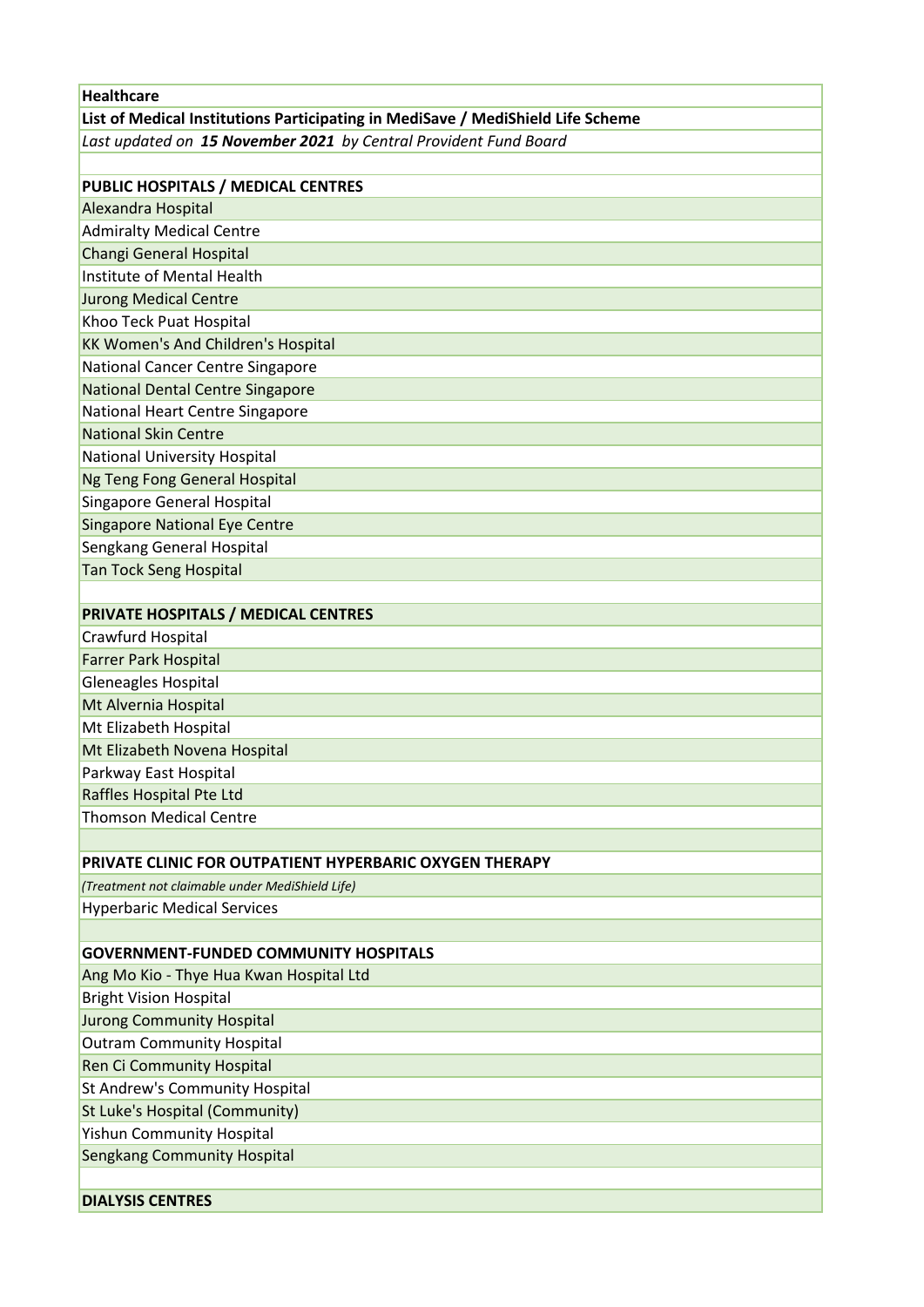| Advance Dialysis Services Pte. Ltd.                                                      |
|------------------------------------------------------------------------------------------|
| <b>Advance Renal Therapy</b>                                                             |
| Advance Renal Care (Kovan)                                                               |
| Aegis Dialysis Centre Pte Ltd                                                            |
| Arc Kidney Dialysis Centre (Clementi)                                                    |
| Arc Kidney Dialysis Centre (Kembangan)                                                   |
| ARCA(Farrer Park) Dialysis Pte Ltd                                                       |
| Asia Kidney Dialysis Centre (Bedok) Pte Ltd                                              |
| Asia Kidney Dialysis Centre (Jurong)                                                     |
| Asia Kidney Dialysis Centre (Teck Whye)                                                  |
| Asia Kidney Dialysis Centre (Tampines)                                                   |
| Asia Kidney Dialysis Centre (TPY)                                                        |
| Asia Renal Care Mt Elizabeth Pte Ltd                                                     |
| Asia Renal Care (Katong) Pte Ltd                                                         |
| Ang Mo Kio - Thye Hua Kwan Hospital Dialysis Centre                                      |
| B. Braun Avitum Dialysis Centre                                                          |
| B.Braun Dialysis Centre (Ang Mo Kio)                                                     |
| Centre For Kidney Diseases Pte Ltd                                                       |
| Davita Medical & Dialysis Centre (East Coast)                                            |
| Davita Medical & Dialysis Centre (Jurong East)                                           |
| Davita Medical & Dialysis Centre (Novena)                                                |
| Davita Medical & Dialysis Centre (Farrer)                                                |
| Dialysis Centre - Youngberg Pte Ltd                                                      |
| Dialysis Youngberg Pte Ltd (Serangoon)                                                   |
| Dialysis Youngberg Pte Ltd (Kovan)                                                       |
| Econ Advance Renal Care (Yung Kuang)                                                     |
| Econ Advance Renal Care (Bedok)                                                          |
| FHC Dialysis Centre Pte Ltd                                                              |
| Fresenius Kidney Care Ang Mo Kio 128 Dialysis Clinic                                     |
| Fresenius Kidney Care Bedok Dialysis Clinic                                              |
| Fresenius Kidney Care Buangkok Dialysis Clinic                                           |
| Fresenius Medical Care Bukit Merah Central Dialysis Clinic                               |
| Fresenius Kidney Care East Coast Dialysis Clinic                                         |
| Fresenius Kidney Care Fengshan Dialysis Clinic                                           |
| Fresenius Medical Care Gleneagles Dialysis Clinic                                        |
| Fresenius Medical Care Jurong East Central Dialysis Clinic                               |
| Fresenius Medical Care Khatib Dialysis Clinic                                            |
| Fresenius Kidney Care Renci Dialysis Clinic                                              |
| Fresenius Kidney Care Tampines West Dialysis Clinic                                      |
| Fresenius Medical Care Teck Whye Dialysis Clinic                                         |
| Fresenius Medical Care - Kovan                                                           |
|                                                                                          |
|                                                                                          |
| Fresenius Medical Care - Serangoon                                                       |
| Fresenius Medical Care - Upper Serangoon                                                 |
| Fresenius Medical Care - Whampoa                                                         |
| Fresenius Medical Care - Marsiling Dialysis Clinic                                       |
| Fresenius Kidney Care Tiong Bahru Dialysis Clinic                                        |
| Fresenius Medical Care Yishun Ring Dialysis                                              |
| Fresenius Kidney Care Woodlands Peak Dialysis Clinic<br>Grace Lee Renal & Medical Clinic |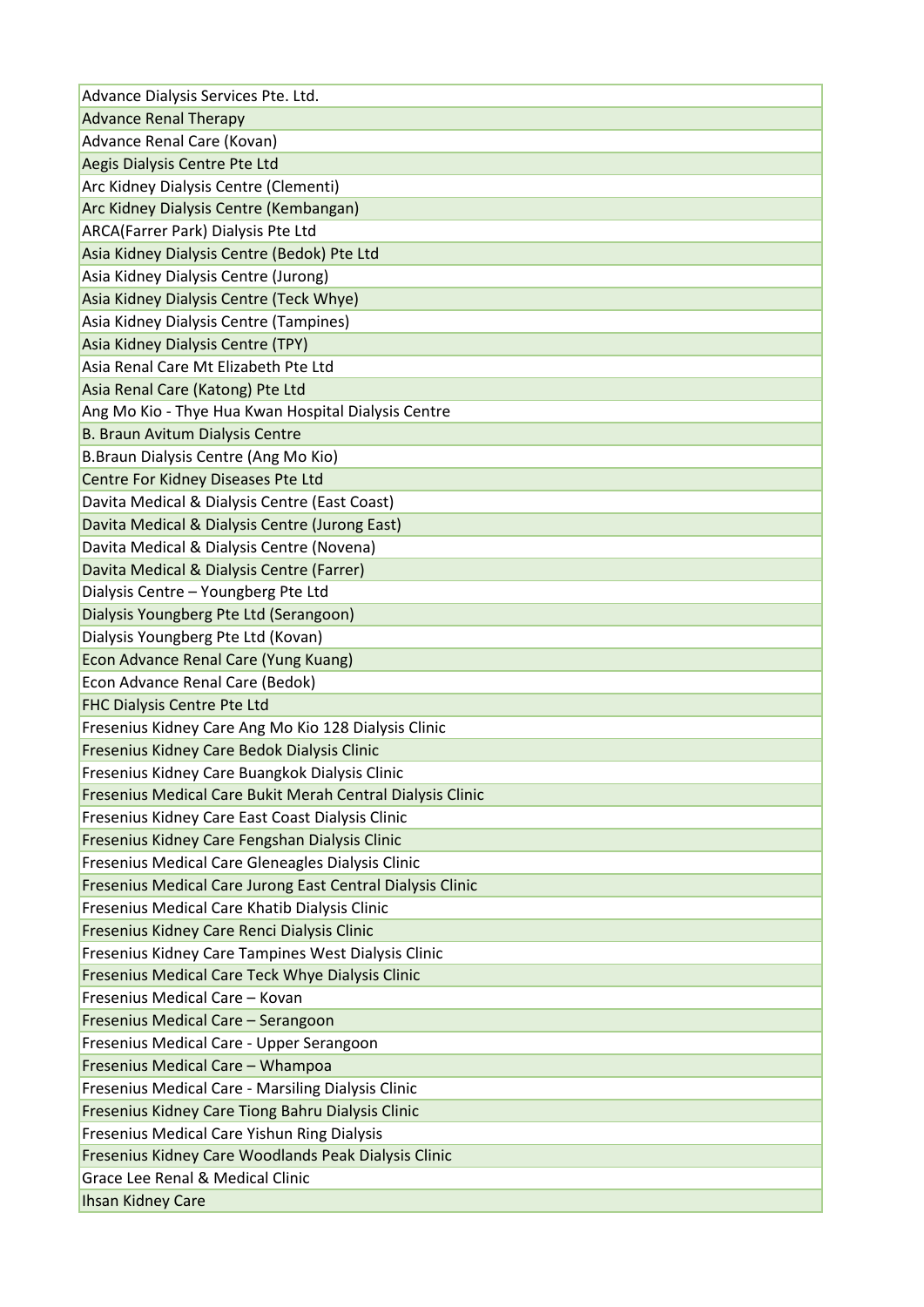| Immanuel Dialysis Centre (AMK) Pte Ltd                               |
|----------------------------------------------------------------------|
| Immanuel Dialysis Centre (Mayflower) Pte Ltd                         |
| Immanuel Dialysis Centre (Woodlands) Pte Ltd                         |
| Immanuel Dialysis Centre (Yishun) Pte Ltd                            |
| Immanuel Dialysis Centre Pte Ltd (at Mount Alvernia Medical Centre)  |
| KDF - San Wang Wu Ti Centre @ Admiralty Link                         |
| Kidney Dialysis Centre                                               |
| Kidney Dialysis Centre (Bedok) Pte Ltd                               |
| Kidney Dialysis Foundation-Bishan Centre                             |
| Kidney Dialysis Foundation Ghim Moh Centre                           |
| <b>Kidney Medical Centre</b>                                         |
| Kidney Life Centre (at Farrer Park)                                  |
| Kidney Life Centre (Irrawaddy Road)                                  |
| KidneyCare Centre                                                    |
| Kidneycare Dialysis Centre @ Pasir Ris                               |
| Kidneycare Dialysis Centre @ Yishun                                  |
| Kidneycare Dialysis Cente @ West Coast                               |
| Kidney Therapeutics Centre Pte Ltd                                   |
| Ku Kidney & Medical Centre                                           |
| <b>MTFA Dialysis Centre</b>                                          |
| National Kidney Foundation                                           |
| Pacific Advance Renal Care (Punggol)                                 |
| Pacific Advance Renal Care (Tampines)                                |
| Pacific Advance Renal Care (Woodlands)                               |
| Pacific Advance Renal Care (Fajar)                                   |
| Pacific Advance Renal Care (Choa Chu Kang)                           |
| Pacific Advance Renal Care (Sengkang)                                |
| People's Dialysis Centre                                             |
| Renal & Dialysis (S) Pte Ltd                                         |
| <b>Renal Health Pte Ltd</b>                                          |
| Renal Life (W) Dialysis Centre Pte Ltd                               |
| Renal Life Dialysis Centre Pte Ltd                                   |
| Renal Life (Hougang) Dialysis Centre Pte Ltd                         |
| Renal life (Pioneer) Dialysis Centre                                 |
| Renal Medical Services Pte Ltd (Hougang)                             |
| RenalTeam Dialysis Centre Ang Mo Kio                                 |
| RenalTeam Dialysis Centre Bedok                                      |
| RenalTeam Dialysis Centre Bukit Merah                                |
| RenalTeam Dialysis Centre FengShan                                   |
| RenalTeam Dialysis Centre Jurong East                                |
| RenalTeam Dialysis Centre Ren Ci Community Hospital                  |
| <b>RenalTeam Dialysis Centre Tampines</b>                            |
| Renalteam Dialysis Centre Woodlands Peak                             |
| RenalTeam Dialysis Centre Yishun                                     |
| San Wang Wu Ti - Kidney Dialysis Foundation Centre                   |
| SH Tan Kidney And Medical Clinic (Mount Elizabeth Medical Centre)    |
| SH Tan Kidney And Medical Clinic Pte Ltd (Gleneagles Medical Centre) |
| Singapore Children's Society SGH Peritoneal Dialysis (Pd) Centre     |
| <b>TAL Dialysis</b>                                                  |
| T G Ng Kidney & Medical Centre                                       |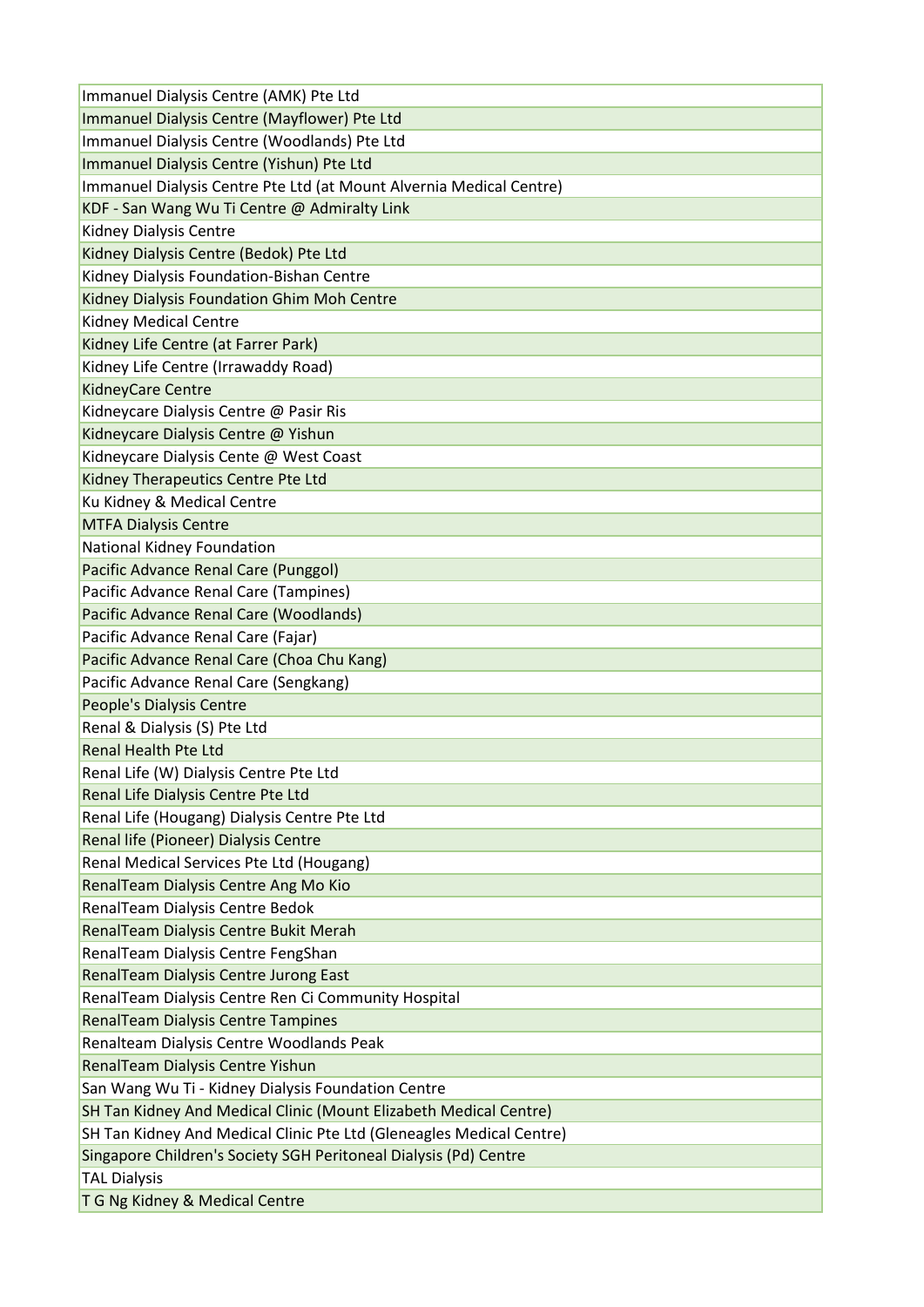| The Kidney Clinic Pte Ltd                                                  |
|----------------------------------------------------------------------------|
| The Kidney & Transplant Practice                                           |
| The Singapore Clinic For Kidney Diseases                                   |
|                                                                            |
| <b>ONCOLOGY CLINICS &amp; CLINICAL LABORATORIES</b>                        |
| (MRI/CT Scans are not claimable under MediShield Life)                     |
| A Healing Heart Medical Clinic                                             |
| <b>Advanced Medicine Imaging</b>                                           |
| Ardennes Imaging Center                                                    |
| Asian American Radiation & Oncology Pte Ltd                                |
| <b>Bliss Medical Clinic (Telok Blangah)</b>                                |
| C K Yong Surgery & Breast Clinic                                           |
| <b>Centre for Clinical Haematology</b>                                     |
| <b>Colorectal Clinic Associates</b>                                        |
| Dr D.Y.H. Poon & Associates Medical Oncology Clinic                        |
| <b>Curie Oncology (Mount Elizabeth)</b>                                    |
| <b>Curie Oncology (Farrer)</b>                                             |
| <b>Elizabeth Au Oncology</b>                                               |
| <b>Gynaecology &amp; Oncology Specialists</b>                              |
| <b>Gynecology &amp; Associates</b>                                         |
| <b>GS Hong Surgical Care</b>                                               |
| <b>Haematology And Cancer Centre</b>                                       |
| Haem-Onc Clinic Pte Ltd                                                    |
| Icon SOC Novena Medical Clinic                                             |
| Icon Surgical Oncology Centre                                              |
| H L Kong Medical Oncology Centre (Novena Medical Centre)                   |
| H L Kong Medical Oncology Centre (Paragon Orchard Road)                    |
| Joanna Lin's Medical And Cancer Clinic Pte Ltd                             |
| <b>KK Tang Brainspine Surgery</b>                                          |
| <b>K S Khoo Medical Oncology</b>                                           |
| Lisa Wong Women & Gynae Oncology Centre                                    |
| <b>Lucence Diagnostics Medical Centre</b>                                  |
| Luma Women's Imaging Centre                                                |
| Maju Clinic By Silkroutes Medihealth Pte. Ltd.                             |
| Medical & Haematology Clinic                                               |
| <b>Medical Oncology Centre</b>                                             |
| Medical Oncology Specialist Clinic Pte Ltd                                 |
| Mow Blood & Cancer Clinic Pte Ltd                                          |
| MRI Center for the Extremities (MCE) Pte. Ltd.                             |
| ML've Healthcare (Novena)                                                  |
| NHG Diagnostics - Xray Laboratory, Ang Mo Kio - Thye Hua Kwan Hospital Ltd |
| NHG Diagnostics X-ray - Bukit Batok                                        |
| NHG Diagnostics X-ray - Bukit Panjang                                      |
| NHG Diagnostics X-ray - Kallang Polyclinic                                 |
| NHG Diagnostic X-Ray Laboratory, Pioneer Polyclinic                        |
| <b>Novena Cancer Centre</b>                                                |
| OncoCare Cancer Centre - Gleneagles Medical Centre                         |
| <b>OncoCare Cancer Centre - Gleneagles Hospital</b>                        |
| OncoCare Cancer Centre - Mt Alvernia Medical Centre                        |
| OncoCare Cancer Centre - Mount Elizabeth Hospital                          |
|                                                                            |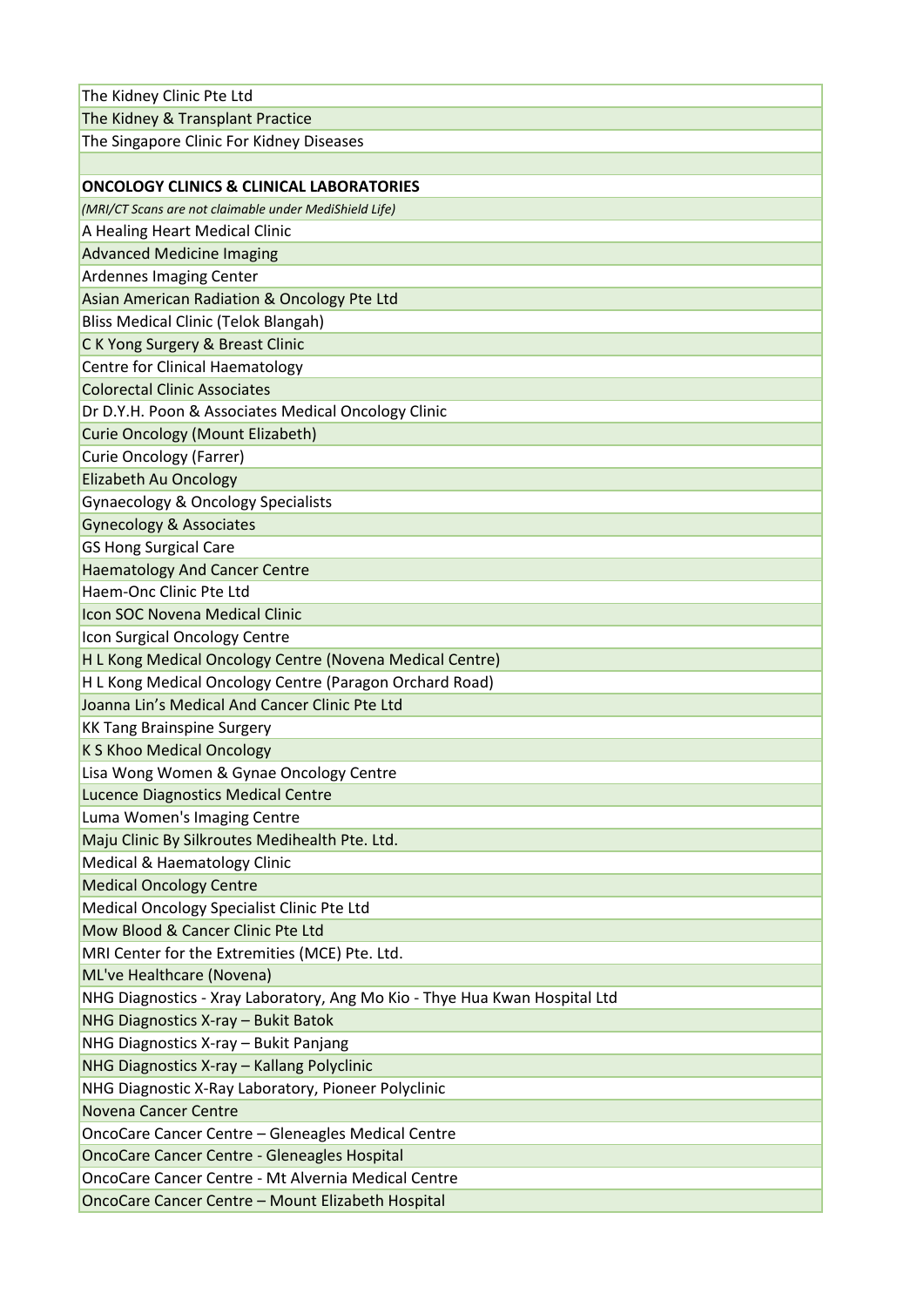| OncoCare Cancer Centre - Mount Elizabeth Novena Specialist Centre<br><b>OncoCare Women's Cancer Clinic</b><br>P T Ang Medical Oncology Clinic<br><b>Pacific Cancer Centre</b><br>Parkway Cancer Centre (Gleneagles Hospital Annexe Block)<br>Parkway Cancer Centre (Gleneagles Hospital Level 1) |
|--------------------------------------------------------------------------------------------------------------------------------------------------------------------------------------------------------------------------------------------------------------------------------------------------|
|                                                                                                                                                                                                                                                                                                  |
|                                                                                                                                                                                                                                                                                                  |
|                                                                                                                                                                                                                                                                                                  |
|                                                                                                                                                                                                                                                                                                  |
|                                                                                                                                                                                                                                                                                                  |
|                                                                                                                                                                                                                                                                                                  |
| Parkway Cancer Centre (Gleneagles Hospital Level 2)                                                                                                                                                                                                                                              |
| Parkway Cancer Centre (Gleneagles Medical Centre)                                                                                                                                                                                                                                                |
| Parkway Cancer Centre (Mount Elizabeth Medical Centre)                                                                                                                                                                                                                                           |
| Parkway Cancer Centre (Mount Elizabeth Hospital)                                                                                                                                                                                                                                                 |
| Parkway Cancer Centre (Mount Elizabeth Novena Specialist Centre)                                                                                                                                                                                                                                 |
| Parkway Cancer Centre (Parkway East Hospital)                                                                                                                                                                                                                                                    |
| <b>Precious Diagnostic Imaging Centre</b>                                                                                                                                                                                                                                                        |
| Pritam's Clinic & Surgery For Women Pte Ltd                                                                                                                                                                                                                                                      |
| <b>Quantum Medical Imaging</b>                                                                                                                                                                                                                                                                   |
| Radoc Imaging Radiology Centre                                                                                                                                                                                                                                                                   |
| Radiologic Clinic (Jurong Gateway Road)                                                                                                                                                                                                                                                          |
| Radiologic Clinic (Mt Elizabeth                                                                                                                                                                                                                                                                  |
| Radiologic Clinic (Napier Road)                                                                                                                                                                                                                                                                  |
| Radiologic Clinic (Novena Medical Centre)                                                                                                                                                                                                                                                        |
| Radiologic Clinic (The Arcade Collyer Quay)                                                                                                                                                                                                                                                      |
| Radiologic Clinic (Camden Medical Centre)                                                                                                                                                                                                                                                        |
| Radiologic Clinic (The Seletar Mall)                                                                                                                                                                                                                                                             |
| Radlink (Novena) Diagnostic Imaging Pte Ltd                                                                                                                                                                                                                                                      |
| Radlink Pet And Cardiac Imaging Centre Pte Ltd                                                                                                                                                                                                                                                   |
| Royal Healthcare Imaging Centre                                                                                                                                                                                                                                                                  |
| Seow-Choen Colorectal Centre Pte Ltd                                                                                                                                                                                                                                                             |
| <b>Singapore Medical Specialists Centre</b>                                                                                                                                                                                                                                                      |
| Singapore Oncology Consultants@Alvernia                                                                                                                                                                                                                                                          |
| The Cancer Centre (Paragon)                                                                                                                                                                                                                                                                      |
| The Cancer Centre (Mt Elizabeth Novena Specialist Centre)                                                                                                                                                                                                                                        |
| The Oncology Centre                                                                                                                                                                                                                                                                              |
| <b>The Oncology Practice</b>                                                                                                                                                                                                                                                                     |
| <b>Thomson Women Cancer Centre</b>                                                                                                                                                                                                                                                               |
| <b>Tucker Medical</b>                                                                                                                                                                                                                                                                            |
| Wee Breast & General Surgery Pte Ltd                                                                                                                                                                                                                                                             |
| Yim Gastroenterology Liver And Endoscopy Centre                                                                                                                                                                                                                                                  |
|                                                                                                                                                                                                                                                                                                  |
| <b>SCREENING CENTRES FOR MAMMOGRAM</b>                                                                                                                                                                                                                                                           |
| (Treatment not claimable under MediShield Life)                                                                                                                                                                                                                                                  |
| Alexandra Hospital                                                                                                                                                                                                                                                                               |
| Ang Mo Kio Polyclinic                                                                                                                                                                                                                                                                            |
| <b>Bukit Batok Polyclinic</b>                                                                                                                                                                                                                                                                    |
| <b>Bukit Merah Polyclinic</b>                                                                                                                                                                                                                                                                    |
| Choa Chu Kang Polyclinc                                                                                                                                                                                                                                                                          |
| <b>Crawfurd Medical</b>                                                                                                                                                                                                                                                                          |
|                                                                                                                                                                                                                                                                                                  |
| <b>Geylang Polyclinic</b>                                                                                                                                                                                                                                                                        |
| Clementi Polyclinc                                                                                                                                                                                                                                                                               |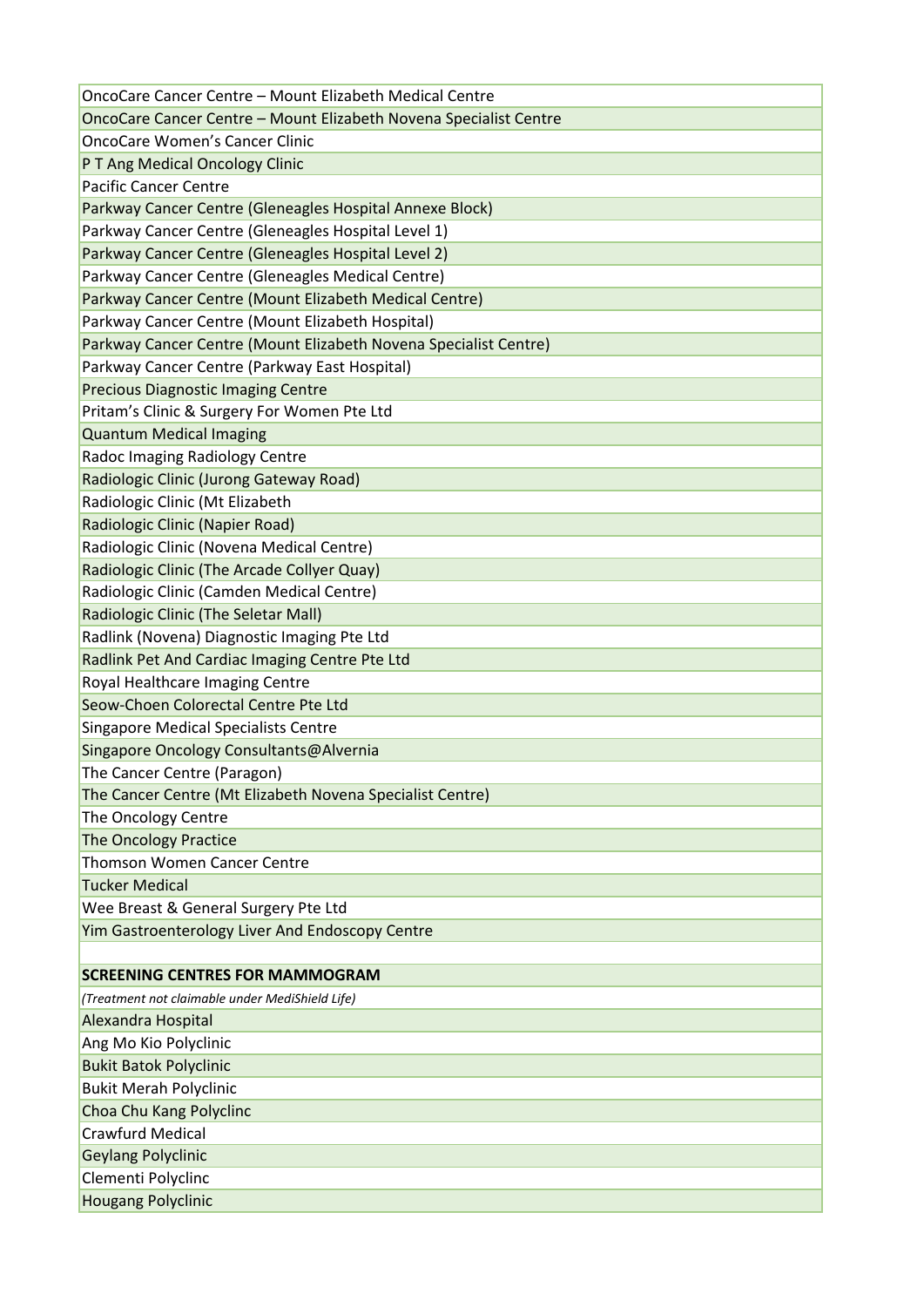| Jurong Polyclinic                                             |
|---------------------------------------------------------------|
| Khoo Teck Puat Hospital                                       |
| KK Women's And Children's Hospital                            |
| Mt Alvernia Hospital                                          |
| <b>National Cancer Centre</b>                                 |
| <b>National University Hospital</b>                           |
| <b>Orchard Imaging Centre</b>                                 |
| Pasir Ris Polyclinic                                          |
| Polaris Plastic & Reconstructive Surgery                      |
| Queenstown Polyclinic                                         |
| Raffles Hospital                                              |
| Sengkang Polyclinic                                           |
| Singapore General Hospital                                    |
| <b>Starmed Specialist Centre Pte Ltd</b>                      |
| Tampines Polyclinic                                           |
| <b>Tan Tock Seng Hospital</b>                                 |
| <b>Thomson Medical Centre</b>                                 |
| Toa Payoh Polyclinic                                          |
| <b>Woodlands Polyclinic</b>                                   |
| Yishun Polyclinic                                             |
|                                                               |
| <b>COLONOSCOPY CENTRES</b>                                    |
| Alexandra Hospital                                            |
| Changi General Hospital                                       |
| Crawfurd Hospital                                             |
| <b>Gleneagles Hospital</b>                                    |
| GI Endoscopy and Liver Centre @Royal Square                   |
| Heah Colorectal Endoscopy & Piles Centre                      |
| HC Endoscopy & Piles Centre (AMK)                             |
| HC Endoscopy & Piles Centre (GM)                              |
| HC Endoscopy & Piles Centre (Hillford)                        |
| HC Endoscopy & Piles Centre (TPY)                             |
| HC Ming Endoscopy & Piles Centre                              |
| <b>HC Orthopaedic Surgery</b>                                 |
| Khoo Teck Puat Hospital                                       |
| Mt Alvernia Hospital                                          |
| Mt Elizabeth Hospital                                         |
| <b>National Cancer Centre</b>                                 |
| <b>National University Hospital</b>                           |
| <b>Nobel Colorectal &amp; General Surgery</b>                 |
| Parkway East Hospital                                         |
| Raffles Hospital                                              |
| Singapore General Hospital                                    |
| <b>Starmed Specialist Centre Pte Ltd</b>                      |
| Tan Tock Seng Hospital                                        |
|                                                               |
| <b>INPATIENT PALLIATIVE / HOME PALLIATIVE CARE PROVIDERS</b>  |
| (Home palliative care is not claimable under MediShield Life) |
| Agency for Integrated Care Pte Ltd                            |
| Ang Mo Kio - Thye Hua Kwan Hosnital Itd                       |

Ang Mo Kio - Thye Hua Kwan Hospital Ltd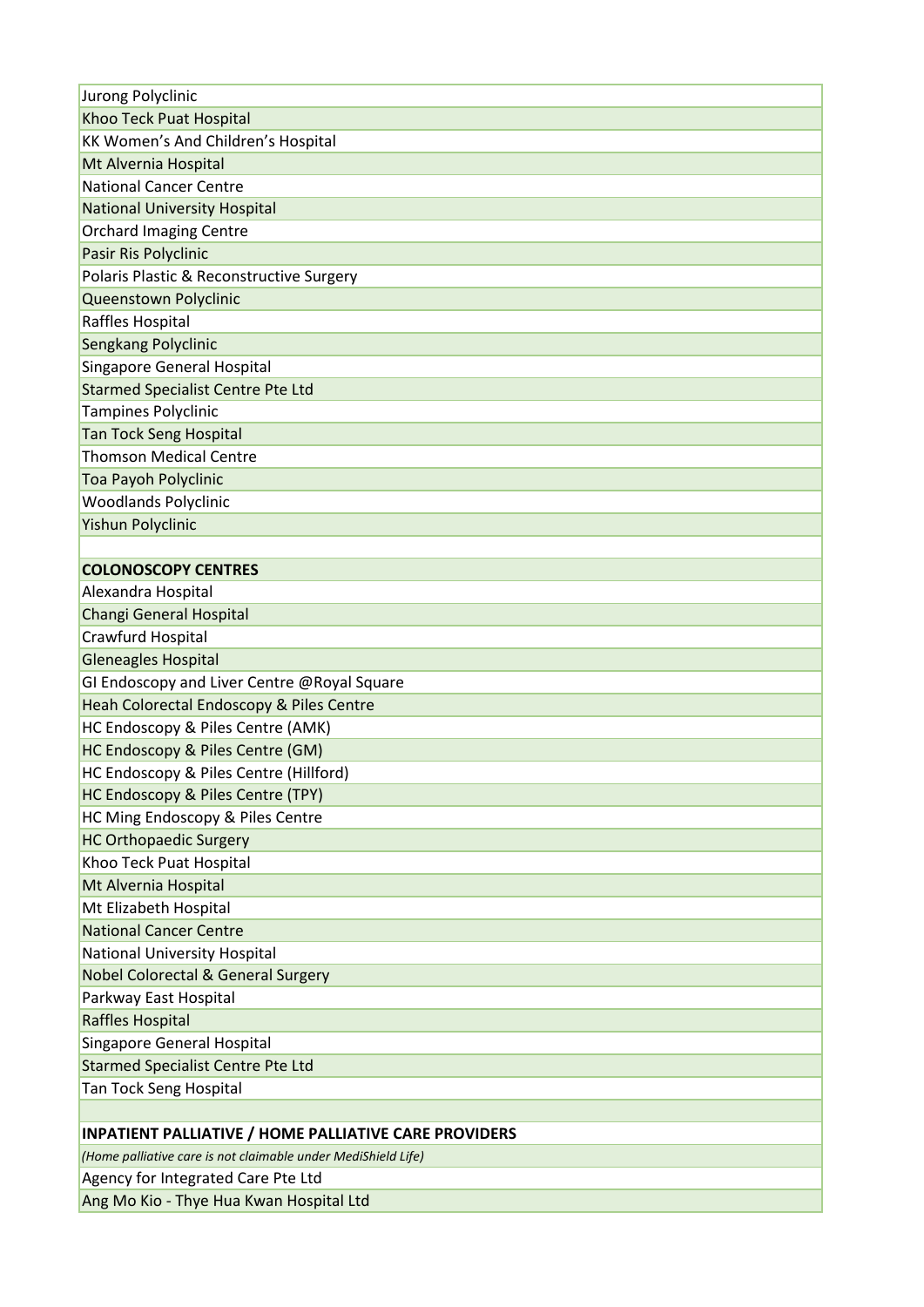| Assisi Hospice                                                            |
|---------------------------------------------------------------------------|
| <b>Bright Vision Hospital</b>                                             |
| Dover Park Hospice                                                        |
| <b>HCA Hospice Care Clinic</b>                                            |
| Sengkang Community Hospital                                               |
| <b>St Andrew's Community Hospital</b>                                     |
| St Joseph's Home                                                          |
| St Luke's Hospital (Community)                                            |
| <b>Yishun Community Hospital</b>                                          |
|                                                                           |
| <b>CONVALESCENT HOSPITALS</b>                                             |
| (Treatment not claimable under MediShield Life)                           |
| <b>Bright Vision Hospital</b>                                             |
| <b>Ren Ci Community Hospital</b>                                          |
| Ren Ci Hospital And Medicare Centre                                       |
| St Luke's Hospital (Convalescent)                                         |
|                                                                           |
| <b>DAY HOSPITALS</b>                                                      |
| (Treatment not claimable under MediShield Life)                           |
| Changi General Hospital (Geriatric Day Hospital)                          |
|                                                                           |
| <b>DAY REHABILITATION CENTRES</b>                                         |
| (Treatment not claimable under MediShield Life)                           |
| Anglican Senior Centre (Hillview) [Singapore Anglican Community Services] |
| All Saints Home (Tampines) Day Rehabilitation Centre                      |
| All Saints Silver Lifestyle Club @ Yishun Central                         |
| All Saints Silver Lifestyle Club @ Yishun Fern Grove                      |
| <b>AMK - THKH Day Rehabilitation Centre</b>                               |
| Apex Day Rehabilitation Centre                                            |
| <b>Bright Vision Hospital</b>                                             |
| Geylang Senior Citizens Health Care Centre                                |
| <b>Jamiyah Nursing Home</b>                                               |
| Jamiyah Senior Care Centre                                                |
| Kwong Wai Shiu Hospital                                                   |
| Kwong Wai Shiu Community Care Centre @ McNair                             |
| Kwong Wai Shiu Care @ Jalan Besar                                         |
| KWS Community Care @ St George                                            |
| <b>Lentor Senior Care Centre</b>                                          |
| Panhome Eldercare                                                         |
| PCF Sparkle Care @ Changi Simei (PAP Community Foundation)                |
| Ren Ci Senior Care Center @ Ang Mo Kio                                    |
| St Andrew's Community Hospital Day Rehabilitation Centre                  |
| St Andrew's Senior Care (Henderson)                                       |
| <b>St Andrew's Senior Care (Tampines)</b>                                 |
| St Andrew's Senior Care (Queenstown)                                      |
| St Luke's Hospital Day Rehabilitation Centre                              |
| St Luke's Eldercare Centre - Ang Mo Kio St 23                             |
| St Luke's Eldercare - AMK Polyclinic                                      |
| St Luke's Eldercare - Bukit Timah                                         |
| St Luke's Eldercare - Clementi                                            |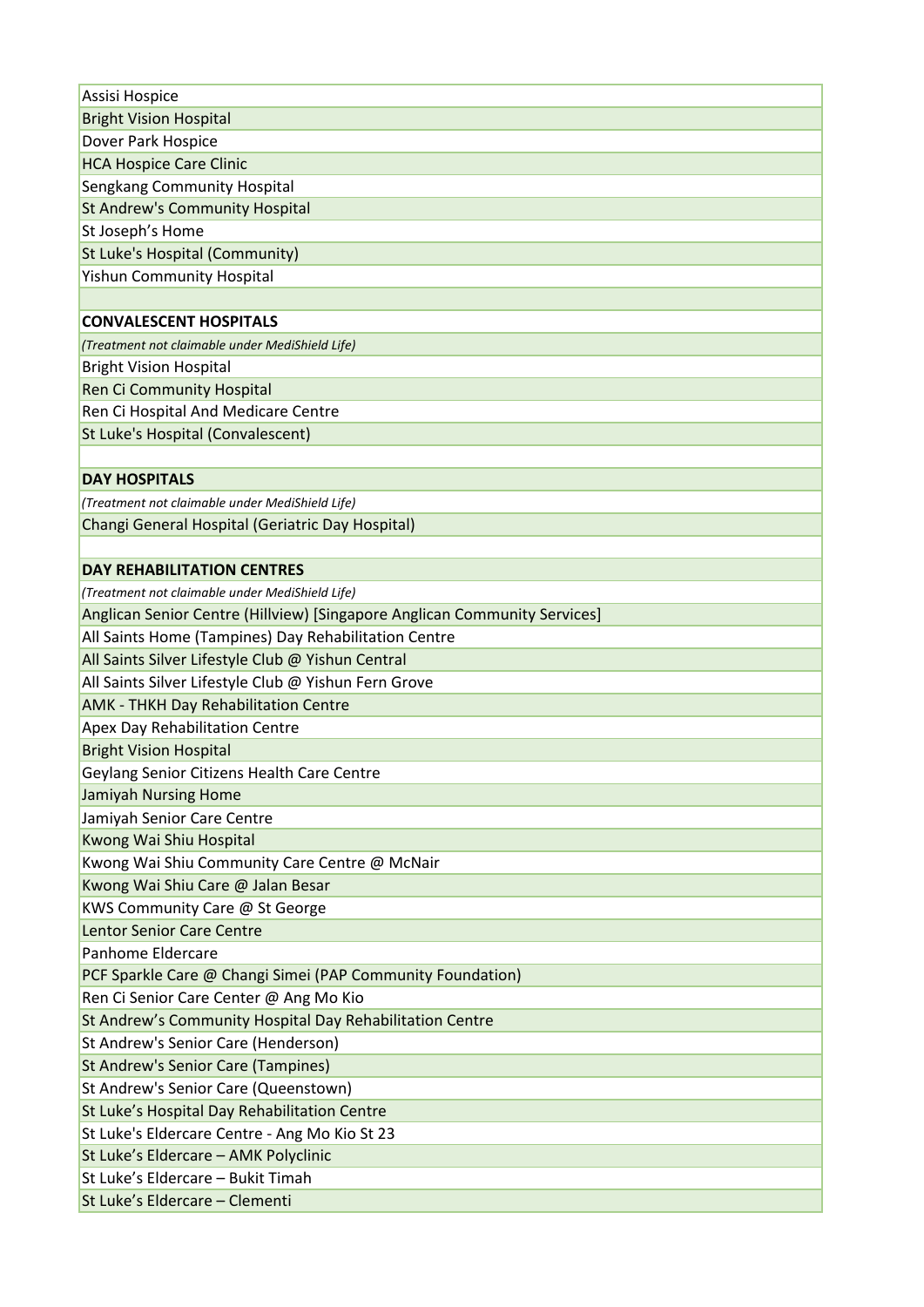| St Luke's Eldercare - Chong Pang Centre                       |
|---------------------------------------------------------------|
| St Luke's Eldercare - Golden Years                            |
| St Luke's Eldercare - Hougang                                 |
| St Luke's Eldercare - Hougang Meadow                          |
| St Luke's Eldercare - Keat Hong                               |
| St Luke's Eldercare - Kebun Bahru                             |
| St Luke's Eldercare - Marine Parade                           |
| St Luke's Eldercare - Nee Soon Central                        |
| St Luke's Eldercare - Nee Soon East Centre                    |
| St Luke's Eldercare - Jurong East                             |
| St Luke's Eldercare - Rivervale                               |
| St Luke's Eldercare - Serangoon                               |
| St Luke's Eldercare - Sumang                                  |
| St Luke's Eldercare - Tampines                                |
| St Luke's Eldercare - Whampoa                                 |
| St Luke's Eldercare - Yishun                                  |
| Sunlove Abode For Intellectually-Infirmed Ltd (Hougang Schcc) |
| Sunlove Senior Care Centre @ Ang Mo Kio                       |
| Vanguard Senior Care (Bukit Batok)                            |
| Vanguard Senior Care (Senja)                                  |
| <b>Vanguard Senior Care (Tampines)</b>                        |
| <b>Vanguard Senior Care (Woodlands)</b>                       |
|                                                               |
| <b>DAY SURGERY CENTRES</b>                                    |
| A. B. John Ear Nose & Throat Clinic & Surgery                 |
| A Clinic For Women                                            |
| A L Lim Clinic For Women Pte Ltd                              |
| Abraham's Ear Nose & Throat Surgery Pte Ltd                   |
| <b>Access Medical (Toa Payoh)</b>                             |
| <b>Access Medical (Bukit Batok)</b>                           |
| <b>Access Medical (East Coast)</b>                            |
| <b>Access Medical (Kim Keat)</b>                              |
| <b>Access Medical (Marine Terrace)</b>                        |
| <b>Access Medical (Whampoa)</b>                               |
|                                                               |
| Access Medical (Redhill Close)                                |
| <b>Access Medical (Tampines 730)</b>                          |
| <b>Access Medical (Circuit Road)</b>                          |
| <b>Access Medical (Bedok South)</b>                           |
| <b>Access Medical (Jurong West)</b>                           |
| <b>Access Medical (Teck Ghee)</b>                             |
| Adult & Child ENT Specialists                                 |
| Adult & Child Eye (ACE) Clinic                                |
| <b>Advance Surgical Group</b>                                 |
| Advanced Centre For Reproductive Medicine Pte. Ltd.           |
| Advanced Hand, Wrist & Nerve Centre                           |
| <b>Advanced Urology (Connexion)</b>                           |
| <b>Advanced Urology (Mt Alvernia)</b>                         |
| Advanced Urology (Parkway East Medical Center)                |
| <b>Agape Women's Specialists</b>                              |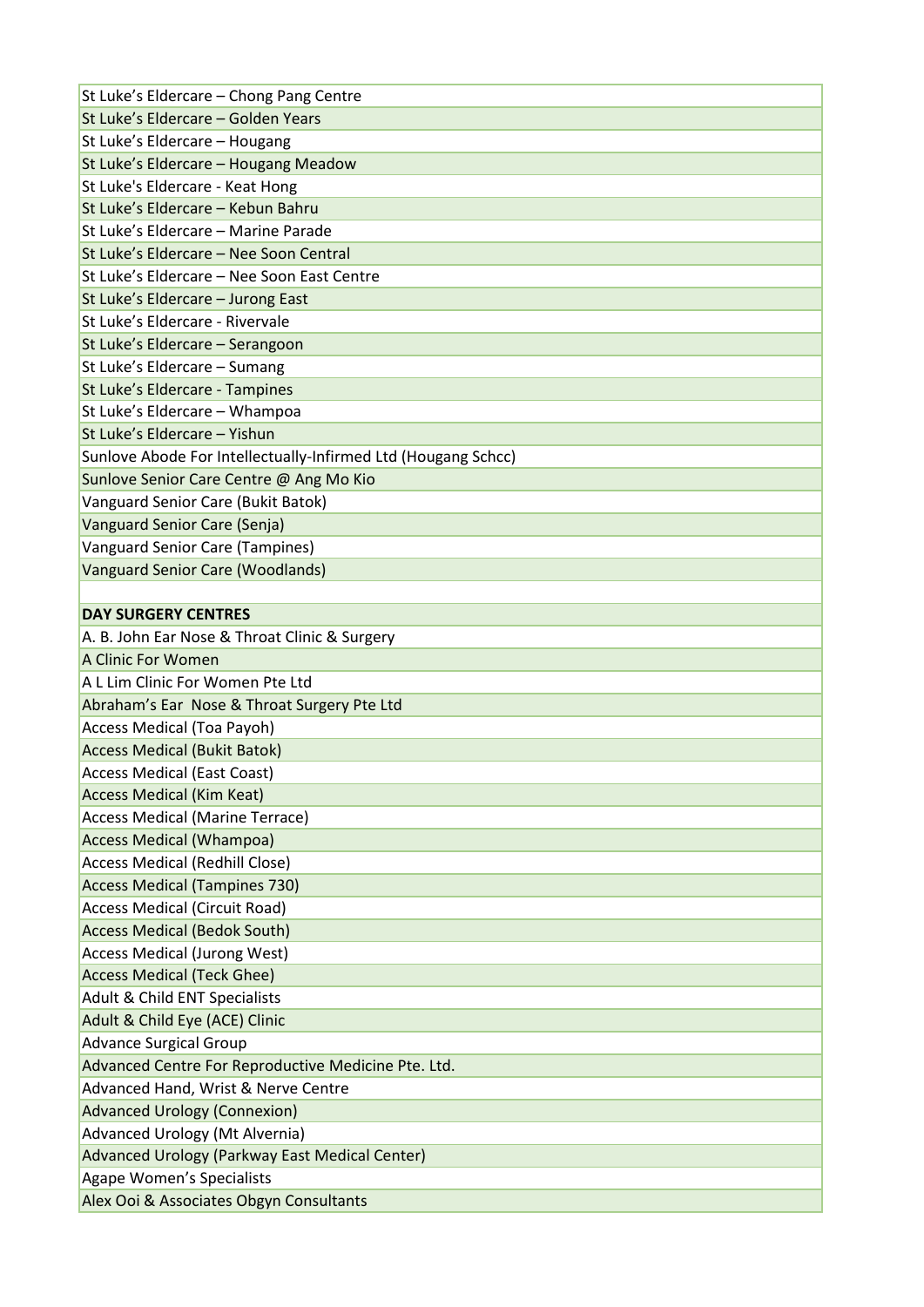| Allergy Arthritis & Rheumatism Clinic<br>Alpha IVF Centre Alpha Women's Specialists<br><b>Alpine Surgical Practice</b><br>Amandela Ent Head & Neck Centre<br>Andrea's Digestive Colon Liver And Gallbladder Clinic Pte Ltd<br>Andrew Lee Breast Clinic @ Gleneagles Medical Centre<br>Andrew Lee Breast Clinic @ Camden<br>Antenatal Diagnostic Centre And Well Women Clinic<br><b>Apex Heart Clinic</b><br>Apicare Pain Clinic<br>Apple Ear Nose Throat Sinus And Snoring Centre<br>Apple Eye Centre<br>Arthur Tseng Women's Health Services Pte Ltd<br><b>Aptus Surgery Centre</b><br>Ardmore Orthopaedic Clinic<br>Arden-JR Surgery Pte Ltd<br><b>Ascension Heart Centre</b><br>Ascent Ear Nose Throat Specialist Group Pte. Ltd.<br>Ascent Ear Nose Throat Sg Alvernia<br>Ascent ENT Alvernia Holdings Pte. Ltd.<br>Asia Eye Centre Cataract & Retina Specialist<br>Asia Retina Eye Surgery Centre<br>Asia Sleep Centre<br>Asiamedic Eye Centre<br>Asian American Liver Centre<br>Assurance Skin, Laser & Aesthetics<br>Astra Centre for Women & Fertility Pte. Ltd.<br>Astra Laparoscopic & Robotic Centre For Women and Fertility<br>Astra Women's Specialist Clinic<br>Astra Women's Specialists (Orchard) |
|-------------------------------------------------------------------------------------------------------------------------------------------------------------------------------------------------------------------------------------------------------------------------------------------------------------------------------------------------------------------------------------------------------------------------------------------------------------------------------------------------------------------------------------------------------------------------------------------------------------------------------------------------------------------------------------------------------------------------------------------------------------------------------------------------------------------------------------------------------------------------------------------------------------------------------------------------------------------------------------------------------------------------------------------------------------------------------------------------------------------------------------------------------------------------------------------------------------------|
|                                                                                                                                                                                                                                                                                                                                                                                                                                                                                                                                                                                                                                                                                                                                                                                                                                                                                                                                                                                                                                                                                                                                                                                                                   |
|                                                                                                                                                                                                                                                                                                                                                                                                                                                                                                                                                                                                                                                                                                                                                                                                                                                                                                                                                                                                                                                                                                                                                                                                                   |
|                                                                                                                                                                                                                                                                                                                                                                                                                                                                                                                                                                                                                                                                                                                                                                                                                                                                                                                                                                                                                                                                                                                                                                                                                   |
|                                                                                                                                                                                                                                                                                                                                                                                                                                                                                                                                                                                                                                                                                                                                                                                                                                                                                                                                                                                                                                                                                                                                                                                                                   |
|                                                                                                                                                                                                                                                                                                                                                                                                                                                                                                                                                                                                                                                                                                                                                                                                                                                                                                                                                                                                                                                                                                                                                                                                                   |
|                                                                                                                                                                                                                                                                                                                                                                                                                                                                                                                                                                                                                                                                                                                                                                                                                                                                                                                                                                                                                                                                                                                                                                                                                   |
|                                                                                                                                                                                                                                                                                                                                                                                                                                                                                                                                                                                                                                                                                                                                                                                                                                                                                                                                                                                                                                                                                                                                                                                                                   |
|                                                                                                                                                                                                                                                                                                                                                                                                                                                                                                                                                                                                                                                                                                                                                                                                                                                                                                                                                                                                                                                                                                                                                                                                                   |
|                                                                                                                                                                                                                                                                                                                                                                                                                                                                                                                                                                                                                                                                                                                                                                                                                                                                                                                                                                                                                                                                                                                                                                                                                   |
|                                                                                                                                                                                                                                                                                                                                                                                                                                                                                                                                                                                                                                                                                                                                                                                                                                                                                                                                                                                                                                                                                                                                                                                                                   |
|                                                                                                                                                                                                                                                                                                                                                                                                                                                                                                                                                                                                                                                                                                                                                                                                                                                                                                                                                                                                                                                                                                                                                                                                                   |
|                                                                                                                                                                                                                                                                                                                                                                                                                                                                                                                                                                                                                                                                                                                                                                                                                                                                                                                                                                                                                                                                                                                                                                                                                   |
|                                                                                                                                                                                                                                                                                                                                                                                                                                                                                                                                                                                                                                                                                                                                                                                                                                                                                                                                                                                                                                                                                                                                                                                                                   |
|                                                                                                                                                                                                                                                                                                                                                                                                                                                                                                                                                                                                                                                                                                                                                                                                                                                                                                                                                                                                                                                                                                                                                                                                                   |
|                                                                                                                                                                                                                                                                                                                                                                                                                                                                                                                                                                                                                                                                                                                                                                                                                                                                                                                                                                                                                                                                                                                                                                                                                   |
|                                                                                                                                                                                                                                                                                                                                                                                                                                                                                                                                                                                                                                                                                                                                                                                                                                                                                                                                                                                                                                                                                                                                                                                                                   |
|                                                                                                                                                                                                                                                                                                                                                                                                                                                                                                                                                                                                                                                                                                                                                                                                                                                                                                                                                                                                                                                                                                                                                                                                                   |
|                                                                                                                                                                                                                                                                                                                                                                                                                                                                                                                                                                                                                                                                                                                                                                                                                                                                                                                                                                                                                                                                                                                                                                                                                   |
|                                                                                                                                                                                                                                                                                                                                                                                                                                                                                                                                                                                                                                                                                                                                                                                                                                                                                                                                                                                                                                                                                                                                                                                                                   |
|                                                                                                                                                                                                                                                                                                                                                                                                                                                                                                                                                                                                                                                                                                                                                                                                                                                                                                                                                                                                                                                                                                                                                                                                                   |
|                                                                                                                                                                                                                                                                                                                                                                                                                                                                                                                                                                                                                                                                                                                                                                                                                                                                                                                                                                                                                                                                                                                                                                                                                   |
|                                                                                                                                                                                                                                                                                                                                                                                                                                                                                                                                                                                                                                                                                                                                                                                                                                                                                                                                                                                                                                                                                                                                                                                                                   |
|                                                                                                                                                                                                                                                                                                                                                                                                                                                                                                                                                                                                                                                                                                                                                                                                                                                                                                                                                                                                                                                                                                                                                                                                                   |
|                                                                                                                                                                                                                                                                                                                                                                                                                                                                                                                                                                                                                                                                                                                                                                                                                                                                                                                                                                                                                                                                                                                                                                                                                   |
|                                                                                                                                                                                                                                                                                                                                                                                                                                                                                                                                                                                                                                                                                                                                                                                                                                                                                                                                                                                                                                                                                                                                                                                                                   |
|                                                                                                                                                                                                                                                                                                                                                                                                                                                                                                                                                                                                                                                                                                                                                                                                                                                                                                                                                                                                                                                                                                                                                                                                                   |
|                                                                                                                                                                                                                                                                                                                                                                                                                                                                                                                                                                                                                                                                                                                                                                                                                                                                                                                                                                                                                                                                                                                                                                                                                   |
|                                                                                                                                                                                                                                                                                                                                                                                                                                                                                                                                                                                                                                                                                                                                                                                                                                                                                                                                                                                                                                                                                                                                                                                                                   |
|                                                                                                                                                                                                                                                                                                                                                                                                                                                                                                                                                                                                                                                                                                                                                                                                                                                                                                                                                                                                                                                                                                                                                                                                                   |
|                                                                                                                                                                                                                                                                                                                                                                                                                                                                                                                                                                                                                                                                                                                                                                                                                                                                                                                                                                                                                                                                                                                                                                                                                   |
| Astra Women's Specialist (Punggol)                                                                                                                                                                                                                                                                                                                                                                                                                                                                                                                                                                                                                                                                                                                                                                                                                                                                                                                                                                                                                                                                                                                                                                                |
| Astra Women's Specialists Centre (Toa Payoh Central)                                                                                                                                                                                                                                                                                                                                                                                                                                                                                                                                                                                                                                                                                                                                                                                                                                                                                                                                                                                                                                                                                                                                                              |
| <b>Atlas Eye Specialist Centre</b>                                                                                                                                                                                                                                                                                                                                                                                                                                                                                                                                                                                                                                                                                                                                                                                                                                                                                                                                                                                                                                                                                                                                                                                |
| Atlas Eye Specialist Centre (Novena)                                                                                                                                                                                                                                                                                                                                                                                                                                                                                                                                                                                                                                                                                                                                                                                                                                                                                                                                                                                                                                                                                                                                                                              |
| Ava Eye Clinic                                                                                                                                                                                                                                                                                                                                                                                                                                                                                                                                                                                                                                                                                                                                                                                                                                                                                                                                                                                                                                                                                                                                                                                                    |
| Azataca Plastic Surgery (Mount Elizabeth Specialist Centre)                                                                                                                                                                                                                                                                                                                                                                                                                                                                                                                                                                                                                                                                                                                                                                                                                                                                                                                                                                                                                                                                                                                                                       |
| Azataca Plastic Surgery Centre (Royal Square)                                                                                                                                                                                                                                                                                                                                                                                                                                                                                                                                                                                                                                                                                                                                                                                                                                                                                                                                                                                                                                                                                                                                                                     |
| Barrie Tan ENT Head & Neck Surgery                                                                                                                                                                                                                                                                                                                                                                                                                                                                                                                                                                                                                                                                                                                                                                                                                                                                                                                                                                                                                                                                                                                                                                                |
| <b>B K Poh Urology</b>                                                                                                                                                                                                                                                                                                                                                                                                                                                                                                                                                                                                                                                                                                                                                                                                                                                                                                                                                                                                                                                                                                                                                                                            |
| Beh's Clinic For Women Pte Ltd                                                                                                                                                                                                                                                                                                                                                                                                                                                                                                                                                                                                                                                                                                                                                                                                                                                                                                                                                                                                                                                                                                                                                                                    |
| Bertha Woon General And Breast Surgery                                                                                                                                                                                                                                                                                                                                                                                                                                                                                                                                                                                                                                                                                                                                                                                                                                                                                                                                                                                                                                                                                                                                                                            |
| <b>BJIOS Orthopaedics</b>                                                                                                                                                                                                                                                                                                                                                                                                                                                                                                                                                                                                                                                                                                                                                                                                                                                                                                                                                                                                                                                                                                                                                                                         |
| <b>Braddell Family Clinic</b>                                                                                                                                                                                                                                                                                                                                                                                                                                                                                                                                                                                                                                                                                                                                                                                                                                                                                                                                                                                                                                                                                                                                                                                     |
| <b>Braddell Medical Clinic</b>                                                                                                                                                                                                                                                                                                                                                                                                                                                                                                                                                                                                                                                                                                                                                                                                                                                                                                                                                                                                                                                                                                                                                                                    |
| <b>Breast Care And Surgery Centre</b>                                                                                                                                                                                                                                                                                                                                                                                                                                                                                                                                                                                                                                                                                                                                                                                                                                                                                                                                                                                                                                                                                                                                                                             |
| C F Koh Women's Clinic And Gynae-Oncology Surgery                                                                                                                                                                                                                                                                                                                                                                                                                                                                                                                                                                                                                                                                                                                                                                                                                                                                                                                                                                                                                                                                                                                                                                 |
| C H Koh Clinic For Women                                                                                                                                                                                                                                                                                                                                                                                                                                                                                                                                                                                                                                                                                                                                                                                                                                                                                                                                                                                                                                                                                                                                                                                          |
|                                                                                                                                                                                                                                                                                                                                                                                                                                                                                                                                                                                                                                                                                                                                                                                                                                                                                                                                                                                                                                                                                                                                                                                                                   |
| Cadence Urgent Care Centre                                                                                                                                                                                                                                                                                                                                                                                                                                                                                                                                                                                                                                                                                                                                                                                                                                                                                                                                                                                                                                                                                                                                                                                        |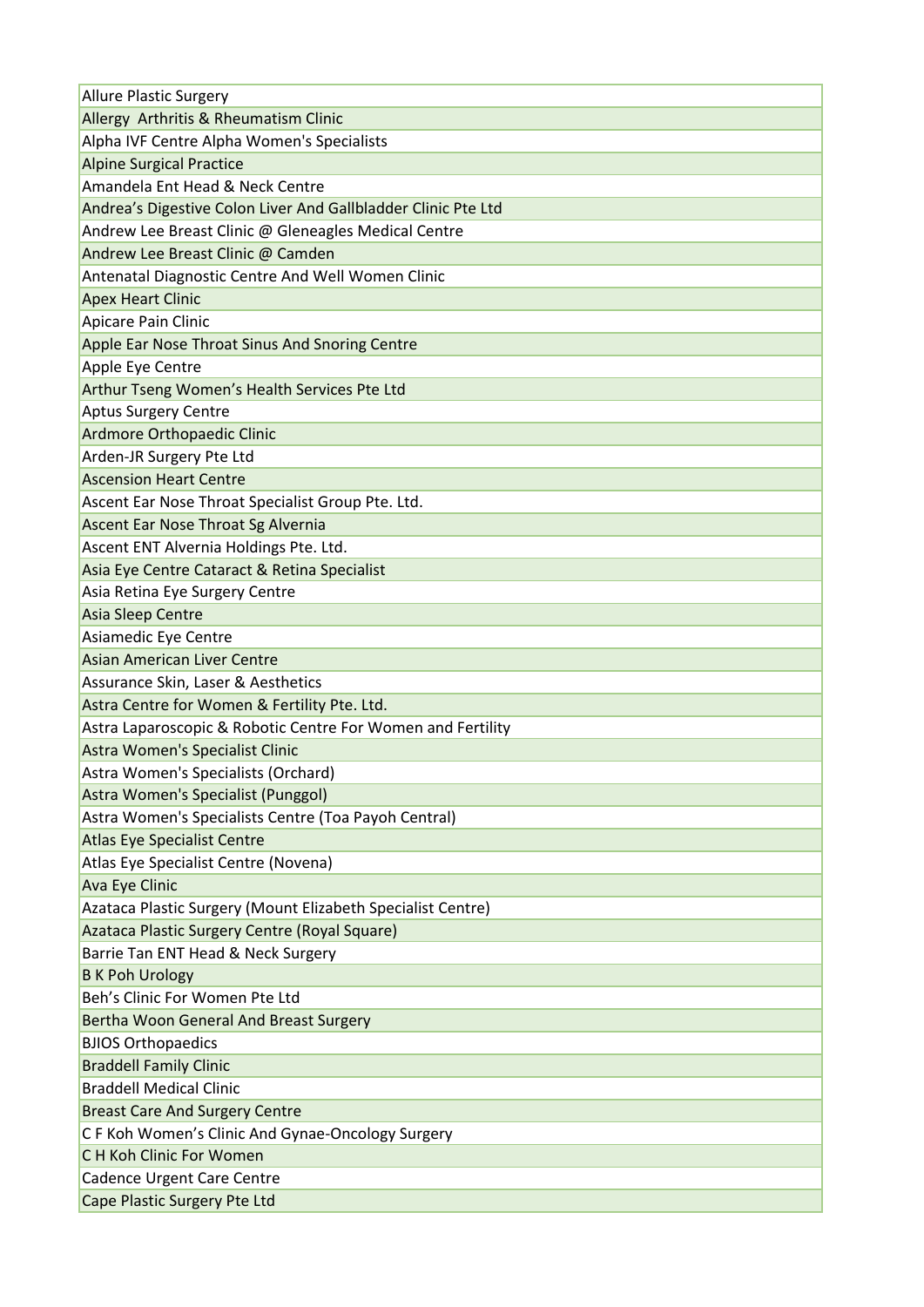| Capstone Colorectal Surgery Centre                                                                                        |
|---------------------------------------------------------------------------------------------------------------------------|
| <b>Cardiac Centre International</b>                                                                                       |
| Care Sinus Snoring ENT Centre                                                                                             |
| <b>Cassia Clinic And Surgery</b>                                                                                          |
| Centre For Assisted Reproduction Pte Ltd                                                                                  |
| Centre For Cosmetic Rejuvenation & Surgery                                                                                |
| Centre For ENT Allergy & Sleep                                                                                            |
| <b>Centre For Eye Surgery</b>                                                                                             |
| Centre For Foot And Ankle Surgery                                                                                         |
| Centre For Hand and Reconstructive Microsurgery (Gleneagles) Pte Ltd                                                      |
| Centre For Orthopaedics And Hip And Knee Surgery                                                                          |
| Centre For Orthopaedics And Hip And Knee Surgery (Novena)                                                                 |
| Centre For Spine And Orthopaedic Surgery (Parkway)                                                                        |
| Centre For Sports And Shoulder And Elbow Surgery (Parkway)                                                                |
| Centre For Urology Robotic & Minimally Invasive Surgery                                                                   |
| Centre for Screening & Surgery                                                                                            |
| Centurion Orthopaedic Centre                                                                                              |
| <b>Charles Tan Surgery</b>                                                                                                |
| Chee Ear Nose Throat Surgery                                                                                              |
| Cheng SC Vein and Endovascular Clinic                                                                                     |
| Chia KH Vein Vascular & General Surgery Centre                                                                            |
| Children & Adult Skin Hair Laser Clinic                                                                                   |
| CK Khoo Clinic for Women & Laparoscopy                                                                                    |
| CK Ng Urology & Minimally Invasive Surgery                                                                                |
| C K Yong Surgery & Breast Clinic                                                                                          |
| <b>Clearvision Eye Clinic And Lasik Centre</b>                                                                            |
|                                                                                                                           |
| Colin Teo Urology                                                                                                         |
| Cove Orthopaedic Clinic (Connexion)                                                                                       |
| Cove Orthopaedic Clinic (Mt Elizabeth Hospital)                                                                           |
| <b>Covette Laser Aesthetics Clinic</b>                                                                                    |
| Cynthia Kew Clinic for Women & Laparoscopic Surgery                                                                       |
| Dermatology Associates (Connexion)                                                                                        |
| Dermatology Associates (Gleneagles)                                                                                       |
| <b>Dermatology Associates (Paragon)</b>                                                                                   |
| Dermatology Specialists Clinic                                                                                            |
| Dermatology & Surgery Clinic (Gleneagles)                                                                                 |
| Dermatology & Surgery Clinic (Orchard)                                                                                    |
| Dermatology & Surgery Clinic (Paragon)                                                                                    |
| Dermatology & Surgery Clinic (Shenton)                                                                                    |
| Digestive & Liver Surgery (Gleneagles)                                                                                    |
| Digestive & Liver Surgery (Orchard)                                                                                       |
| Dr Alicia Eye Specialist                                                                                                  |
| Dr Daryl Tan Clinic For Lymphoma, Myeloma And Blood Disorders                                                             |
| Dr Goh Eye Neuro-Ophthalmic & Low Vision Specialist                                                                       |
| Drs Jiten & Caroline Medical Centre + X-Ray                                                                               |
| Dr Kevin Chua Medical & Aesthetics                                                                                        |
| Dr Leo Adult & Paediatric Eye Specialist Pte Ltd                                                                          |
| Dr Leo Aesthetic Plastic & Reconstructive Surgery Pte Ltd                                                                 |
| Dr Natasha Lim Eye Centre (Mount Elizabeth Novena Specialist Centre)<br>Dr Natasha Lim Eye Centre (Royal Square @ Novena) |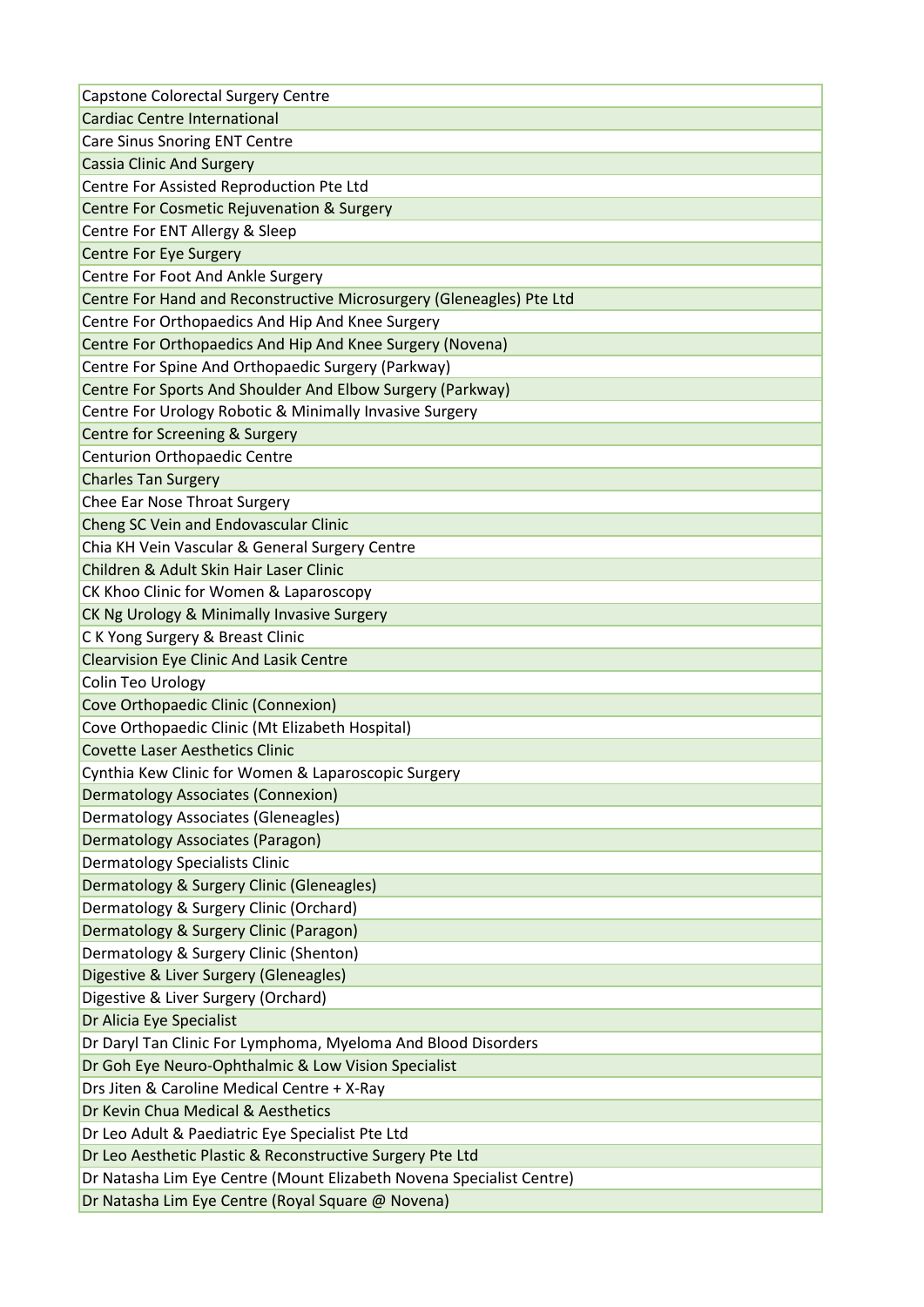| Dr Priya Sen Skin And Laser Centre                                          |
|-----------------------------------------------------------------------------|
| Dr JJ Chee Obstetrics & Gynaecology                                         |
| Dr Wendy Liew Paediatric And Child Neurology Centre                         |
| Dr. TT Lim Cardiology Clinic                                                |
| Dr+ Medical Paincare Clinic                                                 |
| <b>Dream Plastic Surgery</b>                                                |
| DS Skin & Wellness Clinic                                                   |
| <b>ENT &amp; Sinus Centre</b>                                               |
| <b>ENT Surgeons Medical Centre</b>                                          |
| Eagle Eye Centre                                                            |
| Eagle Eye Centre (East Shore)                                               |
| Eagle Eye Centre (Mt Elizabeth Novena Specialist Centre)                    |
| Eagle Eye Centre (Gleneagles Medical Centre)                                |
| Eagles Eye Centre (Mt Elizabeth Medical Centre)                             |
| Eagle Eye Centre (Royal Square Novena)                                      |
| Ear Nose Throat Head & Neck Surgery                                         |
| Ear Nose & Throat Partners Pte Ltd                                          |
| Ear Nose Throat & Snoring Centre                                            |
| Ear, Nose & Throat Centre CC Lau                                            |
| <b>E C Tan Urology</b>                                                      |
| Eileen Tan Skin Clinic & Associates (Mt Elizabeth Novena Specialist Centre) |
| Eileen Tan Skin Clinic & Associates (Mt Elizabeth Hospital)                 |
| <b>Elite Orthopaedics</b>                                                   |
| <b>Endoscopy Veins &amp; Piles Centre</b>                                   |
| <b>ENT Doctors Specialist Clinic</b>                                        |
| Euan's ENT Surgery & Clinic Pte Ltd                                         |
| Eye & Retina Surgeons (Camden Centre)                                       |
| Eye & Retina Surgeons ERS Novena Pte. Ltd.                                  |
| Eye Max Centre                                                              |
| <b>FEM Day Surgery</b>                                                      |
| FEM Surgery @ Macpherson                                                    |
| FEM Surgery @ Novena                                                        |
| Flinders Practice Pte Ltd (Anson Road)                                      |
| <b>Focal Eye Centre</b>                                                     |
| <b>Fusion Medical &amp; Health Screening Centre (Nexus)</b>                 |
| <b>Fusion Medical &amp; Health Screening Centre (Wheelock)</b>              |
| G Chee Ear Nose Throat Sinus & Dizziness Centre                             |
| Gastrointestinal Endoscopy & Liver Centre                                   |
| <b>Gerard Leong Cardiology Clinic</b>                                       |
| <b>Germaine Breast and General Surgical Clinic</b>                          |
| Gerrard Teoh Hematology & Medical Clinic                                    |
| <b>GH Chee Ear Nose Throat &amp; Dizziness Centre</b>                       |
| Gong Surgery Pte Ltd                                                        |
| <b>GS Hong Surgical Care</b>                                                |
| Gynae Consultancy @ Novena Pte. Ltd.                                        |
| Gynae Health Clinic For Women Pte Ltd                                       |
| <b>HAFcare Novena Clinic</b>                                                |
| Haig Specialist O & G Clinic                                                |
| <b>Hand Surgery Associates</b>                                              |
| Hand Surgery Associates (Alvernia)                                          |
|                                                                             |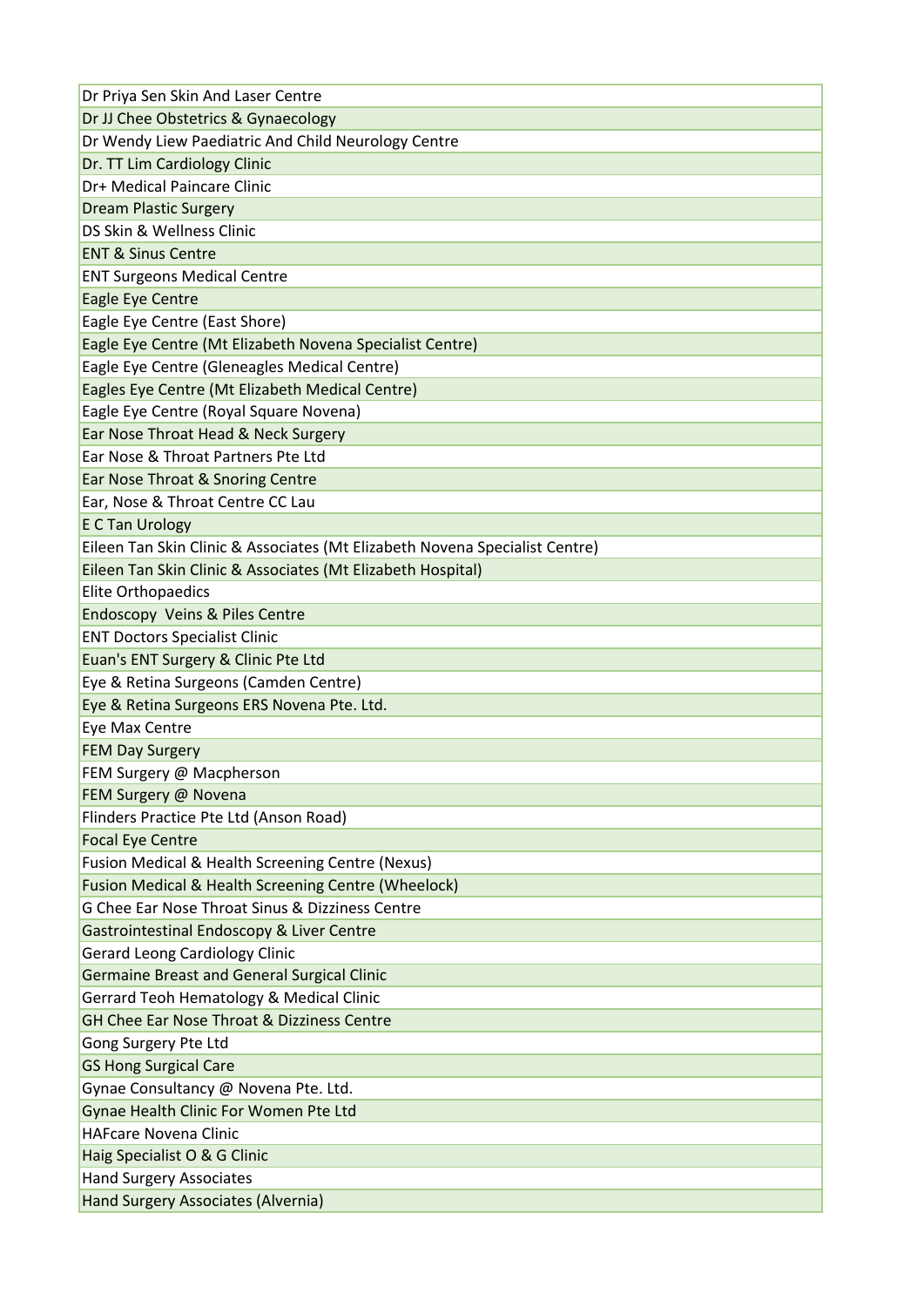| Hand Surgery Associates (Gleneagles) Private Limited       |
|------------------------------------------------------------|
| Hand Surgery Associates (Parkway East)                     |
| Hand Surgery Associates (Farrer Park) Pte. Ltd.            |
| Hand Surgery Associates (Napier) Pte. Ltd                  |
| Hand Wrist & Microsurgical Centre Pte Ltd                  |
| HC Endoscopy & Piles Centre (GM)                           |
| HC Endoscopy & Piles Centre (Hillford)                     |
| Heah Colorectal Endoscopy & Piles Centre                   |
| Heah Endoscopy & Piles Centre                              |
| <b>Heal Dental Clinic</b>                                  |
| Heartlandhealth (Bedok)                                    |
| Heartlandhealth (Bukit Batok)                              |
| HeartlandHealth (Changi)                                   |
| HeartlandHealth (Jurong East)                              |
| Heartlandhealth (Jurong West)                              |
| Heartlandhealth (Macpherson)                               |
| Heartlandhealth (Redhill Close)                            |
| HeartlandHealth (Tampines)                                 |
| Heartlandhealth (Toa Payoh Lor 4)                          |
| Heartlandhealth (Toa Payoh Lor 7)                          |
| HeartlandHealth (Whampoa)                                  |
| Health & Fertility Centre For Women                        |
| <b>Healthy Heart Specialist Centre</b>                     |
| <b>HII Women's Clinic</b>                                  |
| HK Family Clinic & Surgery Pte Ltd                         |
| HN Tay ENT   Head & Neck   Thyroid   Sleep Robotic Surgery |
| Ho Kok Sun Colorectal Pte Ltd                              |
| Huang Ear Nose Throat Surgery Pte Ltd                      |
| <b>IDOC Clinic</b>                                         |
| Inliven - Center For Osteoarthritis Solutions              |
| International Centre For Thoracic Surgery                  |
| International Eye Cataract Retina Centre                   |
| International Eye Clinic                                   |
| International Specialist Eye Centre                        |
| Irene Chua Clinic For Women                                |
| <b>Island Orthopaedic Consultants</b>                      |
| Island Orthopaedic Consultants Pte Ltd (Mt Alvernia)       |
| Island Orthopaedic Consultants Pte Ltd (Mt Elizabeth)      |
| Jason Lim Endoscopy & Piles Centre                         |
| Jean Ho Skin And Laser Clinic                              |
| JJ Chua Rejuvenative Cosmetic & Laser Surgery              |
| James Lee Women's Clinic & Pelvic Floor Surgery            |
| James Tan Centre For Urology And Robotic Surgery           |
| Jerry Tan Eye Surgery Pte Ltd                              |
| JL Eye Specialists                                         |
| Joy Lee Breast and General Surgery                         |
| Joyce Lim Skin And Laser Clinic                            |
| Jude Lee Gastrointestinal & Laparoscopic Surgery           |
| Julian Lee Ear Nose Throat Specialist                      |
|                                                            |
| <b>Kenneth Tan Medical Clinic</b>                          |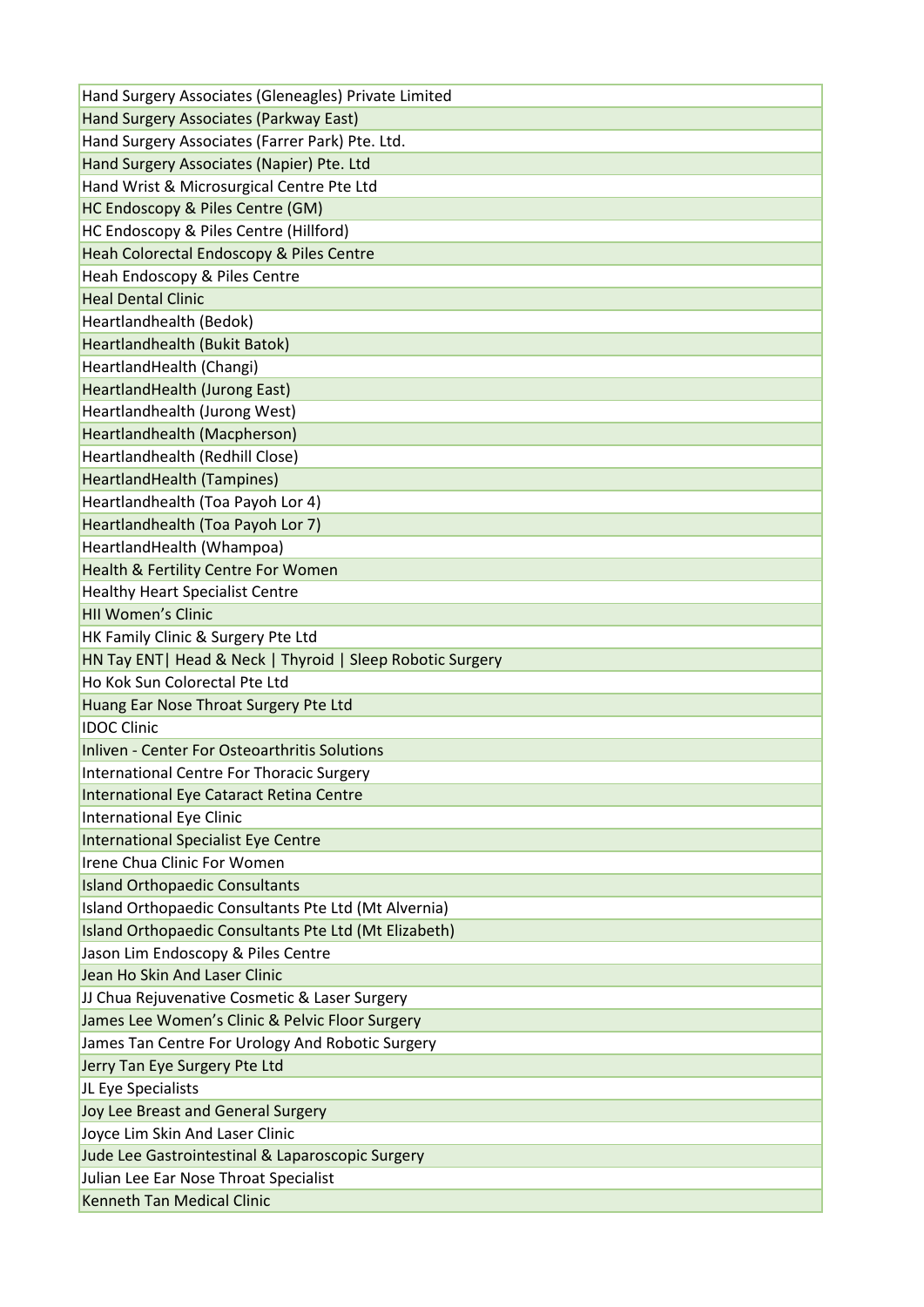| Kent Dental Works Pte Ltd                                                    |
|------------------------------------------------------------------------------|
| Koh Clinic & Surgery                                                         |
| <b>KYM Surgery</b>                                                           |
| K C Ching Clinic & Surgery For Women Pte Ltd                                 |
| K C Yeo Clinic and Surgery for Women Pte Ltd                                 |
| K O Chan Ear Nose Throat Sinus & Sleep                                       |
| K K Sng Colorectal & General Surgery (Gleneagles Medical Centre)             |
| K K Sng Colorectal & General Surgery (Mt Elizabeth Novena Specialist Centre) |
| K W Ong Breast & General Surgery                                             |
| K W Ong Breast And General Surgery Clinic                                    |
| K W Lee Clinic & Surgery For Women                                           |
| Kusuma Lee Clinic & Surgery For Women Pte Ltd                                |
| L20 Day Surgery Centre Pte. Ltd.                                             |
| Lang Eye Centre                                                              |
| Lai Endoscopy & Colorectal Surgery                                           |
| LC Lee Urogynae Centre                                                       |
| Lien Clinic For Women                                                        |
| Lim Clinic & Surgery For Women                                               |
| Lim Ear Nose & Throat Surgery                                                |
| Lim Ing Ruen Ent Clinic                                                      |
| Lim Jit Fong Colorectal Centre                                               |
| <b>Livingstone Cardiology</b>                                                |
| Livingstone Endocrine Diabetes And Thyroid Clinic                            |
| <b>LSC Eye Clinic</b>                                                        |
| Luke Tan Ear Nose Throat & Thyroid Surgery                                   |
| Luke Tan ENT-Head & Neck Cancer and Thyroid Surgery Centre                   |
| Luma Medical Centre                                                          |
| Lynne Lim Ear Nose Throat and Hearing Centre (Child & Adult)                 |
| MC Surgical & Laser Clinic                                                   |
| MD Specialist Healthcare Pte Ltd                                             |
| ME Novena Specialist Group                                                   |
| Medlife Clinic & Surgery P L                                                 |
| Melanie Seah Breast Specialist                                               |
| <b>Melissa Teo Surgery</b>                                                   |
| <b>Mendis Aesthetics &amp; Surgery</b>                                       |
| <b>ML've URoCare Center</b>                                                  |
| My ENT Specialist (Mt Elizabeth Novena Specialist Centre)                    |
| My ENT Specialist (Farrer Park Station)                                      |
| My Eye Specialist & Retina Surgeon                                           |
| <b>Nobel Colorectal &amp; General Surgery</b>                                |
| Nobel ENT Centre (Glen Eagles)                                               |
| Nobel Ent & Head And Neck Surgery                                            |
| Nobel Eye Clinic                                                             |
| Nobel Eye & Vision Centre                                                    |
| <b>Nobel Surgery Centre</b>                                                  |
| <b>Northern Hope Medical Specialist</b>                                      |
| Novena Cancer Centre                                                         |
| Novena Colorectal Centre                                                     |
| Novena Surgery Pte Ltd                                                       |
| Novena Bladeless Cataract Surgery & Eye Specialist Centre                    |
|                                                                              |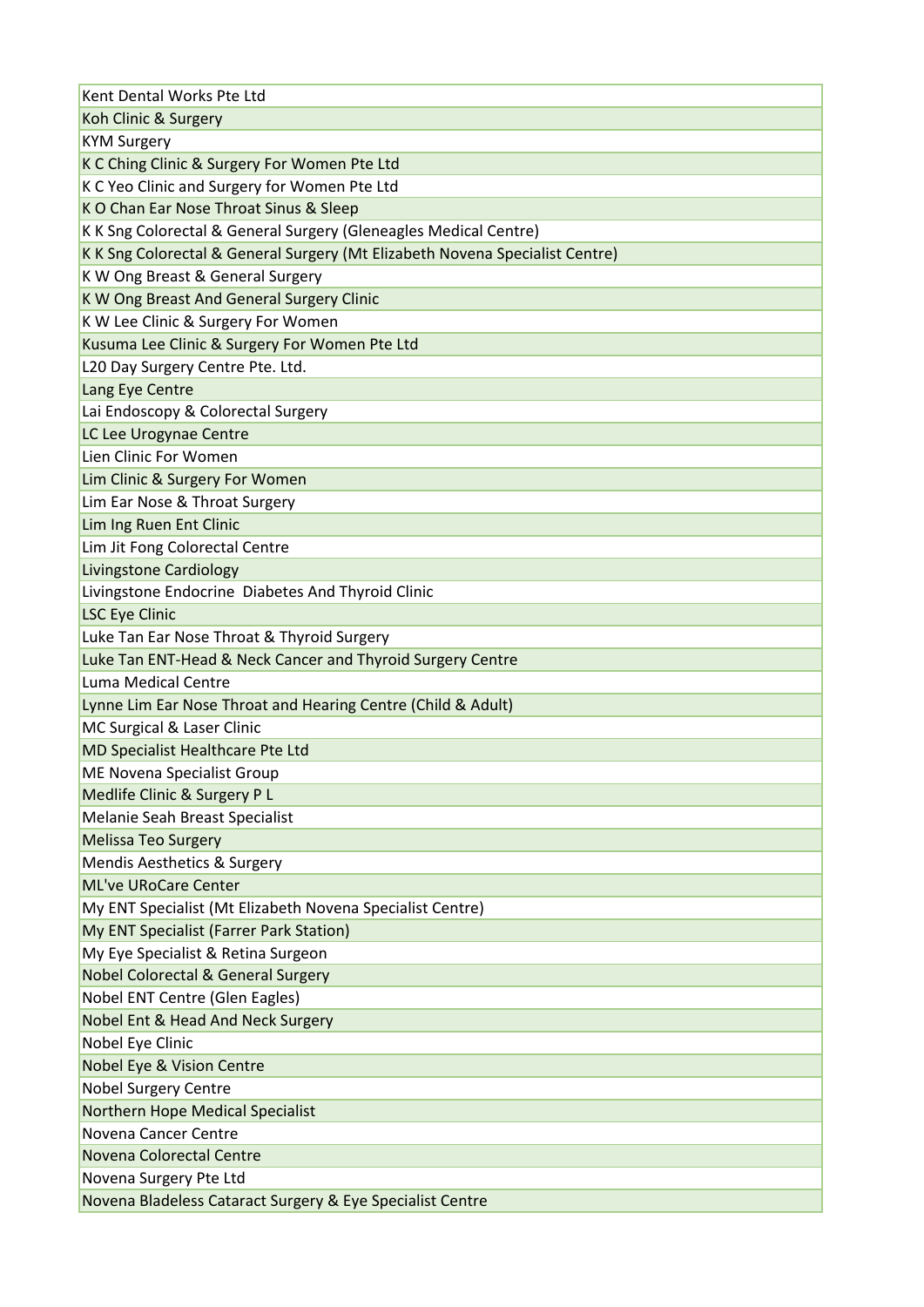| <b>Novaptus Surgery Centre</b>                                        |
|-----------------------------------------------------------------------|
| <b>OneCare Clinic Choa Chu Kang</b>                                   |
| <b>OneCare Clinic Marine Parade</b>                                   |
| One Surgical Clinic & Surgery (Mt Elizabeth Medical Centre)           |
| One Surgical Clinic & Surgery (Novena)                                |
| One Surgical Clinic & Surgery (East)                                  |
| One Surgical Clinic & Surgery (Orchard)                               |
| <b>Orion Orthopaedic Surgery</b>                                      |
| <b>Orchard Surgery Center</b>                                         |
| Orthopaedic & Hand MRI (OHM) Novena                                   |
| <b>Orthopaedic And Hand Surgery Partners</b>                          |
| Our Family Physician Clinic & Surgery                                 |
| P S Lui Clinic & Surgery For Women                                    |
| Pacific Endoscopic & Day Surgery Centre                               |
| Pacific Healthcare Imaging                                            |
| Pacific Neurosurgery A Centre For Pain Management & Neurosurgery      |
| <b>Pacific Surgical Consultants</b>                                   |
| <b>Pacific Vein And Endovascular Centre</b>                           |
| Pacific Women's Clinic and Laparoscopic Surgery Centre                |
| <b>Parklane Medical Centre</b>                                        |
| Parkway East Diabetes Endocrine and Endovascular Clinic               |
| Parkway East Paediatric Clinic                                        |
| Parkway Clinic & Surgery Drs Khoo & Partners                          |
| Parkwayhealth Day Surgery And Medical Centre                          |
| Parkway Eye Centre @ Mt Elizabeth                                     |
| PFI Medical Clinic (Pacific Fertility Institutes (Singapore) Pte Ltd) |
| Pinnacle Orthopaedic & Sports Centre (East)                           |
| Pinnacle Orthopaedic & Sports Centre (Novena)                         |
| Pinnacle Orthopaedic & Sports Centre (Orchard)                        |
| Plastic Surgery By S J Lee                                            |
| Platinum Medical Clinic And Surgery Pte Ltd                           |
| Png Urology                                                           |
| Polaris Plastic & Reconstructive Surgery                              |
| <b>Precious Specialist Centre</b>                                     |
| <b>Precious Surgery Centre</b>                                        |
| <b>Premium Lasik Surgery Clinic</b>                                   |
| <b>Prenatal Diagnostic Centre</b>                                     |
| <b>Prime Surgery</b>                                                  |
| Prime Medical Group Pte Ltd                                           |
| <b>Providence Orthopaedics</b>                                        |
| Radhika Breast & General Surgery (Connexion)                          |
| Ravenna Urology Clinic                                                |
| Redwood Clinic And Surgery Pte Ltd                                    |
| Redwood @ TPY Clinic And Surgery Pte. Ltd.                            |
| Renaissance Dermatology Specialist Clinic                             |
| Roland Chieng Fertility And Women Care                                |
| Royal Healthcare Heart, Stroke & Cancer Centre                        |
| Royal Healthcare Specialists Centre                                   |
| S C Low Breast Centre Pte Ltd                                         |
| S H Ho Urology and Laparoscopy Centre                                 |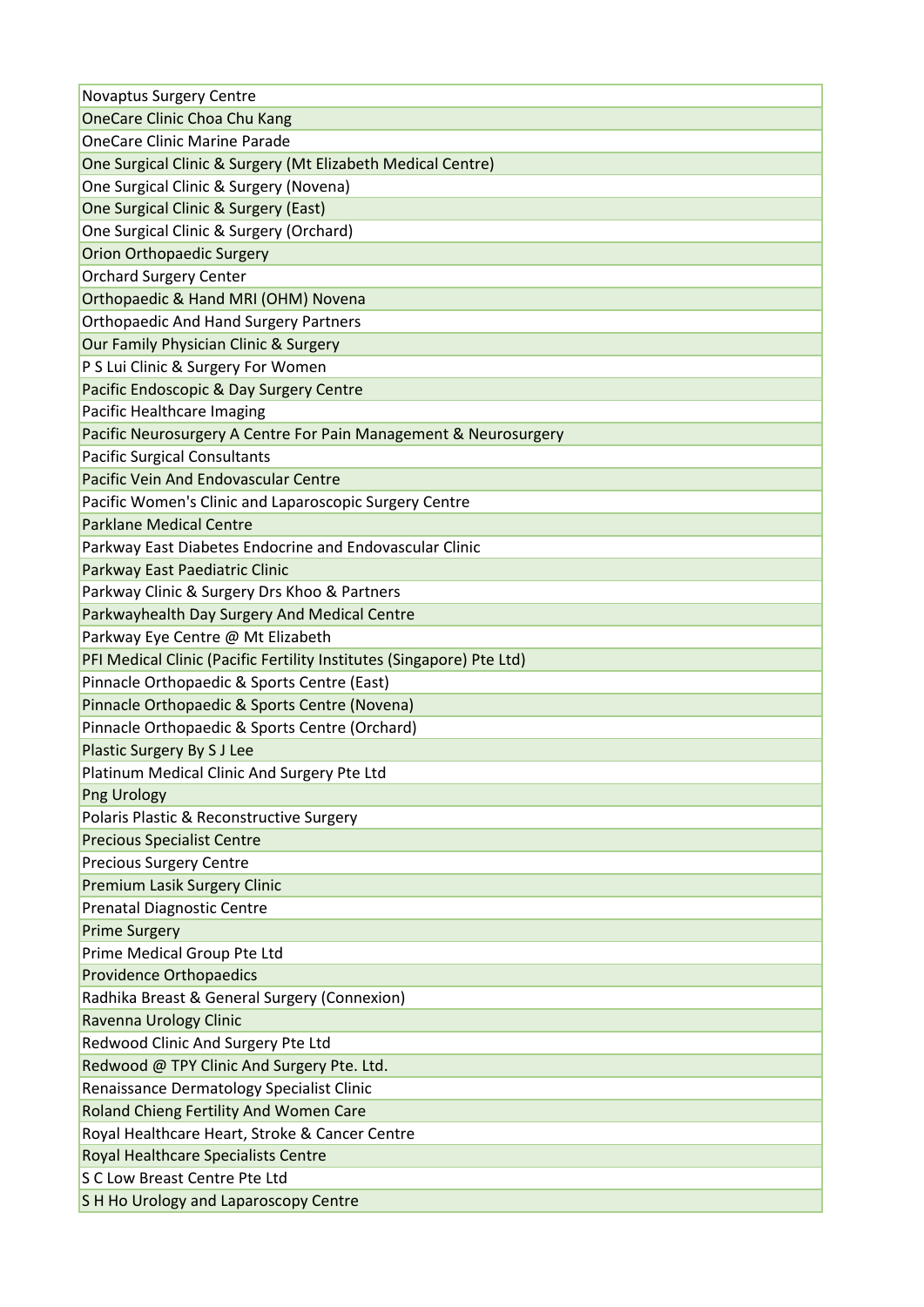| <b>SBCC Women's Clinic (Clementi)</b>                        |
|--------------------------------------------------------------|
| <b>SBF MRI Centre</b>                                        |
| Selina Chua Women's Clinic                                   |
| Shilla Mariah Clinic For Women                               |
| Shinagawa Eye Centre                                         |
| Shinagawa Lasik Centre                                       |
| Sidek Clinic For Women Pte Ltd                               |
| <b>Sincere IVF Center</b>                                    |
| Sincere Medical Specialist Center For Women                  |
| <b>Singapore Paincare Center</b>                             |
| Singapore Sports And Orthopeadic Clinic Pte Ltd              |
| Singapore Women's Clinic (Clementi)                          |
| Singapore Knee Sports and Orthopaedic Clinic                 |
| SMG Diabetes Thyroid & Endocrine Clinic (Novena)             |
| SMG Diabetes Thyroid & Endocrine Clinic (Tampines)           |
| <b>SMG ENT Centre Ear Nose Throat Face Neck</b>              |
| <b>SMG Vision Centre</b>                                     |
| <b>SNEC Eye Associates</b>                                   |
| <b>SOC Hong Clinic for Women</b>                             |
| SOG - Beh Clinic for Women                                   |
| SOG-CC Tan Breast, Thyroid & General Surgery                 |
| SOG - Clara Ong Clinic For Women                             |
| SOG - Choo Wan Ling Clinic For Women                         |
| SOG - Cindy Pang Clinic for Women & GynaeOncology            |
| SOG - Christina Ong Clinic for Children and Gastroenterology |
| <b>SOG Clinic for Women</b>                                  |
| <b>SOG Clinic for Children</b>                               |
| SOG - Heng Clinic for Women                                  |
| SOG-HL Sim Colorectal, Endoscopy & General Surgery           |
| SOG - HM Liew Skin And Laser Clinic                          |
| SOG - Natalie Chua Clinic for Women                          |
| SOG - Petrina Wong Clinic For Children Respiratory And Sleep |
| SOG - Radhika Breast & General Surgicare                     |
| SOG - SK Lim Breast & General Surgicare                      |
| Somerset GP                                                  |
| <b>Somerset Imaging Centre</b>                               |
| Solis Breast Care & Surgery Centre                           |
| <b>Specialist Care Group</b>                                 |
| Specialist Skin Clinic (S) Pte Ltd                           |
| <b>Specialist Women's Clinic</b>                             |
| Specialist Women's Medical Centre                            |
| Specialist Women's Imaging Clinic (Orchard)                  |
| Spire Orthopaedic Centre                                     |
| Spire Orthopaedic Centre (Gleneagles)                        |
| Spring Hope Orthopaedic Spine Surgery                        |
| <b>Starmed Specialist Centre Pte Ltd</b>                     |
| Sweng Plastic Aesthetic and Reconstructive Surgery Clinic    |
| <b>SW1 Plastic Surgery</b>                                   |
| <b>Symmetry Dentofacial Aesthetics</b>                       |
| Tampines GP ENT Urology & Surgery Centre                     |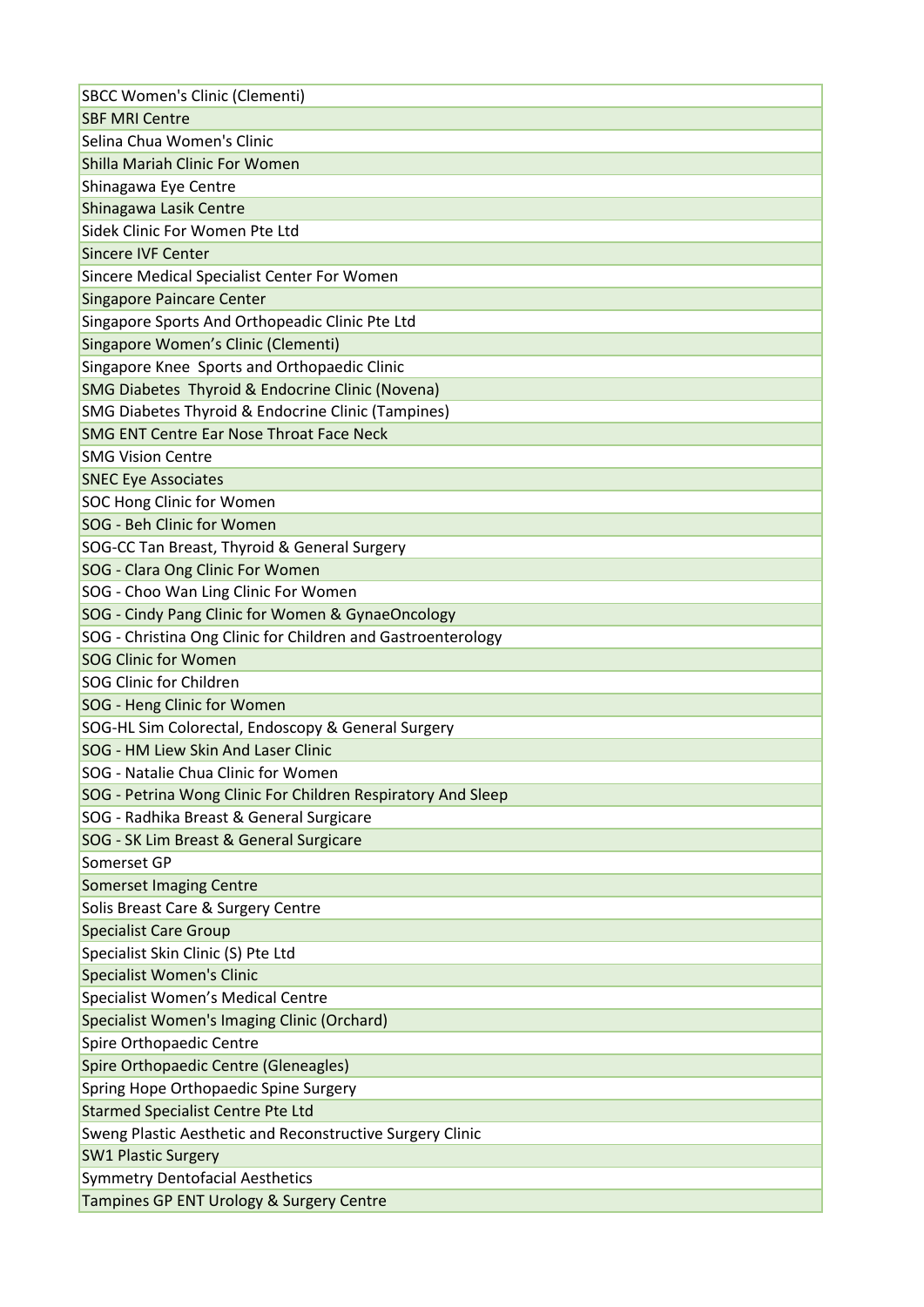| Tan & Koh Clinic & Surgery                                                              |
|-----------------------------------------------------------------------------------------|
| Tan Urology Pte Ltd                                                                     |
| Tan-Teoh Clinic & Surgery (Ang Mo Kio)                                                  |
| Tan-Teoh Clinic & Surgery (Towner Rd)                                                   |
| <b>TCS At Central Clinic</b>                                                            |
| Tham Siew Nee Skin Clinic                                                               |
| The Bone And Joint Centre                                                               |
| <b>The Breast Clinic</b>                                                                |
| The Breast Surgery Centre                                                               |
| The Clifford Surgery (Mt Elizabeth Novena Specialist Centre)                            |
| The Clifford Surgery (Clifford Centre)                                                  |
| The Dermatology Practice Skin.Hair.Allergy.Laser(Mt Elizabeth Novena Specialist Centre) |
| The Dermatology Practice Skin.Hair.Allergy.Laser @Orchard                               |
| The Dermatology Practice Skin.Hair.Allergy.Laser@Gleneagles                             |
| The Digestive & Liver Specialist Centre                                                 |
| The Ear Nose Throat - Head & Neck Centre                                                |
| The Endoscopy & Piles Centre (Hougang)                                                  |
| The ENT Clinic (at Gleneagles Hospital)                                                 |
| The ENT Clinic (Mt Elizabeth Novena)                                                    |
| The ENT Clinic Pte Ltd                                                                  |
| The ENT Practice                                                                        |
| The ENT Specialist Centre                                                               |
| The ENT Voice & Snoring Clinic                                                          |
| The EyeClinic by Dr Cheryl Lee                                                          |
| The Eye & Aesthetics Clinic                                                             |
| The Eye & Cornea Transplant Centre                                                      |
| The GP Endoscopy & Piles Centre (Dleedon)                                               |
| The Harley Street Oncology Centre                                                       |
| The Harley Street Clinic Heart And Cancer Centre                                        |
| The Head And Neck Surgery Centre                                                        |
| The Heart and Vascular Centre (Mt Elizabeth)                                            |
| The Heart and Vascular Centre (Mt Eliabeth Novena)                                      |
| The Lady Gynaecologist Obstetrician's Clinic Pte Ltd                                    |
| The Lung Specialist Centre                                                              |
| <b>O&amp;G Partners IVF Centre</b>                                                      |
| <b>O&amp;G Partners Fertility Centre (Gleanegles)</b>                                   |
| The O&G Specialist Clinic                                                               |
| The Obgyn Centre                                                                        |
| The Obstetrics And Gynaecology Centre (Paragon)                                         |
| The Obstetrics And Gynaecology Centre (Parkway East Medical Centre)                     |
| The Prenatal Consultants                                                                |
| The Radiant Eye Centre                                                                  |
| The Rhinoplasty Clinic ENT Facial Plastics                                              |
| The Skin Specialist                                                                     |
| The Skin Specialists & Laser Clinic                                                     |
| The Surgical Oncology Clinic                                                            |
| The Surgical Practice @ Farrer Park                                                     |
| The Vascular & General Surgery Centre                                                   |
| The Vein Clinic & Surgery Pte Ltd                                                       |
| The Women's Clinic & Surgery                                                            |
|                                                                                         |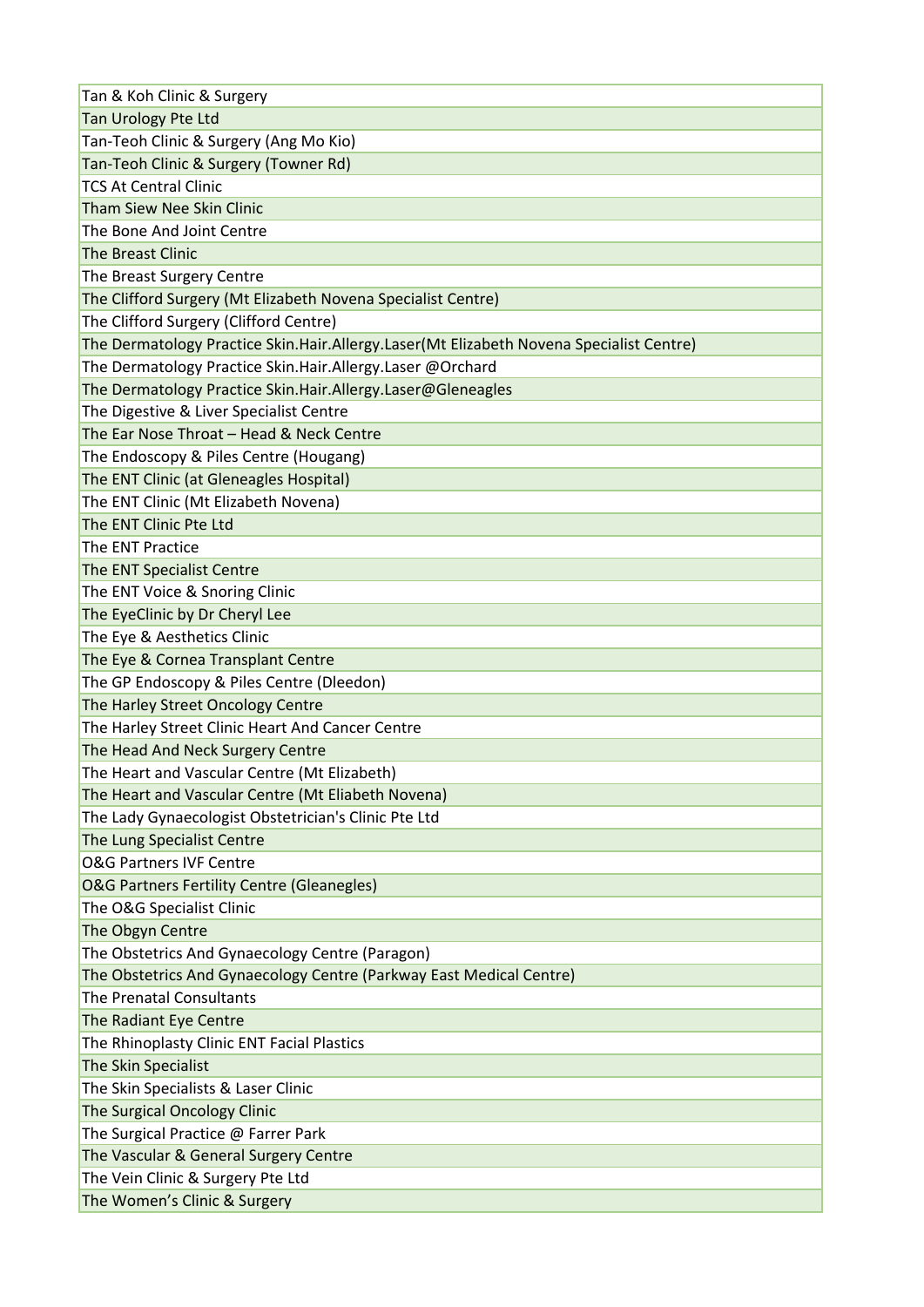| The Women's Specialist Centre (Aljunied)                          |
|-------------------------------------------------------------------|
| The Women's Specialist Centre (Gleneagles)                        |
| The Women's Specialist Centre (Parkway East Medical Centre)       |
| <b>Thomas Ho Surgery</b>                                          |
| <b>Thomson Breast Centre</b>                                      |
| <b>Thomson Fertility Centre</b>                                   |
| Thomson Paediatric Centre (Thomson Medical Centre)                |
| Thomson Paediatric Centre (Hillion Mall)                          |
| Thomson Specialist Skin Centre                                    |
| Thomson Women's Clinic (Serangoon) Pte. Ltd                       |
| Thomson Women's Clinic (at Toa Payoh)                             |
| Thomson Women's Clinic (Punggol)                                  |
| Timothy Lim Clinic for Women & Cancer Surgery                     |
| TLC Gynaecology Practice Clinic & Surgery for Women               |
| <b>TLC Lifestyle Practice</b>                                     |
| Toh Khai Lee Urology Clinic                                       |
| Tony Tan Women and Fetal Clinic & PLL Anaesthesia Clinic          |
| Total Eyecare CentreUrgent Care Clinic International              |
| <b>Urgent Care Clinic International</b>                           |
| Urohealth Medical Clinic Alvernia                                 |
| <b>Veritas Medical Aesthetics</b>                                 |
| <b>Vascular And Interventional Centre</b>                         |
| <b>Vivid Dental Surgeons</b>                                      |
| WC Ong Plastic Reconstructive Surgery (Gleneagles Medical Centre) |
| WC Ong Plastic Reconstructive Surgery (at Connexion Farrer Park)  |
| W Eye Clinic                                                      |
| W S Law Medical Centre                                            |
| Wee Breast & General Surgery Pte Ltd                              |
| Women's Clinic Of Singapore                                       |
| Women's Medical Group - Fetal Assessment Centre                   |
| Women & Fertility Clinic By Marianne                              |
| Y M Chan Clinic & Surgery                                         |
| Yap + Ang Surgical Associates                                     |
| YH Goh Ear Nose Throat Head & Neck Surgery                        |
| <b>Zenith Medical Clinic</b>                                      |
|                                                                   |
| <b>DENTAL DAY SURGERY CENTRES</b>                                 |
| <b>Absolute Dental</b>                                            |
| A Dental Clinic @ Clementi Central Pte Ltd                        |
| A St*R Dental Surgery (Ghim Moh Link)                             |
| Aaron Dentalcare Pte Ltd                                          |
| Aaron Dentalcare @ Holland V.                                     |
| Aaron Seow Dental Surgery                                         |
| <b>Absolute Family Dental</b>                                     |
| Accent Dental Surgery Pte Ltd                                     |
| <b>Ace Dental Centre</b>                                          |
| Ace Family Dentalcare                                             |
| <b>Advanced Dental Clinic East Coast Pte Ltd</b>                  |
| <b>Advanced Dental Hougang</b>                                    |
| Advanced Dental Surgery Pte Ltd                                   |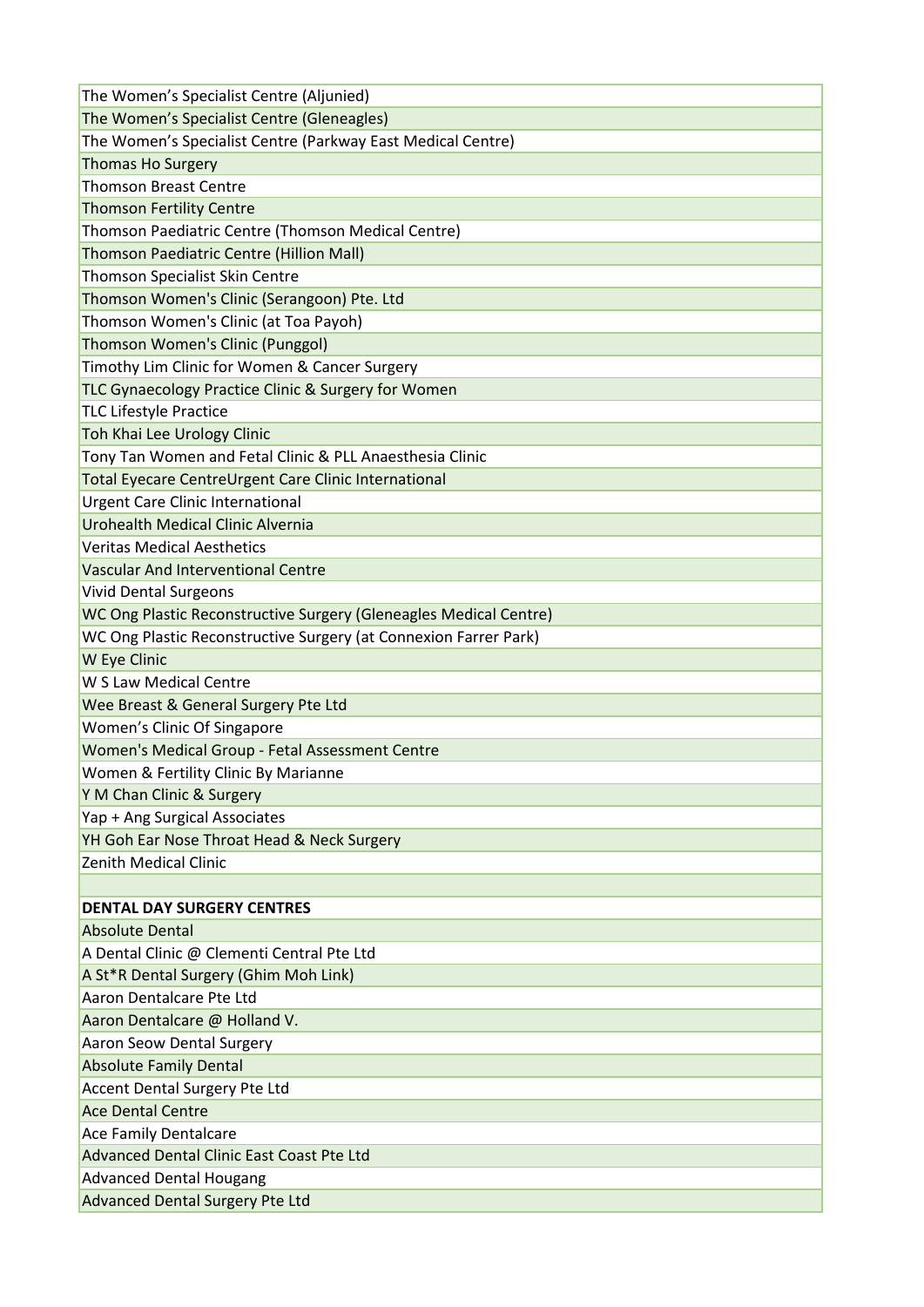| Advanced Dental Clinic (Bedok) Pte. Ltd.                   |
|------------------------------------------------------------|
| Advanced Dental Clinic (Jurong West) Pte. Ltd.             |
| <b>Advanced Dental Tampines North</b>                      |
| Advanced Dental Clinic (Toa Payoh) Pte. Ltd.               |
| Advanced Dental Clinic Serangoon Pte Ltd                   |
| Advanced Dental Clinic Sengkang Pte Ltd                    |
| Advanced Dental Punggol Waterway                           |
| Advanced Dental Clinic Whampoa Pte Ltd                     |
| Advanced Dental Clinic Bukit Panjang Pte. Ltd              |
| Advanced Dental Clinic Ang Mo Kio Pte. Ltd.                |
| <b>Advanced Dental Punggol Plaza</b>                       |
| Advent Dental Surgery Pte. Ltd.                            |
| Advent Endodontics Inc Pte Ltd                             |
| Aesthete Smilestudio                                       |
| Aesthetic and Reconstructive Centre Pte. Ltd.              |
| Aelite Implant & Dental Center Pte Ltd                     |
| AJ Warren Dental Clinic                                    |
| Alda Dental Surgery (Tampines)                             |
| Alda Dental Surgery (Tanglin)                              |
| Alda Dental Surgery (Bedok)                                |
| Align Braces Clinic                                        |
| <b>Aljunied Dental Surgery</b>                             |
| <b>Alliance Dental Surgery</b>                             |
| Allsmiles Dental Care Pte Ltd                              |
| Allsmiles Dental Care Punggol Pte Ltd                      |
| <b>Allsmiles Dental Care Plus</b>                          |
| Aloha Dental Clinic                                        |
| Aloha Dental Pte Ltd                                       |
| Alpha Dental Group                                         |
| <b>Amical Dental Surgery</b>                               |
| Amoy Street Dental                                         |
| <b>An Dental</b>                                           |
| Ang Dental Surgery                                         |
| Ang Mo Kio 10 Dental                                       |
| Ann Arbor Dental Surgery Pte Ltd                           |
| AOMF Surgery Oral Maxillo-Facial Surgery & Dental Implants |
| <b>Apex Dental Surgery</b>                                 |
| <b>Apple Dental Clinic</b>                                 |
| Arkidental                                                 |
| <b>Ascension Dental Clinic</b>                             |
| <b>Ashford Dental Centre</b>                               |
| <b>Ashford Dental Centre Bedok</b>                         |
| Ashford Dental Centre Serangoon                            |
| Asia Healthcare Dental Surgeons                            |
| <b>Atlantic Dental Surgery</b>                             |
| <b>Atria-City Dental Group Pte Ltd</b>                     |
| <b>Aura Dental Clinic</b>                                  |
| Audrey & Alexander Centre For General Dentistry            |
|                                                            |
| <b>Azure Dental</b>                                        |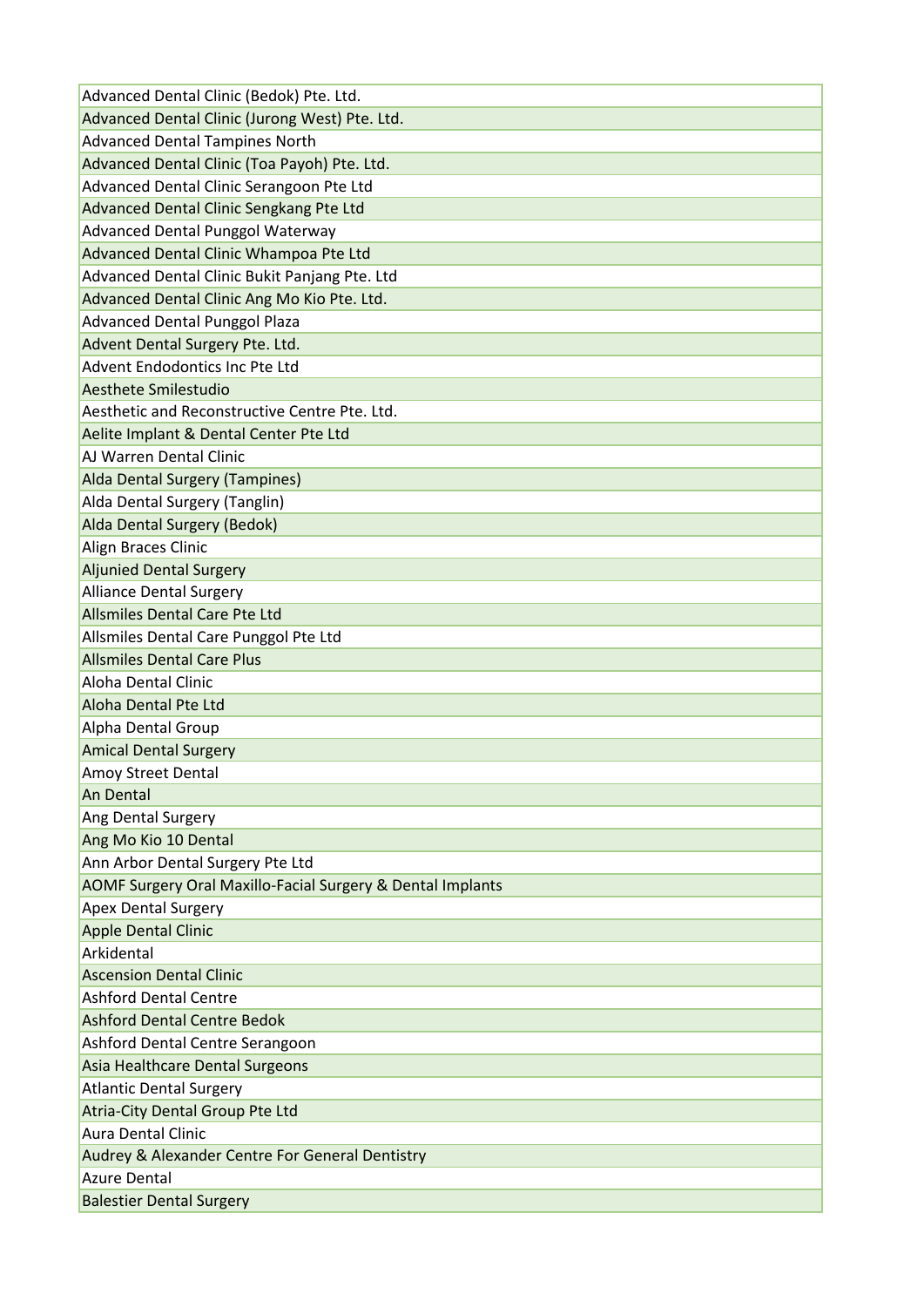| B9 Dental Centre (Clementi)                        |
|----------------------------------------------------|
| <b>B9 Dental Centre (Hdb Hub)</b>                  |
| B9 Dental Centre (The Star Vista Exchange Green)   |
| <b>B9 Dental Centre (Marsiling)</b>                |
| B9 Dental Centre (Tanjong Pagar)                   |
| B9 Dental Centre (Teck Whye)                       |
| Bernard Tan Dental Surgery Pte Ltd                 |
| <b>Bethel Dental Surgery</b>                       |
| <b>Bedok Town Dental Surgery</b>                   |
| <b>Bliss Dental (Seletar)</b>                      |
| <b>Bliss Dental (Hougang)</b>                      |
| <b>Bliss Dental (Punggol)</b>                      |
| Boon Lay Dental Centre Pte Ltd                     |
| Boon Lay Dental Surgery Pte Ltd                    |
| Braces & Implant Dental Centre                     |
| <b>Brickworks Dental Surgery</b>                   |
| <b>Bright Smile Dental Surgery</b>                 |
| Bright Smile Dental Surgery (Buangkok MRT) Pte Ltd |
| <b>Brilliant Dental Surgery</b>                    |
| <b>British Dental Surgery</b>                      |
| <b>BroadSmile Dental Clinic</b>                    |
| <b>Bukit Batok Dental Surgery</b>                  |
| <b>Bukit Timah Dental Clinic Llp</b>               |
| <b>Bukit Timah Nam Seng Dental Surgery</b>         |
| <b>Burlinson Dental Surgery</b>                    |
| <b>B &amp; F Dental</b>                            |
| C & A Dental Studio                                |
| C & A Dental Studio @ Parkway Parade               |
| C & A Dental Studio @ Ue Square                    |
| C & A Dental Studio @ Thomson                      |
| Canaan Dental Surgery Pte Ltd                      |
| <b>Careway Dental Surgery</b>                      |
| <b>Caring Dental</b>                               |
| Caring Dental (Sengkang)                           |
| Caring Dental (Punggol)                            |
| Casa Dental (Admiralty)                            |
| <b>Casa Dental Bukit Batok</b>                     |
| Casa Dental (Clementi)                             |
| Casa Dental (AMK)                                  |
| Casa Dental (Holland)                              |
| C C Tang Dental Surgery Pte. Ltd.                  |
| Central Clinic & Surgery (Bedok)                   |
| Central Clinic & Surgery (Clementi)                |
| Central Clinic & Surgery (Hougang)                 |
| Central Clinic & Surgery (Yishun)                  |
| <b>Century Dental Care</b>                         |
| <b>Central Patientcare Dental Clinic</b>           |
| Chanmee Family Dentalcare Pte Ltd                  |
| <b>Charles Dental Surgery</b>                      |
| Charismile Dentistry @ King George                 |
|                                                    |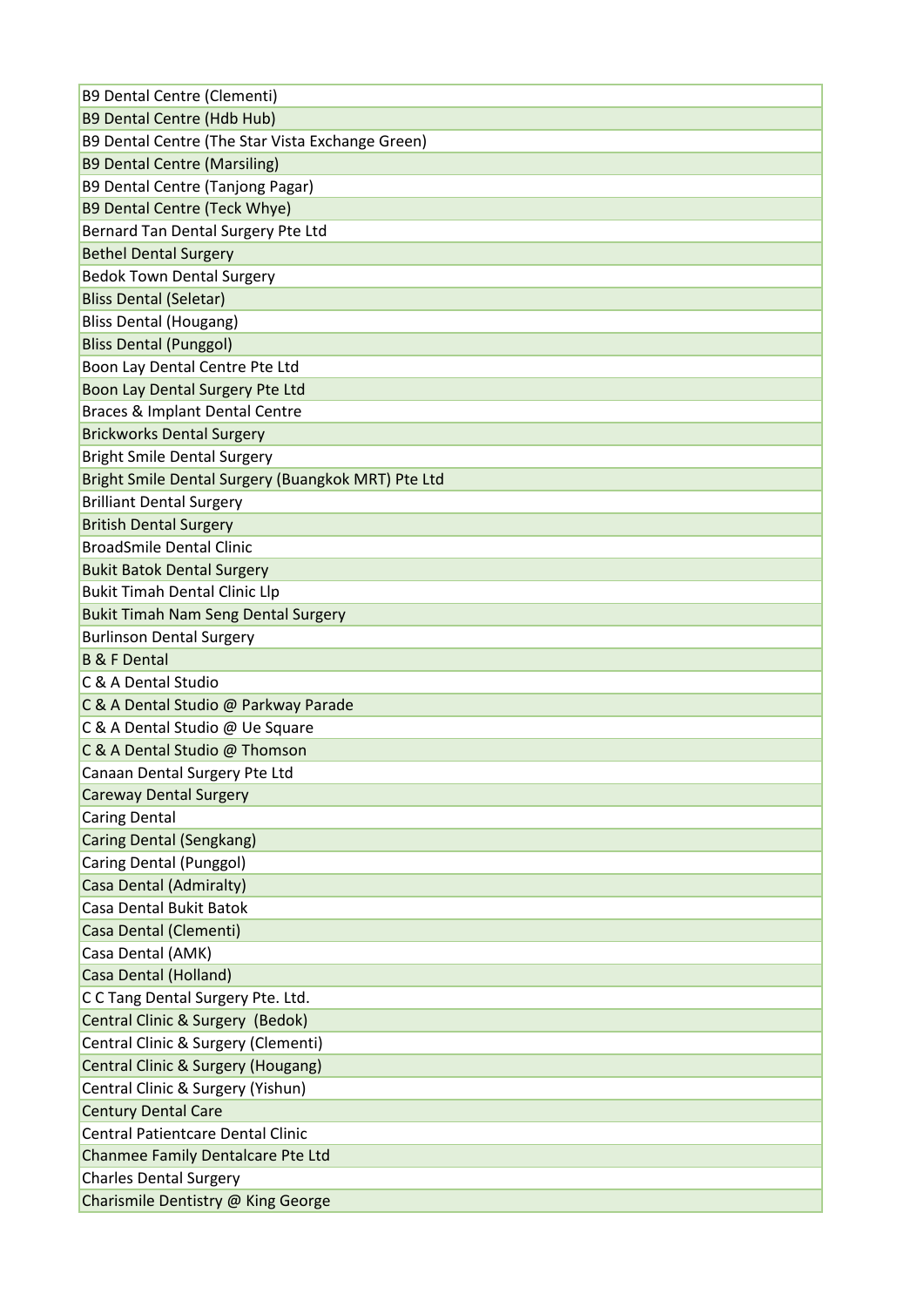| <b>Chen Dental Surgery</b>                      |
|-------------------------------------------------|
| <b>Cheok Dental Surgery</b>                     |
| Chew & Chew Dental Surgery Pte Ltd              |
| Chin Dental Surgery Pte Ltd                     |
| Choo Dental Surgery                             |
| Chua Kay Hian Dental Surgery                    |
| <b>City Dental Surgery</b>                      |
| <b>City Hall Dental Centre</b>                  |
| <b>Clear Dental Clinic</b>                      |
| <b>Clementi Dental Centre</b>                   |
| Cluny Court Family Dental Pte. Ltd.             |
| <b>Coast Dental</b>                             |
| <b>Covenant Dental Surgery</b>                  |
| <b>Cozy Dental Group</b>                        |
| <b>Chris Dental Surgeons</b>                    |
| Clement Dental Pte. Ltd.                        |
| <b>Comfort Dental Surgery</b>                   |
| Corporate Dental Clinic (Haig Road) Pte Ltd     |
| <b>Crest Dental Surgery</b>                     |
| <b>Crest Family Clinic &amp; Dental Surgery</b> |
| <b>Crown Dental Clinic</b>                      |
| Crown Dental Surgery (Hougang)                  |
| Crown Dental Surgery (Tampines Ave 4)           |
| <b>Crown Dental Surgery (Tampines)</b>          |
| Crystal Dental Care Pte. Ltd.                   |
| De Dental Clinic Pte Ltd                        |
| De Dental Practice Pte Ltd                      |
| De Dental Practice Two Pte. Ltd                 |
| De Pacific Dental Group (AMK) Pte Ltd           |
| De Pacific Dental Group (Balestier) Pte Ltd     |
| De Pacific Dental Group (Jurong West) Pte Ltd   |
| Dentalcare @ Tanglin                            |
| Delta Dental Pte Ltd                            |
| Dennis Tan Dental Surgery Pte Ltd               |
| Dental Care@Fajar Pte Ltd                       |
| Dental Designs Clinic Pte Ltd.                  |
| Dental Focus Kallang Clinic                     |
| <b>Dental Focus Pioneer Clinic</b>              |
| <b>Dental Forte</b>                             |
| Dental Icon @ Costa                             |
| Dental On The Bay                               |
| Dental Suites @ Bedok                           |
| <b>Dental Surgery Centre</b>                    |
| DentalFamily (Pioneer)                          |
| DentalPlus Clinic Pte Ltd                       |
| DentalSpecialists@Scotts                        |
| <b>DentalTalk UBI</b>                           |
| <b>Dental Focus AMK 339 Clinic</b>              |
| Dental Focus AMK 532 Clinic                     |
| DentalTown (Bedok Reservoir) Pte Ltd            |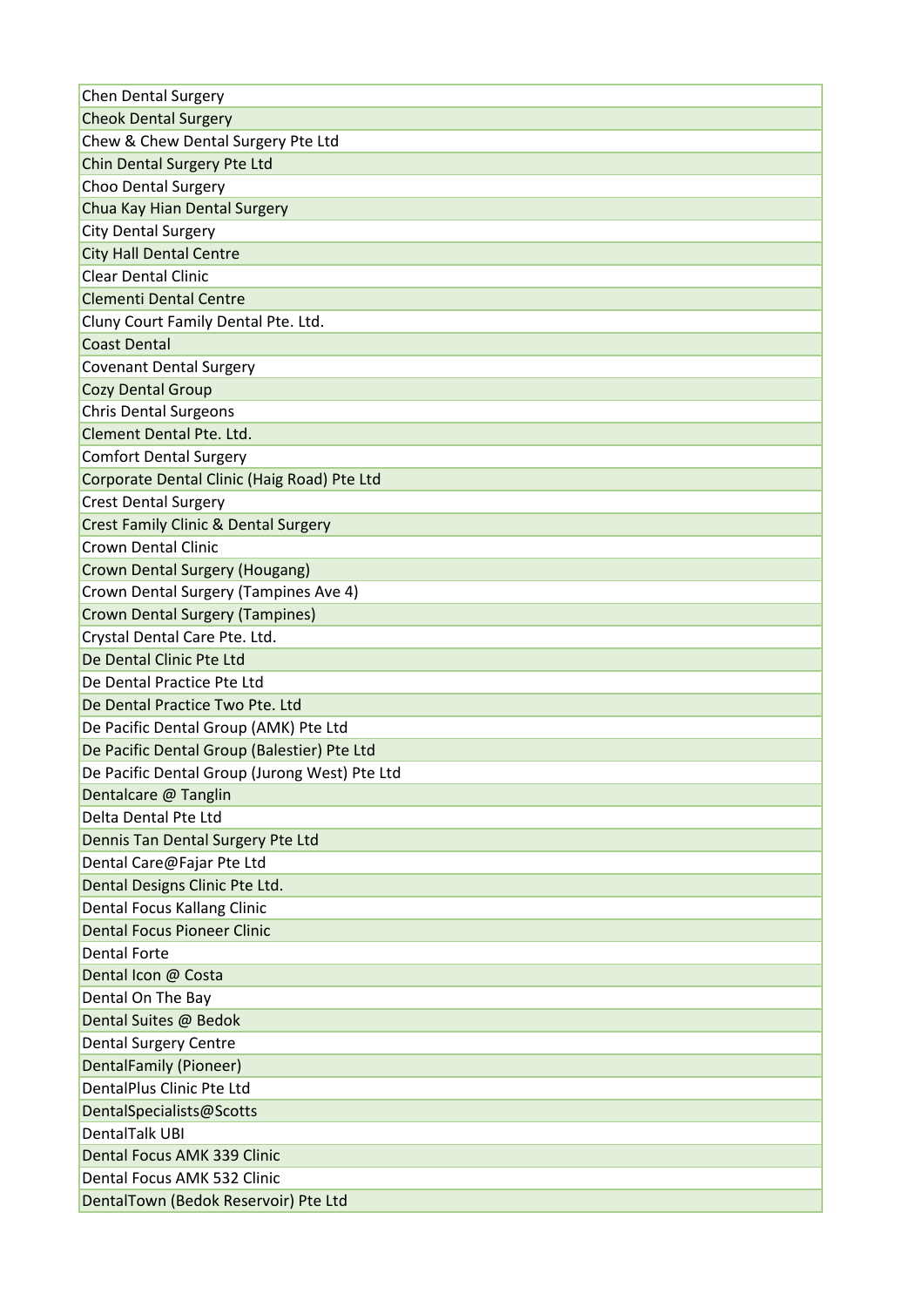| Dental Ear Nose Throat & Snoring Centre Pte Ltd |
|-------------------------------------------------|
| <b>Dental Focus BMP Clinic</b>                  |
| Dental Focus Capitol Clinic                     |
| <b>Dental Focus Eunos Clinic</b>                |
| <b>Dental Focus GSM Clinic</b>                  |
| <b>Dental Focus Haig Clinic</b>                 |
| <b>Dental Focus Junction 10 Clinic</b>          |
| Dental Focus Hougang Green Clinic               |
| Dental Focus Yishun Clinic                      |
| Dental Focus (People's Park) Pte. Ltd.          |
| Dentalplus Oral Surgery and Aesthetics          |
| <b>DentalTrendz Clinic</b>                      |
| Dental Werks@Farrer                             |
| Dental Werks@Sembawang                          |
| Dentalworks Pte Ltd                             |
| Dentalworkz Studio                              |
| dental @ UNI                                    |
| Dental Icon                                     |
| <b>Dhoby Dental Surgery LLP</b>                 |
| Dr David K L Tay & Associates                   |
| Dr H C Leong Dental Surgeon LLP                 |
| Dr Lam's Dental Surgery                         |
| Dr Seah Root Canal + Implant Surgical Clinic    |
| Dr Seow Dental Centre                           |
| Dr Goh Wilson Dentistry                         |
| Dr. Smile Dental Clinic                         |
| Drs. Ernest Lam & Partners Dental Surgeons      |
| Drs K.S. Wong & Partners Dental Surgery Pte Ltd |
| <b>Eastcare Pain Specialist</b>                 |
| <b>Eastwood Dentalcare Family Dental Clinic</b> |
| <b>Eden Dental Surgery</b>                      |
| <b>Edwin Ng Teck Hong Dental Surgery</b>        |
| <b>Elements Dental</b>                          |
| <b>Elias Dental Surgery</b>                     |
| Elite Dental Group                              |
| <b>Endodontics &amp; Microsurgery Pte Ltd</b>   |
| <b>Enhance Dental Centre</b>                    |
| Epismile Inc Dental Group Pte Ltd               |
| Epismile (Bt Batok) Dental Group Pte. Ltd.      |
| Excel Dental Pte. Ltd.                          |
| Excel Dental @ Sembawang                        |
| <b>Expat Dental</b>                             |
| Expat Dental (Malacca Centre)                   |
| <b>Facial Aesthetics Dental Surgery</b>         |
| <b>Family Dental Surgery</b>                    |
| <b>Family Dental Surgery Pte Ltd</b>            |
| <b>Fang Dental</b>                              |
| FDC @ Harbourpoint Dental Centre                |
| <b>FDC Dental Bedok Central</b>                 |
| <b>Figs Dental</b>                              |
|                                                 |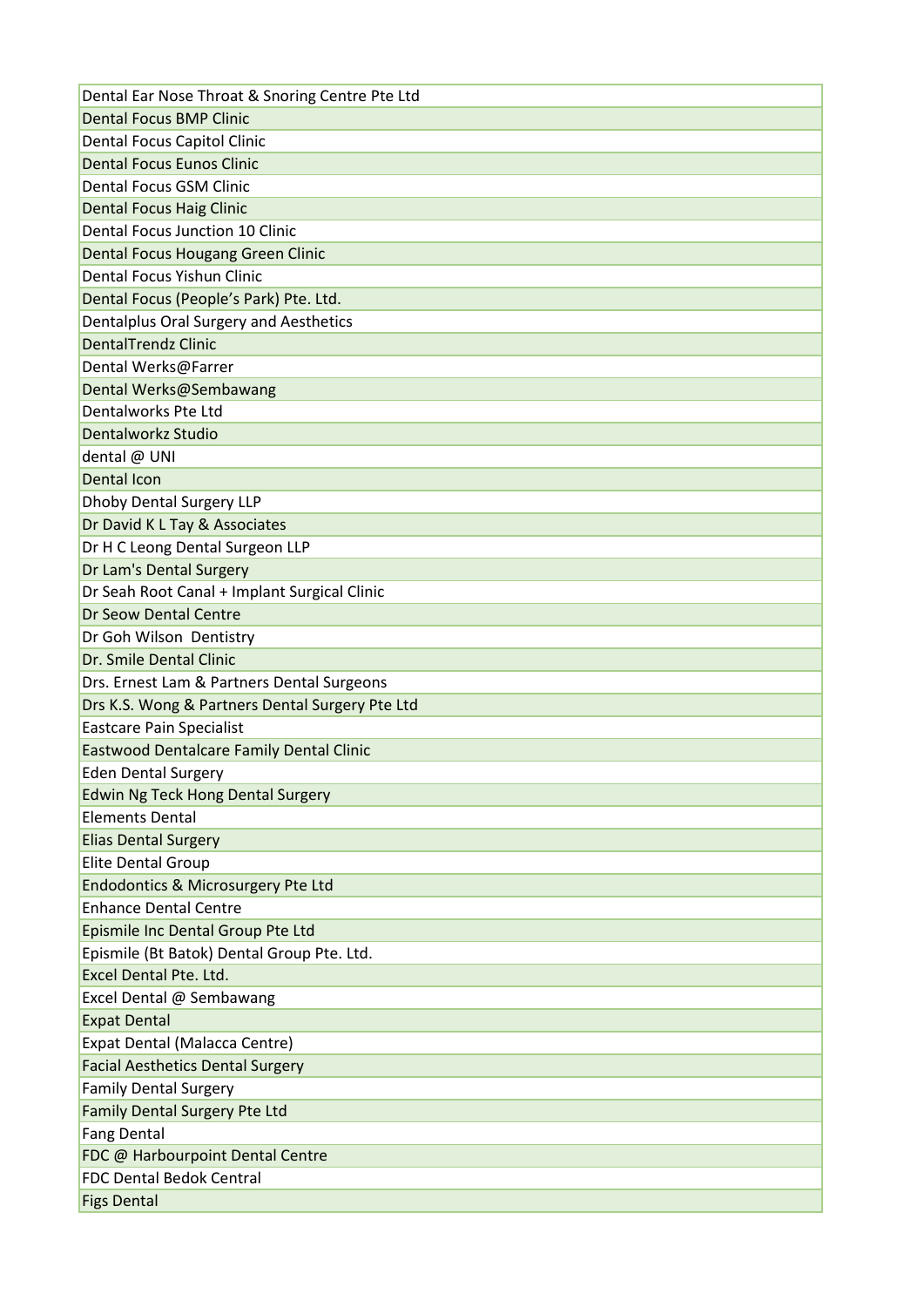| First Avenue Dental Surgery                                     |
|-----------------------------------------------------------------|
| First Impressions Dental Surgery Pte Ltd                        |
| <b>Flozz Dental Surgery</b>                                     |
| Foo & Associates Dental Surgeons                                |
| <b>Freddy Wee Dental Surgery</b>                                |
| <b>Freia Medical</b>                                            |
| <b>Friends Dental Surgeons</b>                                  |
| Fullerton Dental @ NTU                                          |
| <b>Fusion Dental</b>                                            |
| <b>G Dental Center</b>                                          |
| G.Dental @ Clementi                                             |
| <b>G H Goh Dental Surgery</b>                                   |
| Garden Dental                                                   |
| <b>Gateway Dental Center</b>                                    |
| Gentle Dental Centre for Aesthetics and Implantology Pte Ltd    |
| Gentle Dental Group @Bukit Timah                                |
| Gentle Dental Group @ Tanjong Katong Pte. Ltd.                  |
| <b>Glee! Dental Surgery</b>                                     |
| Glory Dental Surgery Pte Ltd                                    |
| <b>Glow Dental</b>                                              |
| Greenlife Dental Clinic (Beach Road)                            |
| GreenLife Dental Clinic (Ang Mo Kio)                            |
| Greenlife Dental Clinic (New Upper Changi Road)                 |
| <b>Greenlife Dental Clinic (Chai Chee Community Hub)</b>        |
| Greenlife Dental Clinic (Tiong Bahru Court)                     |
| Greenlife Dental Clinic (Toa Payoh Central)                     |
| Greenlife Dental Clinic (Yew Tee Square)                        |
| GPA Dentalcare@Goldhill Pte Ltd                                 |
| <b>GPA Studio For Dentistry</b>                                 |
| Glory Dental Surgery (Roxy Square) Pte. Ltd.                    |
| H H Lee & Associates Dental Surgery                             |
|                                                                 |
| Happy Tooth Dental Pte Ltd<br><b>Harbourpoint Dental Centre</b> |
| <b>Heal Dental Clinic</b>                                       |
|                                                                 |
| Healthway Dental Clinic (AMK Ave 8)                             |
| Healthway Dental (at Downtown Gallery)                          |
| Healthway Dental (at 888 Plaza)                                 |
| <b>Healthway Dental Clinic (Braddel)</b>                        |
| Healthway Dental Clinic (Bukit Batok)                           |
| Healthway Dental Clinic (Fajar)                                 |
| Healthway Dental Clinic (Jalan Damai)                           |
| Healthway Dental Clinic (Westgate Gateway Drive)                |
| Healthway Dental Clinic (Yishun)                                |
| Healthway Dental Clinic (Holland Drive)                         |
| Healthway Dental Clinic (Robinson Square)                       |
| Healthway Dental (Toa Payoh Lorong 6)                           |
| <b>Heartland Dental Pte Ltd</b>                                 |
| Henry Kwek Dental Surgery                                       |
| Heritage Dental                                                 |
| Hip & Knee Orthopaedics                                         |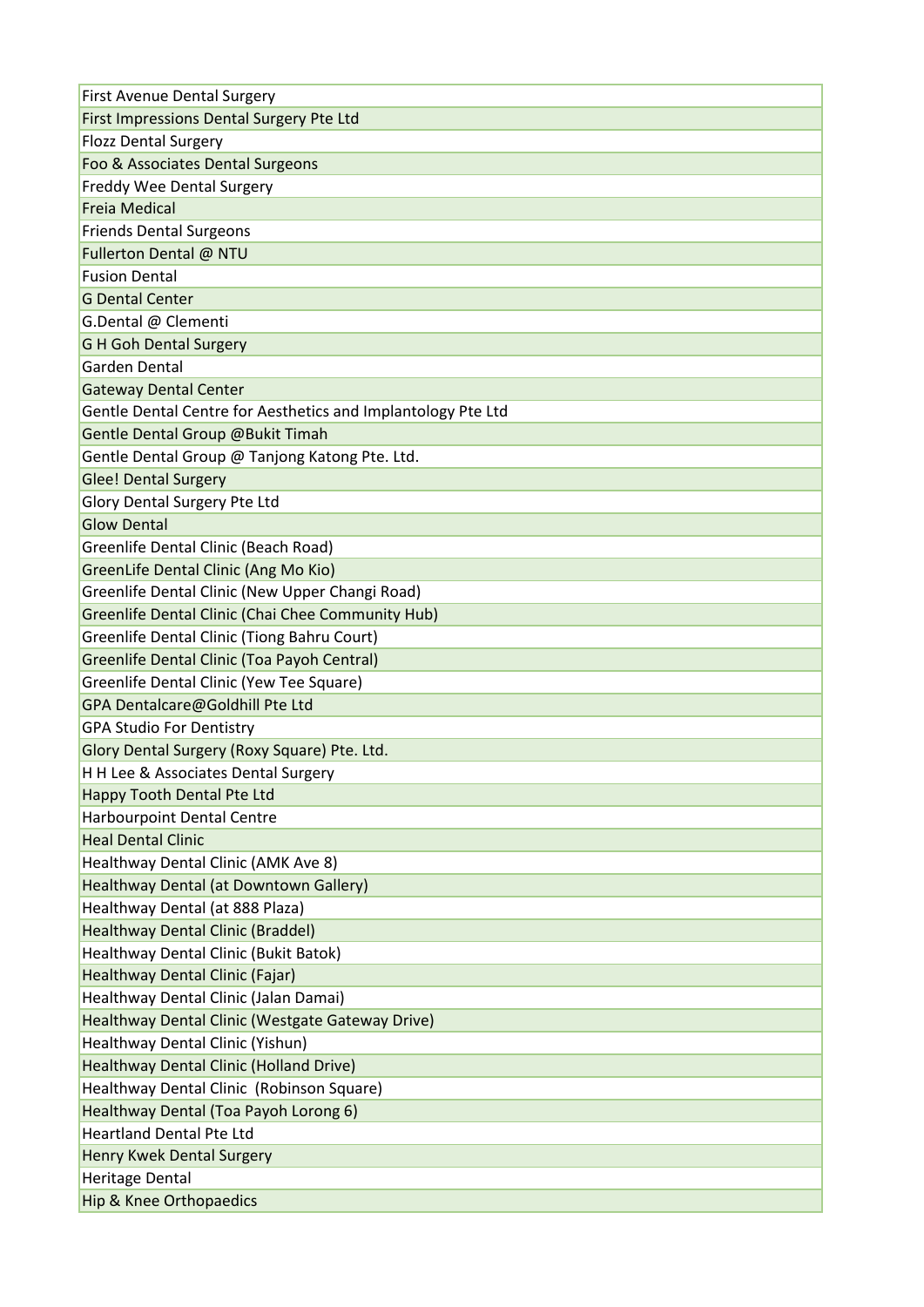| Ho Dental Surgery                                                |
|------------------------------------------------------------------|
| Ho Dental Surgery - Marine Parade                                |
| <b>CODEN Specialists Dental Implant Maxillofacial Aesthetics</b> |
| <b>Horizon Dental Surgery</b>                                    |
| Holland Dental Pte. Ltd.                                         |
| Hosanna! Dental Surgery                                          |
| <b>Hougang Dental Centre</b>                                     |
| <b>Hospital Dental Surgery</b>                                   |
| I Care Dental                                                    |
| I Care Dental Pte Ltd                                            |
| Icon Dental Surgeons                                             |
| I.Dental @ Northpoint Pte Ltd                                    |
| I. Dental Invisalign Dedicated Clinic                            |
| <b>IMC Dental</b>                                                |
| <b>Implantdontics Cosmetic And Implant Dentistry</b>             |
| <b>International Dental Centre</b>                               |
| International Plaza Dental Surgeons                              |
| Irene Chua Dental Surgery                                        |
| <b>Ismile Dental Surgery</b>                                     |
| Ismile Studio Pte Ltd                                            |
| I.Dental @ Ubi                                                   |
| J Dental                                                         |
| Johan Dental Surgery Pte Ltd                                     |
| Joy Dental Centre (Buangkok)                                     |
| Joy Dental Centre (Canberra)                                     |
| Joy Dental Centre (Bukit Merah Central)                          |
| Jurong Dental Surgery                                            |
| <b>Jurong Point Dental Surgery</b>                               |
| K C Tan's Clinic & Bright Dental Surgery                         |
| Kaiser's Zahnklinik Pte Ltd                                      |
| Kang Ren Dental Surgery                                          |
| <b>Katong Dental Surgery</b>                                     |
| Khoo Dental Surgery                                              |
| <b>Kids Dental World</b>                                         |
| <b>Killiney Dental Centre</b>                                    |
| King's Dental Surgery (Kovan) Pte Ltd                            |
| Ko Djeng Dental Centre                                           |
| Ko Djeng Dental Centre (Jelita Branch)                           |
| Ko Djeng Dental Centre (Tanjong Pagar)                           |
| Ko Djeng Sakura Dental Clinic                                    |
| Koh Dental Surgery Pte Ltd - Hong Leong                          |
| Koh Dental Surgery Pte Ltd - Jurong East                         |
| Koh Dental Surgery Pte Ltd - NEWest                              |
| Kong Dental Surgery (Jurong Gateway)                             |
| Kong Dental Surgery (Limbang Shopping Centre)                    |
| Kong Dental Surgery (Sunshine Place)                             |
| Kong Dental Surgery (Teck Whye Lane)                             |
| Kong Dental Surgery (Yewtee Point)                               |
| L'ving Vine Dental Clinic                                        |
| Lam Dental Surgery Pte Ltd                                       |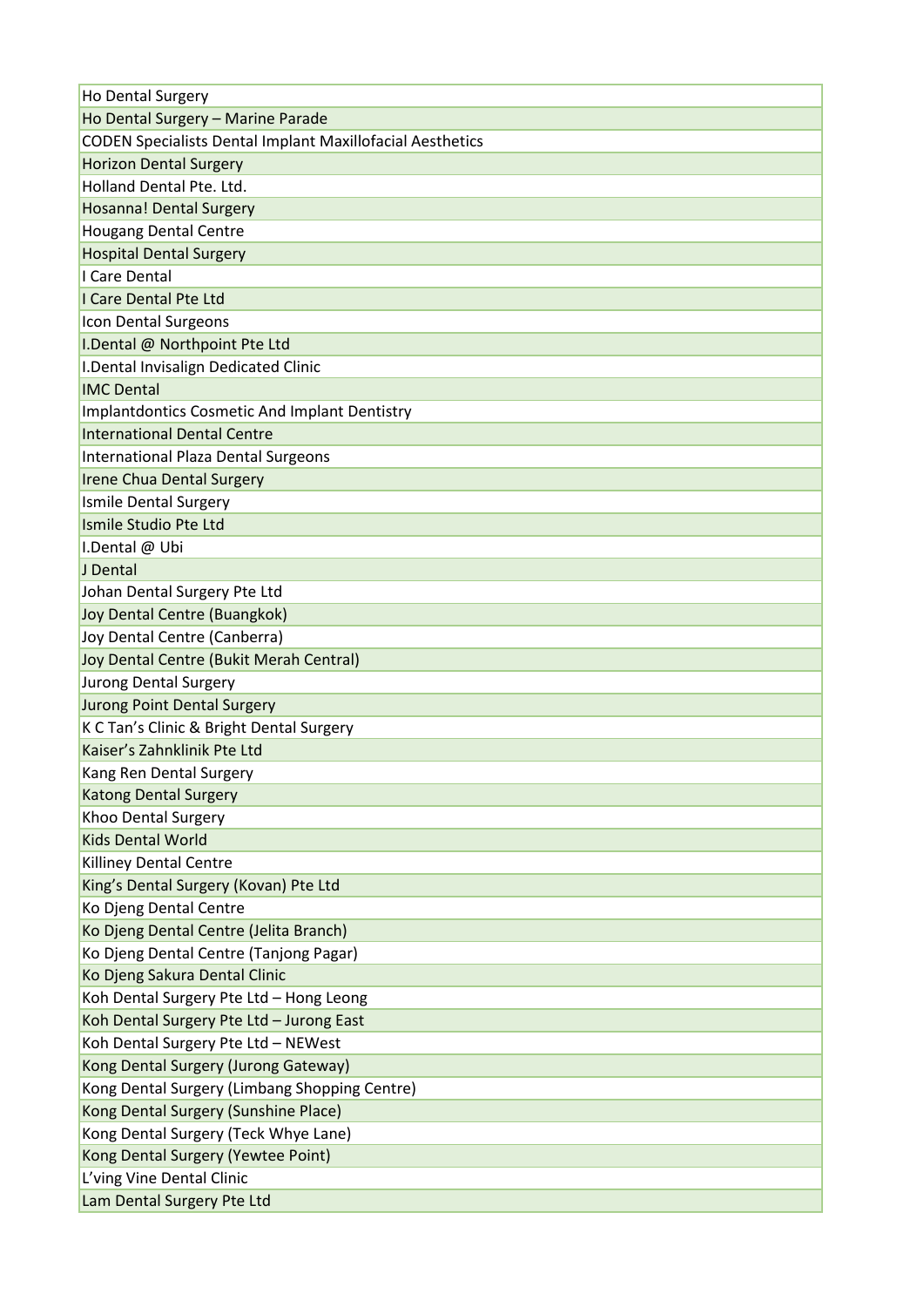| <b>LVDA Dental Centre</b>                                     |
|---------------------------------------------------------------|
| Le Mint's Dental Practice                                     |
| Le Mint's Oral Maxillofacial Surgery (The Adelphi)            |
| Le Mint's Oral Maxillofacial Surgery                          |
| Lee Dentalcare Pte Ltd                                        |
| Lee & Associates Dentalcare                                   |
| Lee & Lee (Dental Surgeons) Pte Ltd (Bukit Batok)             |
| Lee & Lee (Dental Surgeons) Pte Ltd (Tampines)                |
| Lee & Lee Dental Surgeons Pte Ltd (Collyer Quay)              |
| Lee & Ong Dental Surgeons                                     |
| Lee & Ong Dental Surgeons Pte Ltd                             |
| Lee Dental Surgery Pte Ltd                                    |
| Lee Dental Surgery                                            |
| Lee Dental Surgery (Tampines)                                 |
| Li Dental Centre Pte Ltd                                      |
| Lim K A Oral & Maxillofacial Surgery                          |
| Little India Dentist Pte. Ltd.                                |
| <b>Liverpool Dental Care</b>                                  |
| Logos Dental Surgery                                          |
| Loh Dental Surgery                                            |
| Loh Fun Chee & Associates Pte Ltd                             |
| London Dental Care Pte Ltd                                    |
| Loyal Dental Pte Ltd                                          |
| LQ Dental                                                     |
| LU Ally Dental Surgery                                        |
| Luminous Dental Clinic @ 25A Chai Chee                        |
| Luminous Dental Clinic @ Bedok Mall                           |
| Luminous Dental Clinic @ Bedok Point Pte Ltd                  |
| Luminous Dental Clinic @ New Upper Changi                     |
| Luminous Dental Clinic @ Tampines                             |
| Luminous Dental Clinic @ 821 Tampines                         |
| Luminous Dental Clinic @ Tampines Plaza                       |
| Luminous Dental Clinic @ 201D Tampines                        |
| Luminous Dental Clinic @ Hougang                              |
| Luminous Dental Clinic@ Pasir Ris                             |
| Luminous Dental @ Raffles Place                               |
| Luminous Dental Clinic@Yishun                                 |
| M Dental (Pasir Ris) Pte Ltd                                  |
| Mandarin Dental Centre (Bt) Pte Ltd                           |
| Mandarin Dental Centre (Katong) Pte Ltd                       |
| Mandarin Dental Centre Pte Ltd (Bukit Merah Central)          |
| <b>Madeliene Gunaratnam Dental Surgery</b>                    |
| Maritime Dental Surgery Pte Ltd                               |
| Medical Oral & Maxillofacial Surgery Dental Specialist Centre |
| Medical And Dental Centre @ Commonwealth                      |
| <b>Medicare Associates &amp; Dental Surgery</b>               |
| Meiplus Dentalcare (Far East Square)                          |
| Meiplus Dentalcare (Tanjong Pagar)                            |
| <b>Millennium Dental Care</b>                                 |
| <b>Mission Dental Surgery</b>                                 |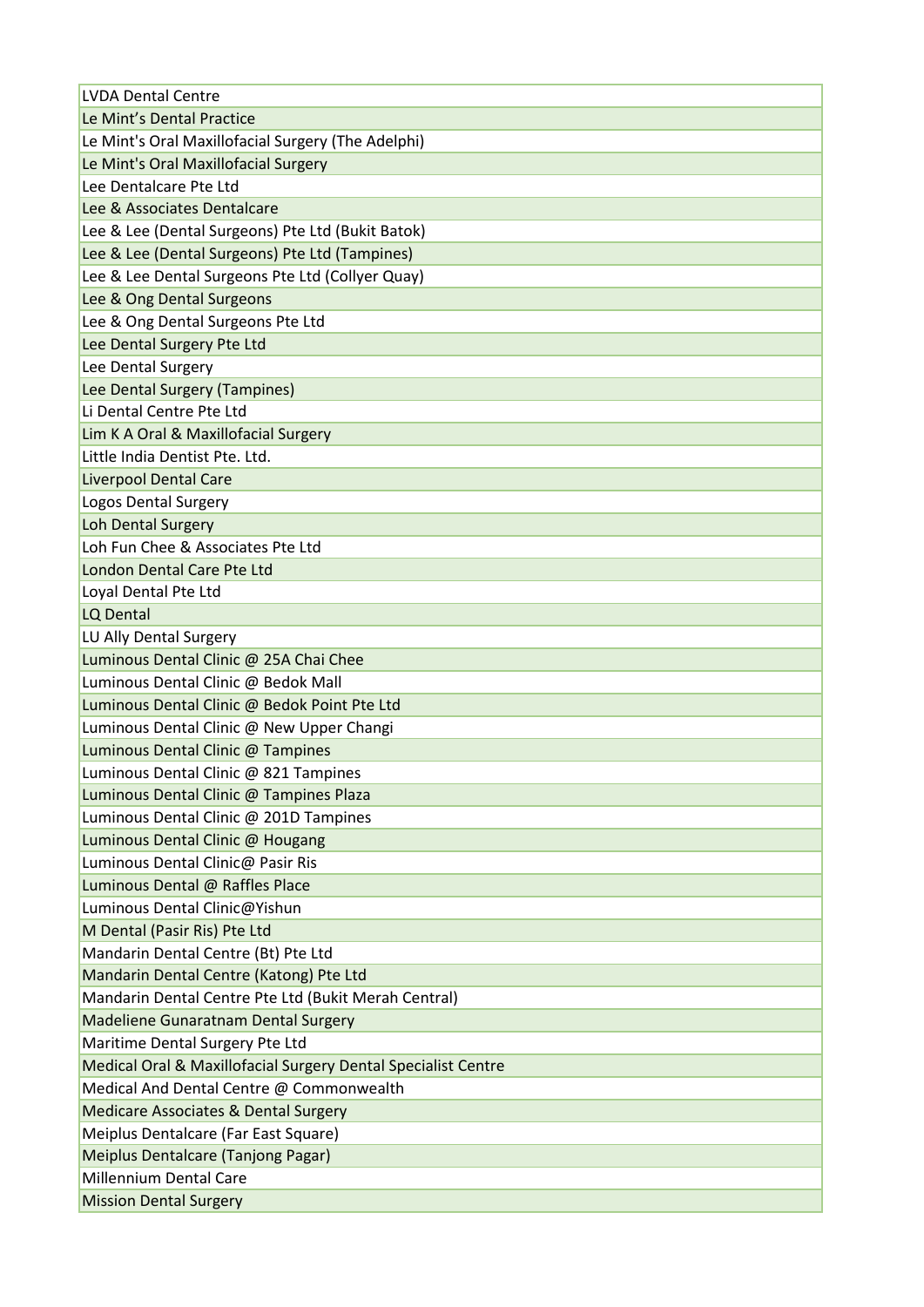| Mount Elizabeth Dental Surgery Pte Ltd                               |
|----------------------------------------------------------------------|
| <b>Mouth Dental Surgery</b>                                          |
| Mt A Dental Centre                                                   |
| MySmile Dental Bidadari                                              |
| <b>MySmile Dental Clinic</b>                                         |
| My Braces Clinic                                                     |
| My Dental Team                                                       |
| My Dental @ Taman Jurong Pte. Ltd.                                   |
| My Dentist's Clinique                                                |
| My Family Dental Serangoon                                           |
| My Little Teeth Children's Dental Clinic                             |
| N.K. Cheong Dental Clinic                                            |
| NF DentiSmile                                                        |
| NF DentiSmile @ MarinaSq                                             |
| Nam Fung Dental Surgery Pte Ltd                                      |
| <b>Nam Sang Dental Surgery</b>                                       |
| Marina Bay Dental                                                    |
| National Healthcare Group Polyclinics (Ang Mo Kio)                   |
| National Healthcare Group Polyclinics (Bukit Batok)                  |
| National Healthcare Group Polyclinics (Choa Chu kang)                |
| National Healthcare Group Polyclinics (Clementi)                     |
| National Healthcare Group Polyclinics (Hougang)                      |
| National Healthcare Group Polyclinics (Jurong)                       |
| National Healthcare Group Polyclinics (Toa Payoh)                    |
| National Healthcare Group Polyclinics (Woodlands)                    |
| National Healthcare Group Polyclinics (Yishun)                       |
| Nanyang Dentist                                                      |
| <b>NEUGen Dental</b>                                                 |
| Neighbourhood Dental Surgery                                         |
| Neo Smiles Dental Studio (Bedok)                                     |
| Neo Smiles Dental Studio (Kovan)                                     |
| <b>Neptune Dental Group</b>                                          |
| Neptune Dental Group (Chai Chee)                                     |
| Neptune Dental Group (Clementi)                                      |
| Neua Dental                                                          |
| NeuSmile Dental Group (Kovan) Pte Ltd                                |
| <b>New Dental Centre</b>                                             |
| <b>New Life Dental Surgery</b>                                       |
| Newlife Dental Practice Pte Ltd                                      |
| <b>Newport Dental</b>                                                |
| Ng & Lum Dental Surgery                                              |
| <b>Ngoi Dental Surgery</b>                                           |
| <b>Noble Dental Surgery</b>                                          |
| Noble Dental Surgery - Bedok Central                                 |
| Noble Dental Surgery - Yishun Avenue 6                               |
| Noble Dental Surgery - Yishun Ring Road                              |
| Noble Dental Surgery - Woodlands Rise                                |
| <b>Nofrills Dental</b>                                               |
| Nour!sh Dental Care & Implants                                       |
| Novena Dental Aesthetic Practice Pte Ltd Ctr For Aesthetic Dentistry |
|                                                                      |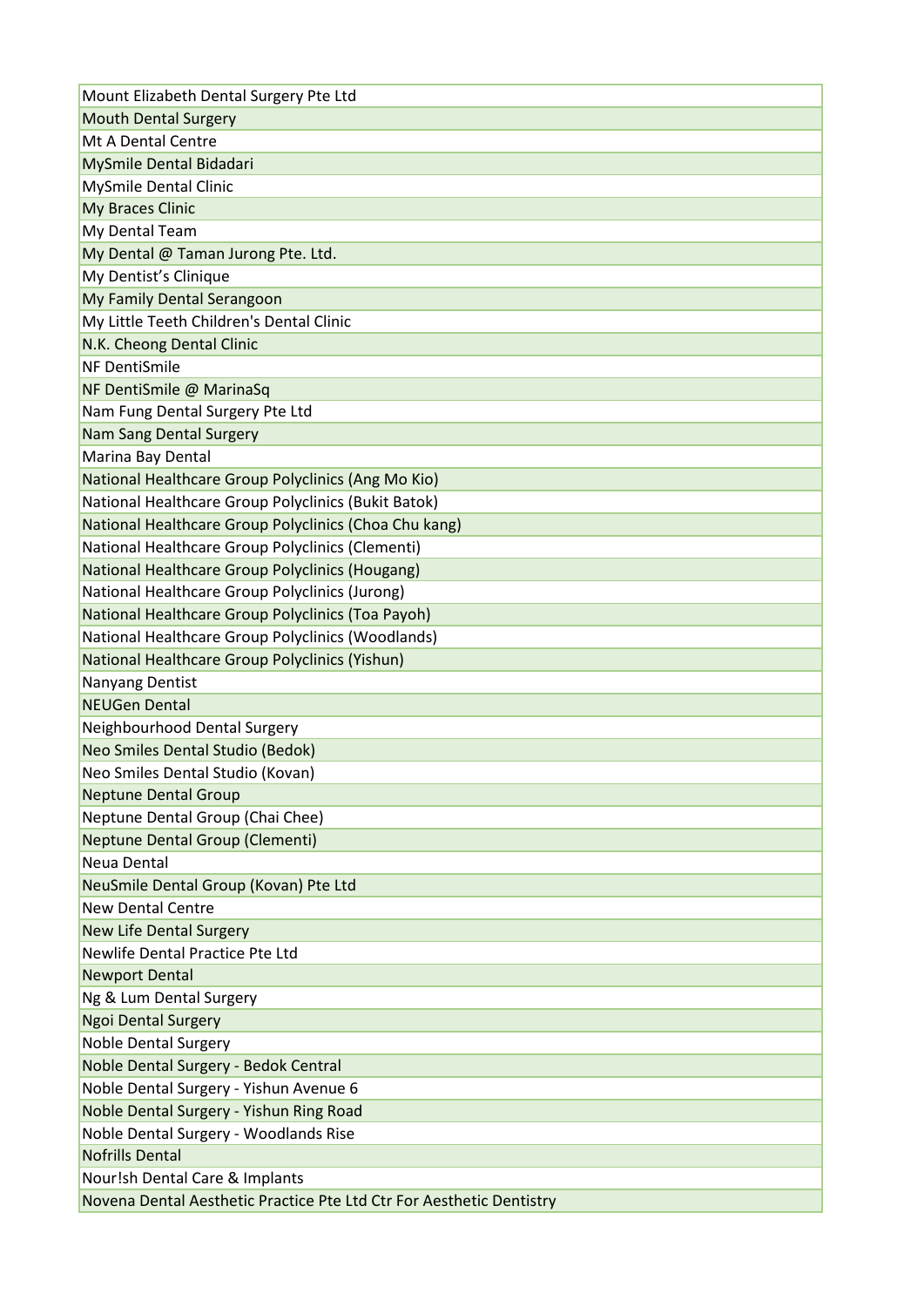| NTUC Heath Denticare (Ang Mo Kio Hub)                          |
|----------------------------------------------------------------|
| NTUC Heath Denticare (Bishan)                                  |
| NTUC Heath Denticare (Choa Chu Kang)                           |
| NTUC Heath Denticare (Clementi)                                |
| NTUC Heath Denticare (Harbourfront)                            |
| NTUC Heath Denticare (Heartbeat Bedok)                         |
| NTUC Heath Denticare (Hougang)                                 |
| NTUC Heath Denticare (Junction Nine Yishun Ave 9)              |
| NTUC Heath Denticare (Jurong Point)                            |
| NTUC Heath Denticare (Midpoint Orchard)                        |
| NTUC Heath Denticare (One Marina Boulevard)                    |
| NTUC Heath Denticare (Rivervale Mall)                          |
| NTUC Heath Denticare (Serangoon Central)                       |
| <b>NTUC Heath Denticare (Thomson)</b>                          |
| NTUC Heath Denticare (Tanjong Pagar Plaza)                     |
| NTUC Heath Denticare (Woodlands Ave 1)                         |
| Nuffield Dental Central Private Limited                        |
| <b>Nuffield Dental HarbourtFront</b>                           |
| <b>Nuffield Dental Jewel</b>                                   |
| <b>Nuffield Dental Raffles Place</b>                           |
| Nuffield Dental Serangoon Gardens Private Limited              |
| <b>Nuffield Dental Seletar</b>                                 |
| Nuffied Dental (Simpang Bedok) Pte. Ltd.                       |
| Nuffield Dental @ Kovan                                        |
| Ocean Dental                                                   |
| <b>OKIO Dental Centre</b>                                      |
| Oliver Dental Surgery Pte Ltd                                  |
| Oliver Dental Surgery Pte Ltd - Mini Dental Implant Centre     |
| OMFS @ Farrer Park                                             |
| <b>Omni Dental Centre</b>                                      |
| <b>One-North Dental</b>                                        |
| One Orthodontics Dental Surgery                                |
| Oral-Health Dental Surgery                                     |
| Orange Dental Clinic Pte Ltd                                   |
| Orange Orthodontics & Dentofacial Orthopaedics                 |
| <b>Orchard Dental Surgery</b>                                  |
| Orchard Scotts Dental: Aesthetics and Implant Center Pte. Ltd. |
|                                                                |
| <b>Orchard Scotts Dental Pte Ltd</b>                           |
| <b>Orient Dental Clinic</b>                                    |
| <b>Orthosmile Dental Practice Llp</b>                          |
| Osstem Dental Implant Centre                                   |
| <b>Pacific Dental</b>                                          |
| Pacific Medical & Dental Group                                 |
| Pan Island Dental Surgery                                      |
| Pang & Ng Dental Surgery (Bishan) Pte. Ltd.                    |
| <b>Paramount Dental Clinic</b>                                 |
| Paragon Dental Centre                                          |
| <b>Parkway Dental Practice</b>                                 |
| <b>Parkway Dental Services</b>                                 |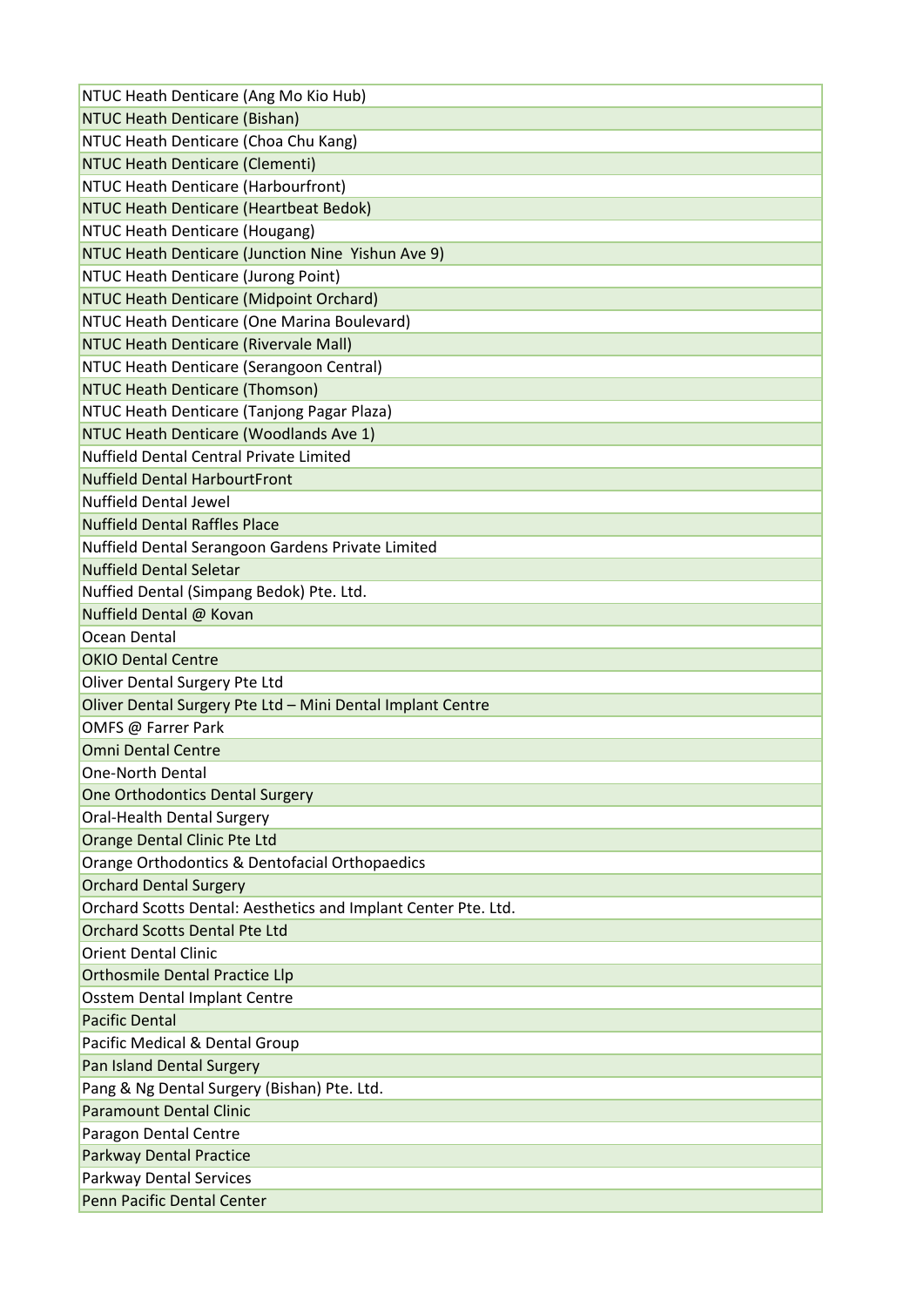| People's Dental Surgery                                        |
|----------------------------------------------------------------|
| Petite Smiles Children's Dental Clinic                         |
| Philip Goh Dental Surgery                                      |
| <b>Pinnacle Dental</b>                                         |
| Pinnacle Dental Group (Yishun)                                 |
| Pinnacle Dental Group Pte Ltd                                  |
| Ping An Dental Centre                                          |
| <b>Planet Dental Centre</b>                                    |
| Plaza Dental                                                   |
| Polygems (PG) Dental Care Pte. Ltd.                            |
| Polygems Dental Care (Canberra)                                |
| Polygems Dental Care (Yishun)                                  |
| Polygems Dental Care (Seletar)                                 |
| Poon & Phay Dental Surgeons Pte Ltd (Novena Specialist Centre) |
| Popular Dental (Chua Chu Kang)                                 |
| Popular Dental (Serangoon Central)                             |
| <b>Premier Dental Clinic</b>                                   |
| <b>Premier Dental Care</b>                                     |
| <b>Princeton Dental Surgery</b>                                |
| Prime Dental Surgeons Pte Ltd                                  |
| Profile Dental Surgery Pte Ltd                                 |
| <b>Pure Dental</b>                                             |
| Pure NZ Dental                                                 |
| Q & M Dental Centre (Bugis Village)                            |
| Q & M Dental Centre (Bukit Batok Central)                      |
| Q & M Dental Centre (Jurong East) Pte Ltd                      |
| Q & M Dental Centre (Novena)                                   |
| Q & M Dental Centre (Orchard)                                  |
| Q & M Dental Centre (Orchard Central)                          |
| Q & M Dental Centre (Raffles Place)                            |
| Q & M Dental Centre (Toh Yi)                                   |
| Q & M Dental Centre (City Square Mall)                         |
| Q & M Dental Centre (River Valley) Pte Ltd                     |
| Q & M Dental Centre (Sun Plaza)                                |
| Q & M Dental Centre (Yew Tee)                                  |
| Q & M Dental Clinic                                            |
| Q & M Dental Clinic (Clementi)                                 |
| Q & M Dental Clinic (Serangoon Central)                        |
| Q & M Dental Clinic (Tiong Bahru)                              |
| Q & M Dental Clinic (Toa Payoh Central)                        |
| Q & M Dental Clinic (Toa Payoh)                                |
| Q & M Dental Surgery (Admiralty)                               |
| Q & M Dental Surgery (Aljunied)                                |
| Q & M Dental Surgery (Bedok)                                   |
| Q & M Dental Surgery (Bedok Reservoir) Pte Ltd                 |
| Q & M Dental Surgery (Bishan)                                  |
| Q & M Dental Surgery (Boon Lay)                                |
| Q & M Dental Surgery (Braddell)                                |
| Q & M Dental Surgery (Bt. Batok)                               |
| Q & M Dental Surgery (Bt. Panjang)                             |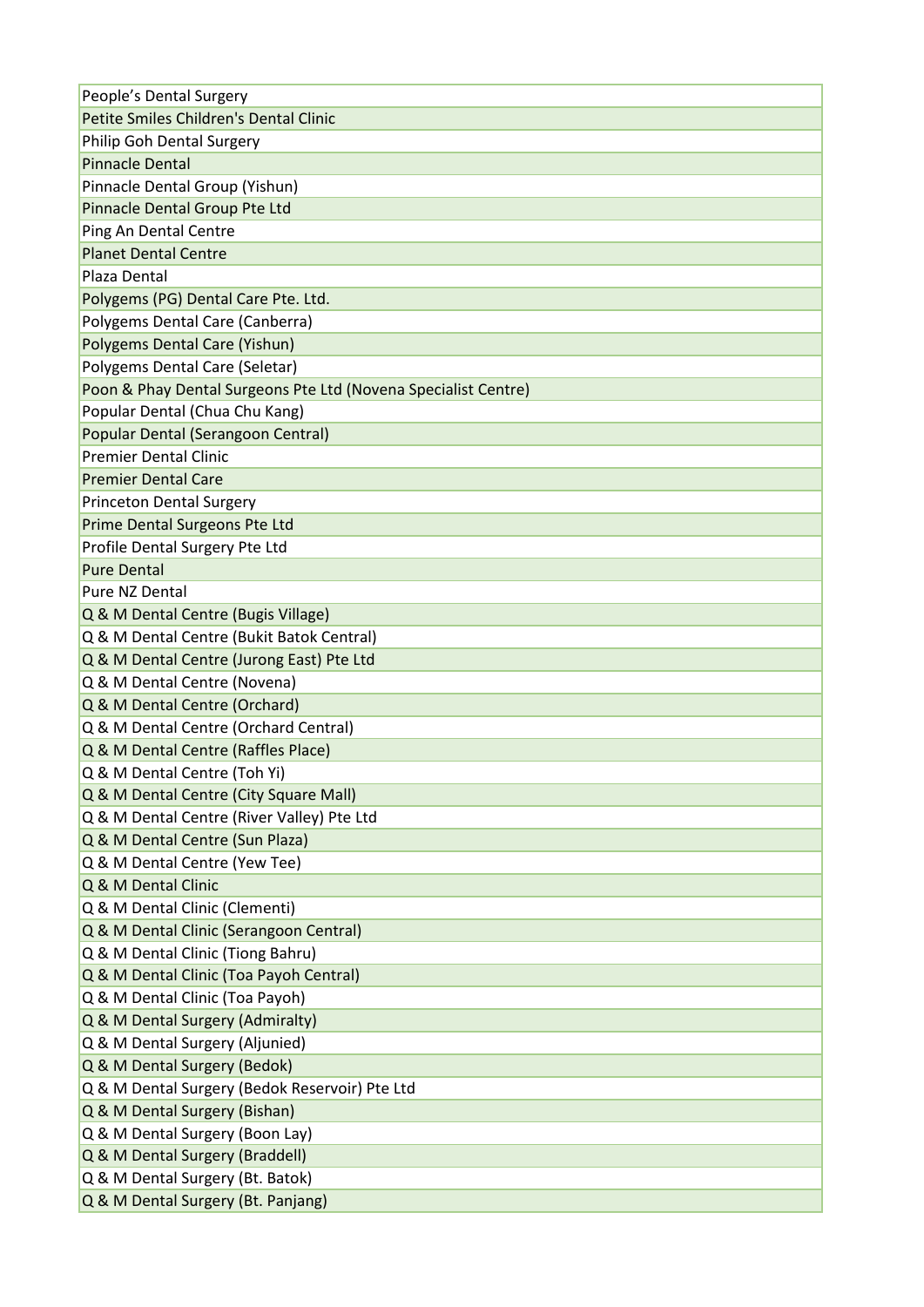| Q & M Dental Surgery (Bt. Timah)              |
|-----------------------------------------------|
| Q & M Dental Surgery (Buangkok Mrt)           |
| Q & M Dental Surgery (Canberra) Pte Ltd       |
| Q & M Dental Surgery (Clementi Central)       |
| Q & M Dental Surgery (Clementi)               |
| Q & M Dental Surgery (Clementi West) Pte Ltd  |
| Q & M Dental Surgery (Elias Mall)             |
| Q & M Dental Surgery (Eunos Mrt)              |
| Q & M Dental Surgery (Geylang)                |
| Q & M Dental Surgery (Gombak)                 |
| Q & M Dental Surgery (Gombak Mrt)             |
| Q & M Dental Surgery (Havelock Road)          |
| Q & M Dental Surgery (Hougang Central)        |
| Q & M Dental Surgery (Hougang Mall)           |
| Q & M Dental Surgery (Hougang Plaza)          |
| Q & M Dental Surgery (Jelapang)               |
| Q & M Dental Surgery (Jurong) Pte Ltd         |
| Q & M Dental Surgery (Kallang)                |
| Q & M Dental Surgery (Kallang Mrt)            |
| Q & M Dental Surgery (Khatib)                 |
| Q & M Dental Surgery (Kovan) Pte Ltd          |
| Q & M Dental Surgery (Marine Parade)          |
| Q & M Dental Surgery (Marsiling)              |
| Q & M Dental Surgery (Mayflower)              |
| Q & M Dental Surgery (Novena)                 |
| Q & M Dental Surgery (Old Airport Rd)         |
| Q & M Dental Surgery (Pasir Ris)              |
| Q & M Dental Surgery (Paya Lebar)             |
| Q & M Dental Surgery (Potong Pasir)           |
| Q & M Dental Surgery (Punggol)                |
| Q & M Dental Surgery (Punggol MRT)            |
| Q & M Dental Surgery (Sengkang)               |
| Q & M Dental Surgery (Sembawang)              |
| Q & M Dental Surgery (Sembawang MRT)          |
| Q & M Dental Surgery (Sembawang Way)          |
| Q & M Dental Surgery (Serangoon Central)      |
| Q & M Dental Surgery (Serangoon Garden)       |
| Q & M Dental Surgery (Serangoon North)        |
| Q & M Dental Surgery (Sims Place)             |
| Q & M Dental Surgery (Tampines)               |
| Q & M Dental Surgery (Tampines Central)       |
| Q & M Dental Surgery (Tampines Hub)           |
| Q & M Dental Surgery (Tampines St 11)         |
| Q & M Dental Surgery (Tampines MRT)           |
| Q & M Dental Surgery (Tanjong Katong) Pte Ltd |
| Q & M Dental Surgery (Teck Whye)              |
| Q & M Dental Surgery (Toa Payoh)              |
| Q & M Dental Surgery (Toa Payoh Central)      |
| Q & M Dental Surgery (Toh Yi)                 |
| Q & M Dental Surgery (Yishun Central)         |
|                                               |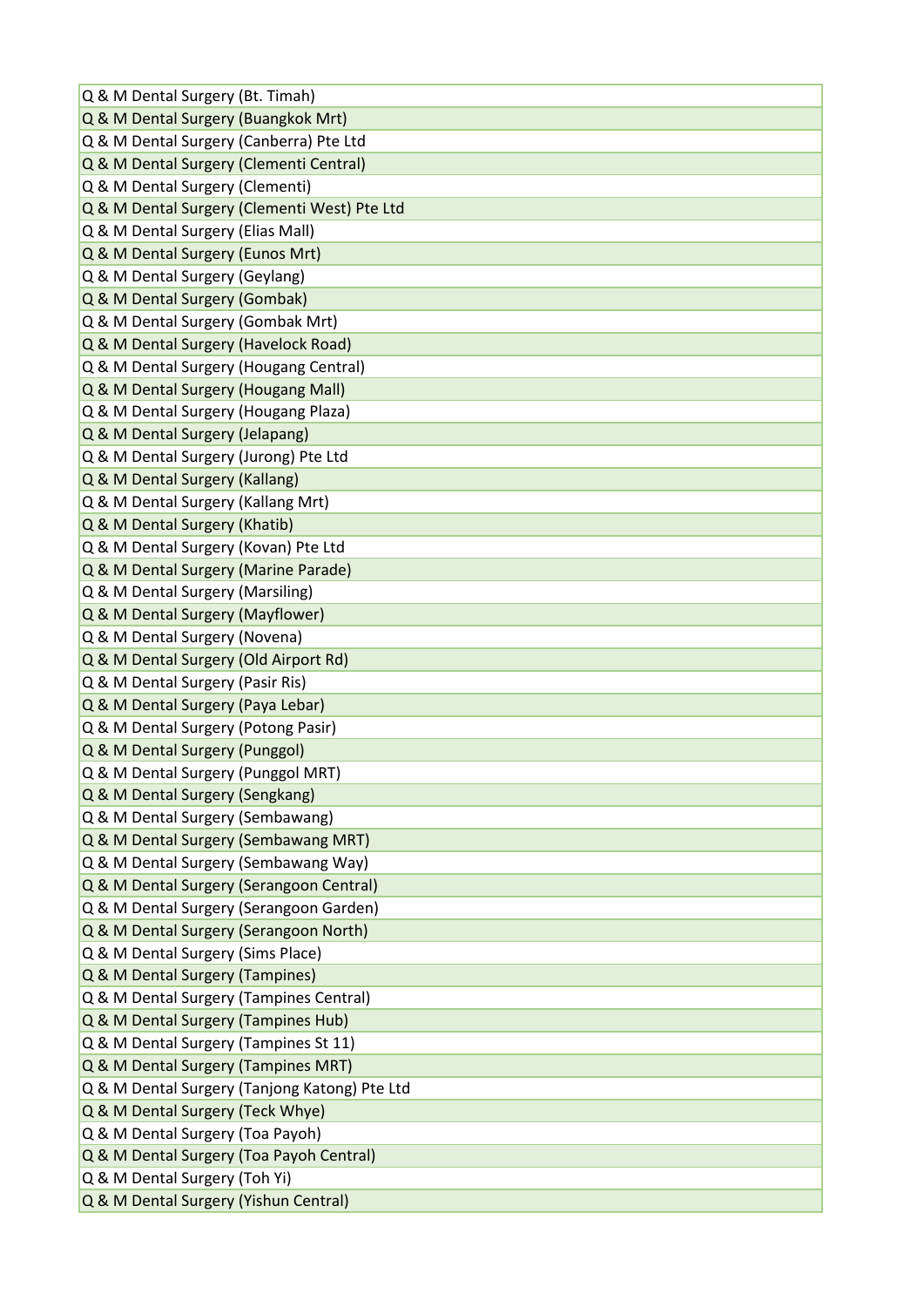| Q & M Dental Surgery (Woodlands)                                                                   |
|----------------------------------------------------------------------------------------------------|
| Q & M Dental Surgery (Woodlands Square)                                                            |
| Quek & Me Dental Surgery                                                                           |
| R&C Dental(The Star) Pte. Ltd.                                                                     |
| R&C Dental(Toa Payoh) Pte. Ltd.                                                                    |
| Rafflesdental (Asia Square Tower)                                                                  |
| Rafflesdental (Bukit Batok Central)                                                                |
| Rafflesdental (Marina Bay)                                                                         |
| Rafflesdental (Holland Village)                                                                    |
| RafflesDental (Hillion Mall)                                                                       |
| RafflesDental (Raffles Hospital)                                                                   |
| Rafflesdental (Sembawang Way)                                                                      |
| Rafflesdental (Terminal 3)                                                                         |
| Rafflesdental (Toa Payoh Central)                                                                  |
| Rafflesdental (Causeway Point)                                                                     |
| Rafflesdental (Sengkang Square)                                                                    |
| Rafflesdental (Shaw Centre)                                                                        |
| RafflesDental (Our Tampines Hub)                                                                   |
| RaffesDental (Hillion Mall)                                                                        |
| Rafflesia Dental Surgery                                                                           |
| <b>Raintree Dental Clinic</b>                                                                      |
| Rapha Specialist Clinic                                                                            |
| Redhill Dental Surgery Pte Ltd                                                                     |
| <b>Regent Dental Clinic</b>                                                                        |
| Rochor Centre Dental Surgery - Veerasamy Road                                                      |
| Rochor Centre Dental Surgery - Rochor Road                                                         |
| Royce Dental Orthodontic Centre                                                                    |
| Royce Dental Surgery (Bedok)                                                                       |
|                                                                                                    |
|                                                                                                    |
| Royce Dental Surgery (at West Point Hospital Corporation Drive)<br>Royce Dental Surgery (Bidadari) |
| Royce Dental Surgery (Bishan)                                                                      |
| Royce Dental Surgery (Clementi)                                                                    |
|                                                                                                    |
| Royce Dental Surgery (Ghim Moh)                                                                    |
| Royce Dental Surgery (Jurong)                                                                      |
| Royce Dental Surgery (Marine Parade)<br>Royce Dental Centre (Serangoon)                            |
|                                                                                                    |
| <b>Royce Dental Surgery (Woodlands)</b><br>Royce Dental Surgery (Yishun)                           |
|                                                                                                    |
| Royce Dental Surgery [YKB (Sembawang) Pte. Ltd.]                                                   |
| Royce Dental Surgery [YKB (Tampines) Pte. Ltd.]                                                    |
| Royce Dental Surgery [YKB (Bukit Batok) Pte. Ltd.]<br>S A Loh Dental Surgery Pte Ltd               |
|                                                                                                    |
| S H Ho Urology And Laparoscopy Centre                                                              |
| Sainte Chapelle Orthodontics And Aesthetic Dentistry                                               |
| Saw & Lee Dental Surgery                                                                           |
| Segar Vale Dental Surgery                                                                          |
| <b>Sembawang Dental Surgery</b><br>Sengkang Dental Surgery                                         |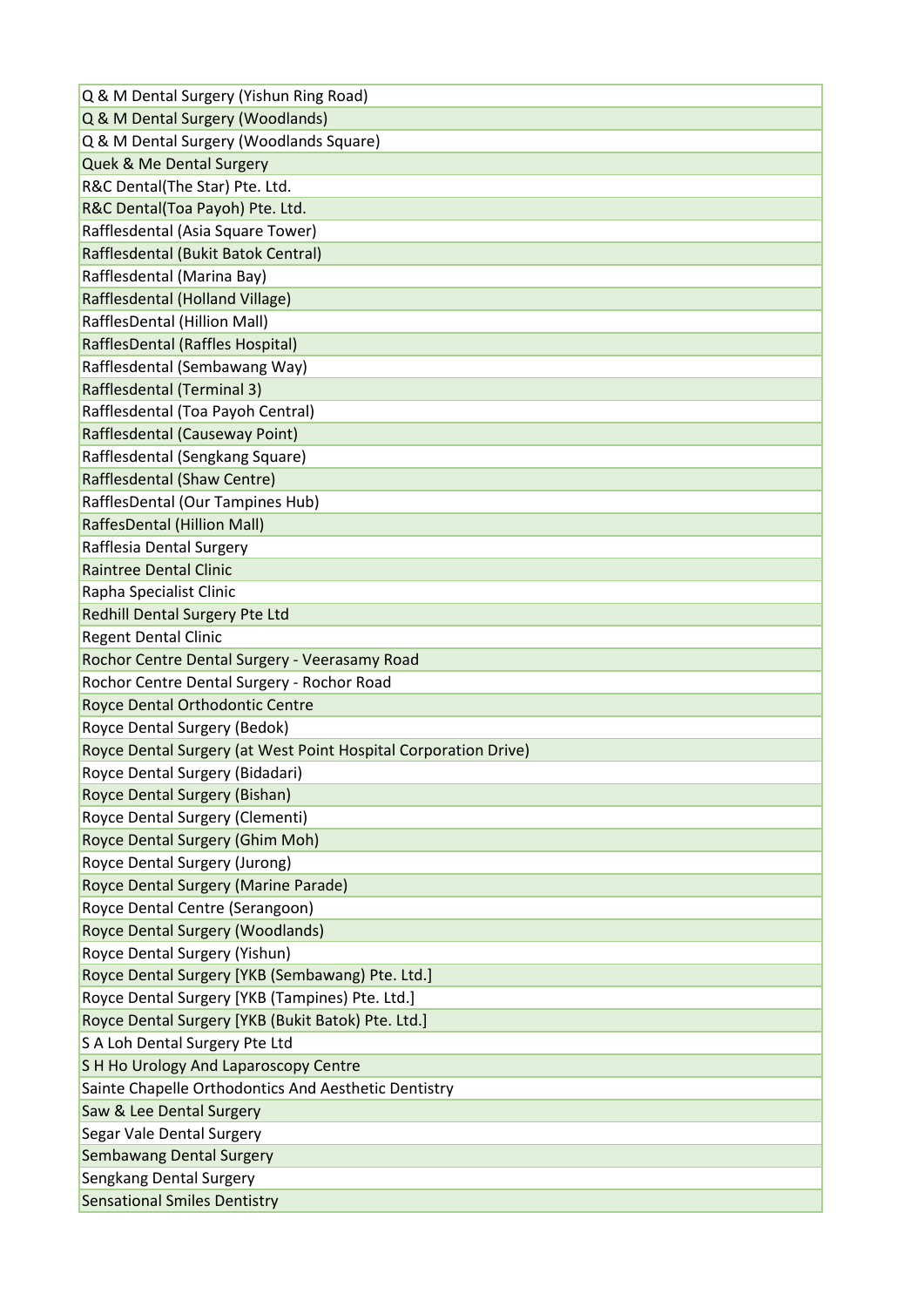| <b>Sharon Dental Surgery</b>                                                       |
|------------------------------------------------------------------------------------|
| <b>Shenton Dental Surgery</b>                                                      |
| Shang Dental (Serangoon North)                                                     |
| <b>Shang Dental (Kallang)</b>                                                      |
| Shine Dental Inc                                                                   |
| <b>Shuang Dentistry</b>                                                            |
| <b>Simply Dental</b>                                                               |
| Simply Endodontics Pte Ltd                                                         |
| Singapore Dental Implant Centre                                                    |
| Singh Implant & Dental Surgery Pte Ltd                                             |
| <b>Skye Dental</b>                                                                 |
| <b>SMG Dental</b>                                                                  |
| <b>Smile Avenue Dentistry</b>                                                      |
| <b>Smile Care Dental Surgery</b>                                                   |
| Smile Centre For Dental Excellence-Aesthetics Oral Surgery And Dental Implantology |
| <b>Smile Central Clinic (Hougang Central)</b>                                      |
| Smile Central Clinic (Toa Payoh)                                                   |
| <b>Smile Central Clinic (Hougang Mall)</b>                                         |
| Smile Central Clinic (Yishun)                                                      |
| Smile Central Dental Aljunied Pte. Ltd                                             |
| Smile Central Dental Toa Payoh Pte. Ltd                                            |
| <b>Smile Concept Dental Practice</b>                                               |
| Smile Dental Centre For Aesthetics Pte Ltd                                         |
| <b>Smile Dental Group</b>                                                          |
| <b>Smile Doctor Aesthetics &amp; Implant Dentistry</b>                             |
| Smile Doctor Dentalcare @ Punggol Waterway                                         |
| Smile Inc. Dental Surgeons - One Raffles Place                                     |
| Smile Inc. Dental Surgeons - Marina Bay                                            |
| Smile Inc. Dental Surgeons - Mandarin Gallery                                      |
| <b>Smile Street Dental Clinic</b>                                                  |
| <b>Smilearts Dental Studio (Tiong Bahru)</b>                                       |
| <b>Smilepoint Dental Centre</b>                                                    |
| <b>Smiles R Us Dental (Champions Court)</b>                                        |
| <b>Smiles R Us Dental Centre (Tanjong Katong)</b>                                  |
| <b>Smiles R Us Dental (Punggol)</b>                                                |
| <b>Smiles R Us Dental (Woodlands Mart)</b>                                         |
| Smiles R Us Dental (Woodlands 888)                                                 |
| <b>SmileArts Dental Studio (Hillview)</b>                                          |
| Smilearts Dental Studio (Marine Parade)                                            |
| <b>Smile Designers Dental Clinic</b>                                               |
| Smile Design Dental Practice                                                       |
| Smilefocus                                                                         |
| Smilefocus Implant & Restorative                                                   |
| <b>Smilepod Dentistry LLP</b>                                                      |
| Smileworks Pte Ltd                                                                 |
| Smileworks @Keat Hong Pte Ltd                                                      |
| Smileworks @ Mirage Pte. Ltd.                                                      |
| <b>Smiley Dentalcare</b>                                                           |
| Sparkle Dental Surgery                                                             |
| <b>Specialist Dental Group</b>                                                     |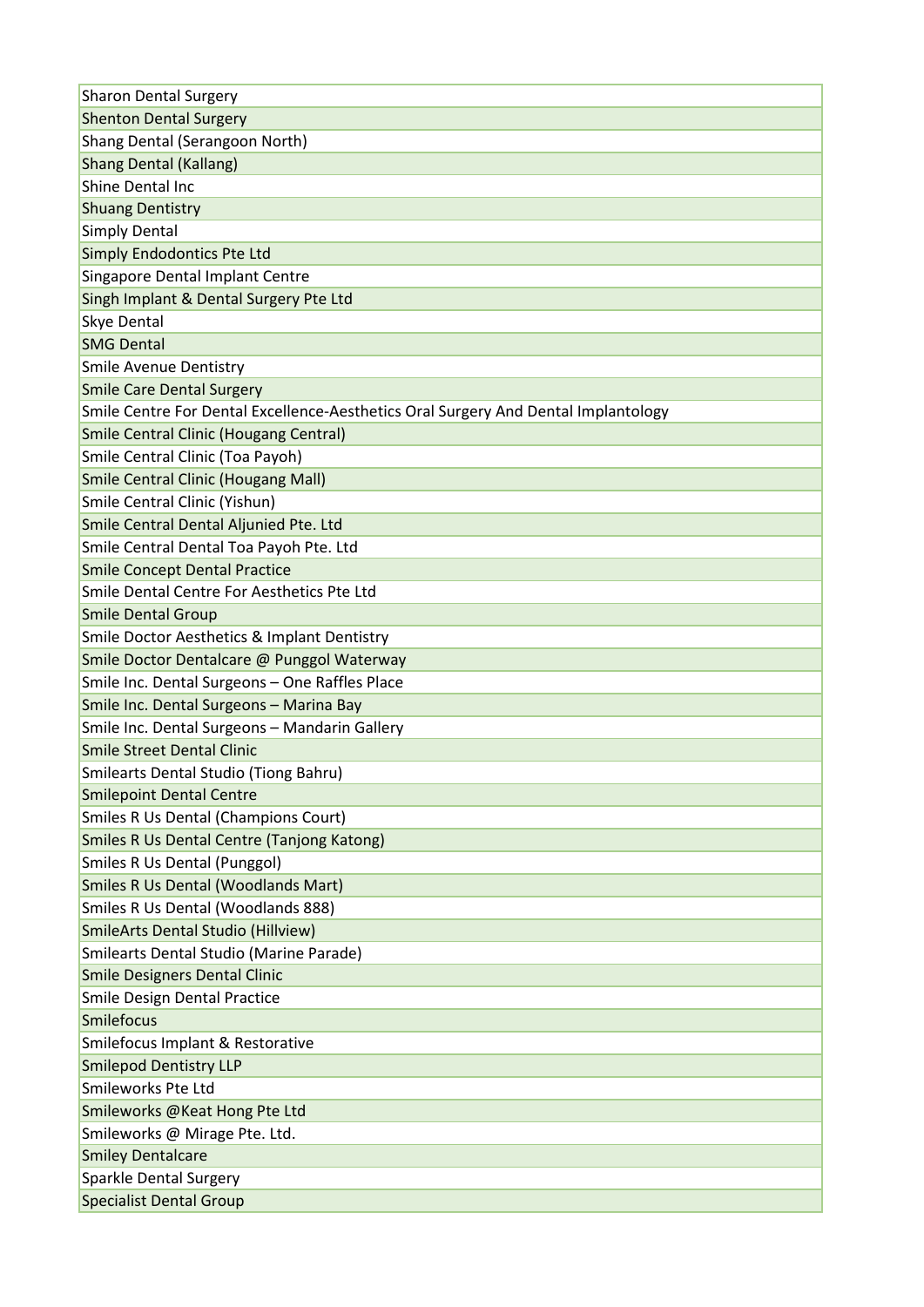| St Andrew's Dental Surgeons                  |
|----------------------------------------------|
|                                              |
| ST Healthcare Pte Ltd                        |
| <b>Straits Aesthetic</b>                     |
| <b>Starbite Dental Centre</b>                |
| <b>Star Dental Surgery Pte Ltd</b>           |
| <b>Still Road Dental Surgery</b>             |
| <b>Straits Dental Group</b>                  |
| <b>Straits Dental Group CBP</b>              |
| <b>Straits Dental Group (TS) Pte Ltd</b>     |
| <b>Sunshine Dental</b>                       |
| Sunshine Smile Dental "Smile For Life"       |
| <b>Supreme Dental Surgery</b>                |
| Sunshine Smile Dental Implant Centre Pte Ltd |
| <b>Sydney Dental Clinic</b>                  |
| <b>Symmetry Dentofacial Aesthetics</b>       |
| <b>Synergy Dental Specialists</b>            |
| <b>T32 Dental Centre</b>                     |
| <b>T32 Dental Pearl</b>                      |
| T32 Dental Pearl At Bedok Pte Ltd            |
| T32 Dental Pearl At Clementi                 |
| T32 Dental Centre At Financial District      |
| <b>Tah Chong Dental Surgery</b>              |
| Tai Dental Surgery (Ang Mo Kio) Pte. Ltd.    |
| Tai Dental Surgery (City Plaza) Pte. Ltd.    |
| Tai Dental Surgery (Chai Chee) Pte. Ltd      |
| <b>Taman Jurong Dental Centre</b>            |
| Tampines Dental On 81                        |
|                                              |
| <b>Tanglin Dental Surgeons</b>               |
| Tanglin Dental @ Bishan                      |
| Tanglin Dental @ Yishun                      |
| <b>Tangs Dental Group</b>                    |
| <b>Tag Dental</b>                            |
| The Dental Hub @ Bedok                       |
| The Dental Hub (Dover)                       |
| The Dental Hub (Telok Blangah)               |
| TDH The Dental Hub (PSA Building)            |
| TDH The Dental Hub (Yew Tee Point)           |
| Teeth @ Tiong Bahru Dental Clinic            |
| Teeth. Q Dental Surgeons @ Matilda Portico   |
| Teeth. Q Dental Surgeons @ Fernvale Woods    |
| <b>Teehee Dental Works</b>                   |
| Tes Clinic for Face & Jaw                    |
| <b>The Braces Practice</b>                   |
| The Dental Boutique @ Bedok Pte. Ltd         |
| <b>The Dental Clinic</b>                     |
| The Dental Clinic And Surgery                |
| The Dental Hub @ Bedok                       |
| The Dental Inn                               |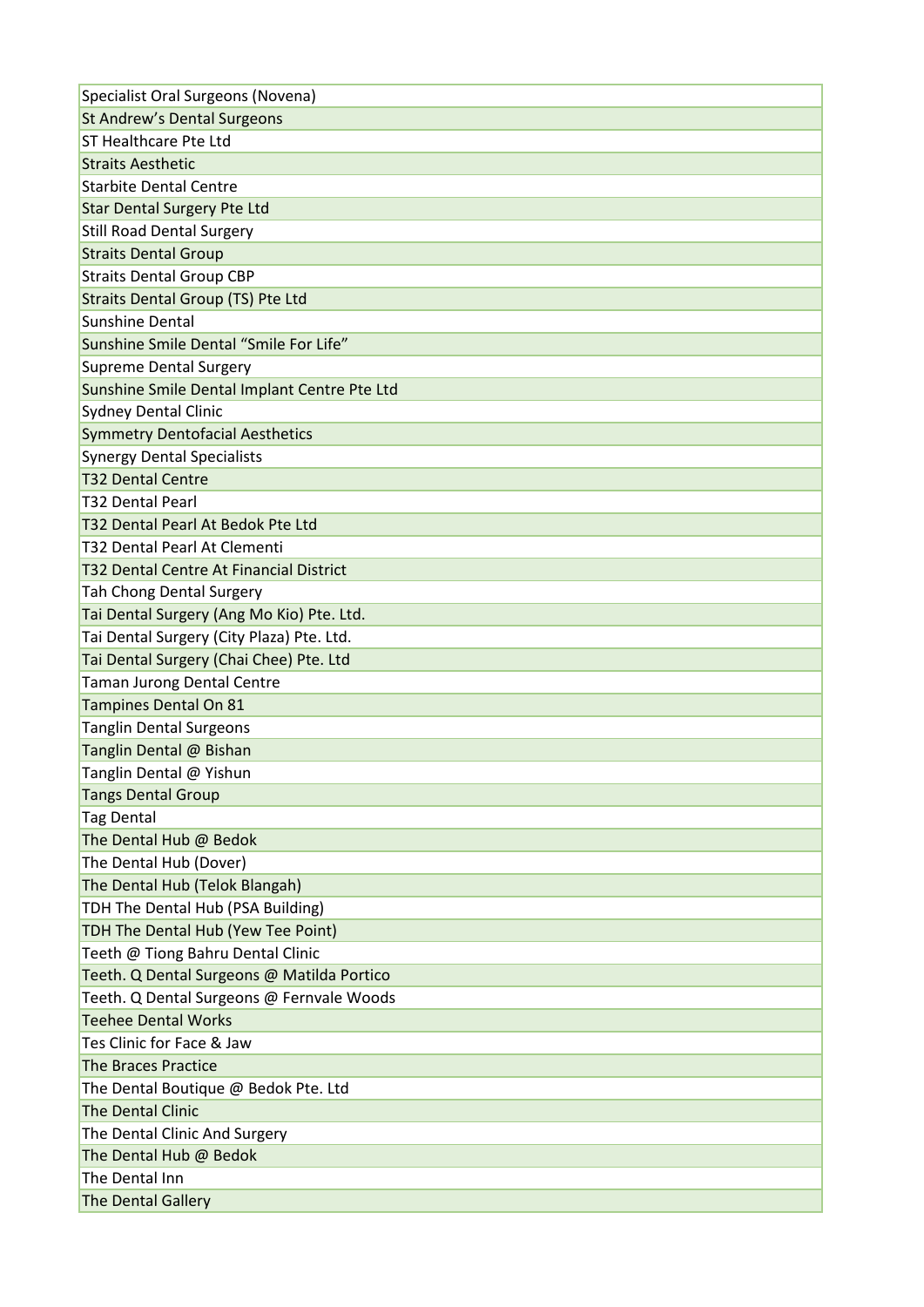| The Dental Gallery Choa Chu Kang                      |
|-------------------------------------------------------|
| The Dental Gallery Dawson                             |
| The Dental Pearl                                      |
| The Dental People Pte Ltd                             |
| The Dental Practice (Bedok) Pte Ltd                   |
| The Dental Practice (Paya Lebar) Pte Ltd              |
| The Dental Practice (Pasir Ris) Pte Ltd               |
| The Dental Practice (Tampines)                        |
| The Dental Specialist                                 |
| <b>The Dental Studio</b>                              |
| The Dental Lodge Sembawang                            |
| The Dentaltouch                                       |
| The Endodontic Office (Orchard Road)                  |
| The Endodontic Office (Royal Square)                  |
| The Endodontic Office (Vision Exchange)               |
| The Linguandontics Clinic                             |
| The Orthodontic Clinic                                |
| The Smile Clinique Dental Surgeons (Compass Point)    |
| The Smile Clinique Dental Surgeons (Bishan)           |
| <b>The Smile Cliniques</b>                            |
| The Smile Division Dental Surgeons @ AMK Pte Ltd      |
| The Smile Division Dental Surgeons @ Tampines         |
| The Smile Division Dental Surgery@CCK Pte Ltd         |
| The Smile Division@Primecare Dental Clinic Pte Ltd    |
| The Surgeons Dental Surgery                           |
|                                                       |
| <b>The Toothbar Dental</b>                            |
| The Wisdom Tooth Clinic                               |
| Theng & Partners (Dental Surgeons)                    |
| <b>Thomson Dental Centre</b>                          |
| <b>Thomson Dental Surgeons</b>                        |
| <b>Thomson Plaza Dental Surgery</b>                   |
| Thong Hoe Dental Surgery Pte Ltd                      |
| Tiong Bahru Dental Surgery Pte Ltd                    |
| <b>Tjen Fatt Dental Surgery</b>                       |
| <b>TLC Dental Centre</b>                              |
| <b>Tng Dental Surgery (Tampines)</b>                  |
| Toa Payoh Dental Centre                               |
| <b>ToofDoctor Dental Centre</b>                       |
| Toofdoctor Dental Surgeons (Adelphi)                  |
| <b>Toofdoctor Dental Surgeons (Pinnacle)</b>          |
| Toofdoctor Dental Surgeons (Toa Payoh)                |
| <b>Toofdoctor Dental Surgeons (Pelikat)</b>           |
| <b>Toothfully Yours Dental Clinic</b>                 |
| Tooth Angels & Co. Dental (Coronation)                |
| Tooth Angels & Co. Dental Center                      |
| <b>Tooth Angels &amp; Co Dental Surgeons</b>          |
| Tooth Angels & Co Dental Surgeons (Chinatown) Pte Ltd |
| <b>Tooth Art Dental Centre</b>                        |
| <b>Tooth Matters Dental Surgery</b>                   |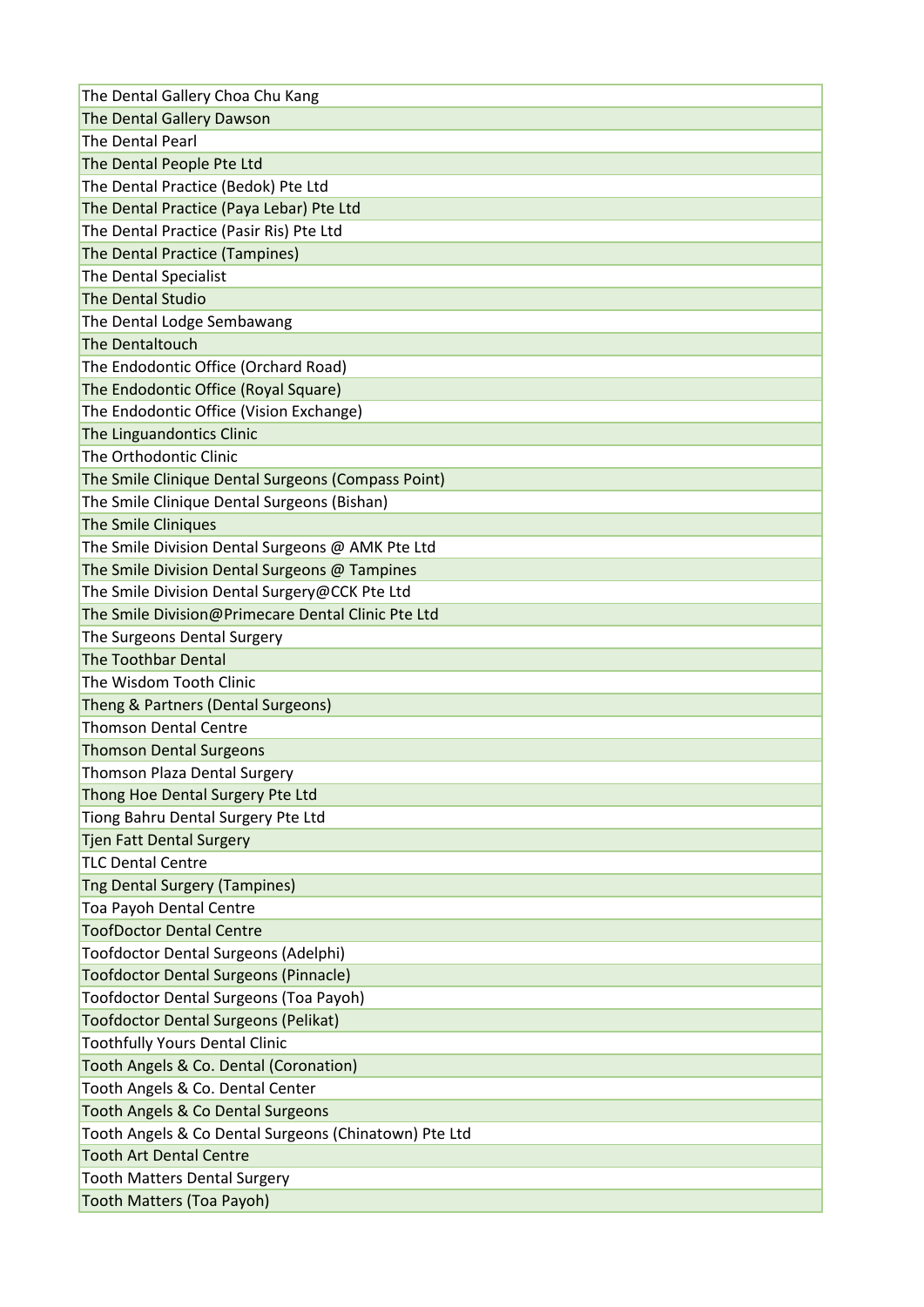| <b>Toothcraft Dental Surgeons</b>                |
|--------------------------------------------------|
| <b>Toothsmith Dental Surgery</b>                 |
| Town Hall Dental Surgery (Jurong East)           |
| <b>Town Hall Dental Surgery (Tampines)</b>       |
| <b>Toronto Dental Care</b>                       |
| TP Dental Surgeons Pte Ltd (Drs Tay & Partners)  |
| TP Dental Surgeons Tanglin                       |
| <b>Trendz Dental Surgeons Pte Ltd</b>            |
| <b>Tripod Dental Clinic</b>                      |
| <b>Tripod Dental Clinic (Circuit Road)</b>       |
| <b>Tropical Dental Surgery</b>                   |
| <b>True Dental Studio</b>                        |
| True Dental In The City Pte Ltd                  |
| <b>Trust Dental Surgery (Clementi)</b>           |
| Trust Dental Surgery Pte. Ltd.                   |
| Twin City Endodontics Pte Ltd                    |
| Twin City Medical And Dental Clinic Pte Ltd      |
| Twinkle Dental (Tampines North) Pte Ltd          |
| Twinkle Family Dentalcare Pte Ltd                |
| T & T Dental Surgery                             |
| <b>U</b> Dental                                  |
| <b>United Dental Surgery</b>                     |
| <b>Universal Dental Care</b>                     |
| Universal Dental Group (Braddell)                |
| Universal Dental Group (Woodlands)               |
| <b>Universe Dental Surgery (Yishun)</b>          |
| Universal Dental Surgery (Jurong West)           |
| <b>Valley Point Dental Clinic</b>                |
| Victoria Dentalcare (Hougang)                    |
| Victoria Dentalcare (Marina Square)              |
| Victoria Dentalcare (Punggol Plaza)              |
| Victoria Dentalcare (Rivervale Mall)             |
| Vincent's Dental Surgery                         |
| <b>Vista Dental Surgery (Admiralty)</b>          |
| Vista Dental Surgery (AMK)                       |
| Vista Dental Surgery (Boon Lay MRT Station)      |
| Vista Dental Surgery (Bukit Gombak)              |
| <b>Vista Dental Surgery (CEX)</b>                |
| Vista Dental Surgery (Choa Chu Kang Drive)       |
| Vista Dental Surgery (Choa Chu Kang MRT Station) |
| Vista Dental Surgery (Choa Chu Kang Road)        |
| Vista Dental Surgery (HDB Hub)                   |
| Vista Dental Surgery (Hougang)                   |
| Vista Dental Surgery (Sengkang)                  |
| Vista Dental Surgery (Toa Payoh)                 |
| Vista Dental Surgery (Woodlands)                 |
| V Dental                                         |
| <b>Viva Dental</b>                               |
| Vivien @ Robinson.Practice                       |
| <b>W</b> Dental                                  |